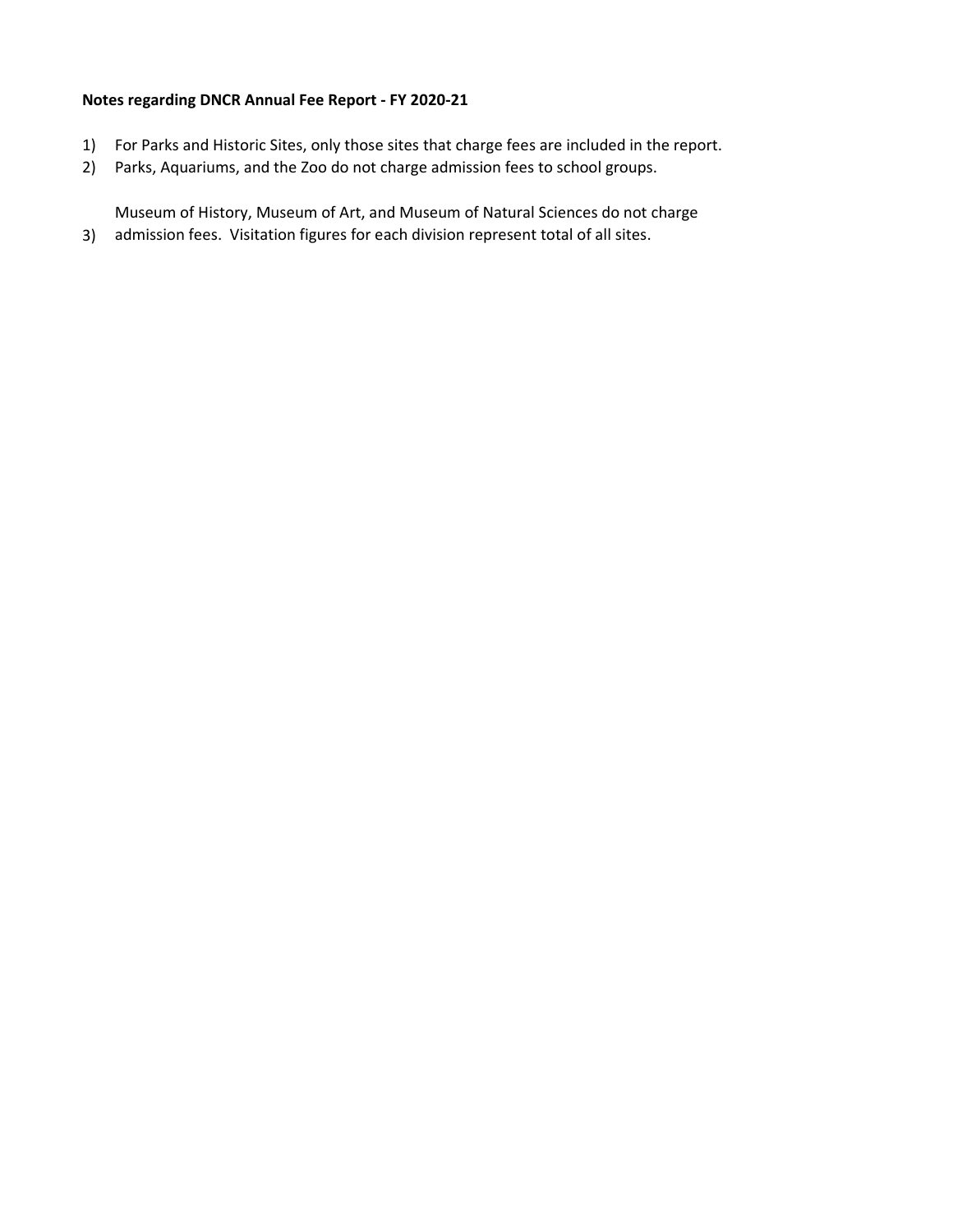| <b>Division</b>                | <b>PARKS</b>                                |                        | FY2021 Fee-paid Visitation        | $\sim$                                       |     |                            |                                                                                                         |
|--------------------------------|---------------------------------------------|------------------------|-----------------------------------|----------------------------------------------|-----|----------------------------|---------------------------------------------------------------------------------------------------------|
| Site                           | <b>CAROLINA BEACH</b>                       |                        | FY2021 Fee-waived Visitation      | $\overline{a}$                               |     |                            |                                                                                                         |
|                                |                                             |                        | FY2021 Total Visitation           |                                              |     |                            |                                                                                                         |
|                                |                                             |                        |                                   | 1,623,731                                    |     |                            |                                                                                                         |
|                                |                                             |                        | FY2021 # of Days Open to Visitors | 361                                          |     |                            |                                                                                                         |
|                                |                                             |                        |                                   |                                              |     |                            |                                                                                                         |
| Fee                            | <b>Fee Amount</b>                           | <b>Total Collected</b> | <b>Use of Funds</b>               |                                              |     |                            | Changed during FY2020? Explanation of Change   Plans to change in FY2021? Explanation of Planned Change |
|                                | Transient, overnight:                       |                        |                                   |                                              |     |                            |                                                                                                         |
|                                | \$33, Monthly: \$285-                       |                        |                                   |                                              |     |                            |                                                                                                         |
|                                | \$435, Annual: \$2,825-                     |                        |                                   |                                              |     |                            |                                                                                                         |
| dock rental fees               | \$4,525                                     | \$                     | 231,399.99 OPERATIONS             | N/A                                          | N/A | N/A                        |                                                                                                         |
| campsite rentals               | \$12-\$142                                  | \$                     | 304,595.77 OPERATIONS             | N/A                                          | N/A | N/A                        |                                                                                                         |
|                                | Camping Cabins: \$27-                       |                        |                                   |                                              |     |                            |                                                                                                         |
|                                | \$55; Vacation cabins:                      |                        |                                   |                                              |     |                            |                                                                                                         |
| cabin rentals                  | \$517/week                                  | \$                     | 79,246.00 OPERATIONS              | N/A                                          | N/A | N/A                        |                                                                                                         |
| Auditorium/Classroom           |                                             |                        |                                   |                                              |     |                            |                                                                                                         |
| Rentals                        | \$52-\$157                                  | \$                     | <b>OPERATIONS</b>                 | N/A                                          | N/A | N/A                        |                                                                                                         |
|                                | \$45-\$225                                  | Ś.                     | 650.00 OPERATIONS                 | N/A                                          | N/A | N/A                        |                                                                                                         |
| special activity permits       |                                             |                        |                                   |                                              |     |                            |                                                                                                         |
|                                | Parking \$5-7, Bus: \$20,                   |                        |                                   |                                              |     |                            |                                                                                                         |
|                                | Seasonal: \$60-\$125,                       |                        |                                   |                                              |     |                            |                                                                                                         |
| gate admission & ferry         | Ferry: \$2-\$6, Ferry                       |                        |                                   |                                              |     |                            |                                                                                                         |
| fees                           | Annual: \$90                                | \$                     | <b>OPERATIONS</b>                 | N/A                                          | N/A | N/A                        |                                                                                                         |
|                                |                                             |                        |                                   |                                              |     |                            |                                                                                                         |
| <b>Division</b>                | <b>PARKS</b>                                |                        | FY2021 Fee-paid Visitation        | $\sim$                                       |     |                            |                                                                                                         |
| Site                           | <b>Cliffs of the Neuse</b>                  |                        | FY2021 Fee-waived Visitation      |                                              |     |                            |                                                                                                         |
|                                |                                             |                        | FY2021 Total Visitation           | 379,395                                      |     |                            |                                                                                                         |
|                                |                                             |                        | FY2021 # of Days Open to Visitors | 364                                          |     |                            |                                                                                                         |
|                                |                                             |                        |                                   |                                              |     |                            |                                                                                                         |
|                                |                                             |                        |                                   |                                              |     |                            |                                                                                                         |
|                                |                                             |                        |                                   |                                              |     |                            |                                                                                                         |
| Fee                            | <b>Fee Amount</b>                           | <b>Total Collected</b> | <b>Use of Funds</b>               |                                              |     |                            | Changed during FY2020? Explanation of Change   Plans to change in FY2021? Explanation of Planned Change |
|                                | Daily: \$4-\$6, Weekly:                     |                        |                                   |                                              |     |                            |                                                                                                         |
| bathhouse_and_                 | \$16-\$20, Annual: \$90,                    |                        |                                   |                                              |     |                            |                                                                                                         |
| swimming_fees                  | Group (15+): \$3/day                        | \$                     | <b>OPERATIONS</b>                 | N/A                                          | N/A | N/A                        |                                                                                                         |
| campsite rentals               | \$12-\$142                                  | \$                     | 126,404.05 OPERATIONS             | N/A                                          | N/A | N/A                        |                                                                                                         |
|                                | Camping Cabins: \$27-                       |                        |                                   |                                              |     |                            |                                                                                                         |
|                                | \$55; Vacation cabins:                      |                        |                                   |                                              |     |                            |                                                                                                         |
| cabin rentals                  | \$517/week                                  | \$                     | 30,018.00 OPERATIONS              | N/A                                          | N/A | N/A                        |                                                                                                         |
| Picnic Shelter Rentals         | \$55-\$105                                  | Ś.                     | 1,680.00 OPERATIONS               | N/A                                          | N/A | N/A                        |                                                                                                         |
| equipment rentals              | \$7-\$30                                    | \$                     | <b>OPERATIONS</b>                 | N/A                                          | N/A | N/A                        |                                                                                                         |
| special activity permits       | \$45-\$225                                  | \$                     | 90.00 OPERATIONS                  | N/A                                          | N/A | N/A                        |                                                                                                         |
|                                | Parking \$5-7, Bus: \$20,                   |                        |                                   |                                              |     |                            |                                                                                                         |
|                                | Seasonal: \$60-\$125,                       |                        |                                   |                                              |     |                            |                                                                                                         |
|                                | Ferry: \$2-\$6, Ferry                       |                        |                                   |                                              |     |                            |                                                                                                         |
| gate admission & ferry<br>fees | Annual: \$90                                | \$                     | 270.00 OPERATIONS                 | N/A                                          | N/A | N/A                        |                                                                                                         |
|                                |                                             |                        |                                   |                                              |     |                            |                                                                                                         |
|                                |                                             |                        |                                   |                                              |     |                            |                                                                                                         |
| <b>Division</b>                | <b>PARKS</b>                                |                        | FY2021 Fee-paid Visitation        | $\sim$<br>$\sim$                             |     |                            |                                                                                                         |
| Site                           | <b>Fort Fisher</b>                          |                        | FY2021 Fee-waived Visitation      |                                              |     |                            |                                                                                                         |
|                                |                                             |                        | FY2021 Total Visitation           | 1,337,638                                    |     |                            |                                                                                                         |
|                                |                                             |                        | FY2021 # of Days Open to Visitors | 363                                          |     |                            |                                                                                                         |
|                                |                                             |                        |                                   |                                              |     |                            |                                                                                                         |
| Fee                            | <b>Fee Amount</b>                           | <b>Total Collected</b> | <b>Use of Funds</b>               | Changed during FY2020? Explanation of Change |     | Plans to change in FY2021? | <b>Explanation of Planned Change</b>                                                                    |
| special activity permits       | \$45-\$225                                  | Ś                      | 2,250.00 OPERATIONS               | N/A                                          | N/A | N/A                        |                                                                                                         |
| vehicle access fee             | Daily: \$20, Weekend:<br>\$30, Annual \$150 | \$                     | 1,137,768.99 OPERATIONS           | N/A                                          | N/A | N/A                        |                                                                                                         |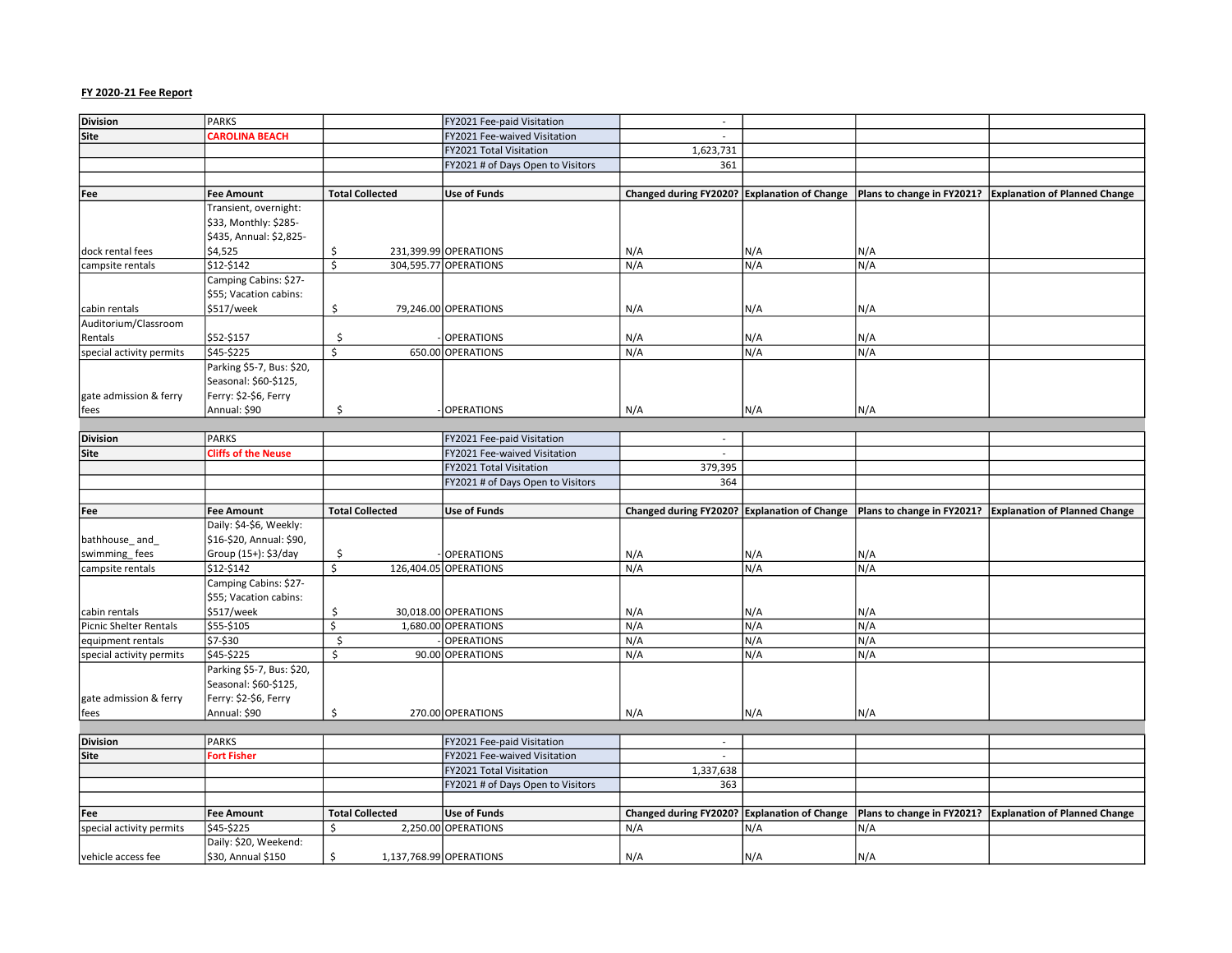| <b>Division</b>                   | <b>PARKS</b>                          |                        | FY2021 Fee-paid Visitation        |                          |                              |                            |                                                                                                           |
|-----------------------------------|---------------------------------------|------------------------|-----------------------------------|--------------------------|------------------------------|----------------------------|-----------------------------------------------------------------------------------------------------------|
| Site                              | <b>Fort Macon</b>                     |                        | FY2021 Fee-waived Visitation      | $\sim$                   |                              |                            |                                                                                                           |
|                                   |                                       |                        | FY2021 Total Visitation           | 1,206,759                |                              |                            |                                                                                                           |
|                                   |                                       |                        | FY2021 # of Days Open to Visitors | 364                      |                              |                            |                                                                                                           |
|                                   |                                       |                        |                                   |                          |                              |                            |                                                                                                           |
| Fee                               | <b>Fee Amount</b>                     | <b>Total Collected</b> | <b>Use of Funds</b>               |                          |                              |                            | Changed during FY2020? Explanation of Change   Plans to change in FY2021? Explanation of Planned Change   |
|                                   | Daily: \$4-\$6, Weekly:               |                        |                                   |                          |                              |                            |                                                                                                           |
| bathhouse_and                     | \$16-\$20, Annual: \$90,              |                        |                                   |                          |                              |                            |                                                                                                           |
| swimming_fees                     | Group (15+): \$3/day                  | \$                     | 2,970.49 OPERATIONS               | N/A                      | N/A                          | N/A                        |                                                                                                           |
| Auditorium/Classroom              |                                       |                        |                                   |                          |                              |                            |                                                                                                           |
| Rentals                           | \$52-\$157                            | Ś                      | <b>OPERATIONS</b>                 | N/A                      | N/A                          | N/A                        |                                                                                                           |
| special activity permits          | \$45-\$225                            | Ś.                     | 1,070.00 OPERATIONS               | N/A                      | N/A                          | N/A                        |                                                                                                           |
|                                   |                                       |                        |                                   |                          |                              |                            |                                                                                                           |
| <b>Division</b>                   | <b>PARKS</b>                          |                        | FY2021 Fee-paid Visitation        |                          |                              |                            |                                                                                                           |
| Site                              | <b>Goose Creek</b>                    |                        | FY2021 Fee-waived Visitation      | $\sim$                   |                              |                            |                                                                                                           |
|                                   |                                       |                        | FY2021 Total Visitation           | 312,582                  |                              |                            |                                                                                                           |
|                                   |                                       |                        | FY2021 # of Days Open to Visitors | 363                      |                              |                            |                                                                                                           |
|                                   |                                       |                        |                                   |                          |                              |                            |                                                                                                           |
| Fee                               | <b>Fee Amount</b>                     | <b>Total Collected</b> | <b>Use of Funds</b>               |                          |                              |                            | Changed during FY2020? Explanation of Change   Plans to change in FY2021?   Explanation of Planned Change |
| campsite rentals                  | \$12-\$142                            | \$                     | 197,501.05 OPERATIONS             | N/A                      | N/A                          | N/A                        |                                                                                                           |
|                                   | Camping Cabins: \$27-                 |                        |                                   |                          |                              |                            |                                                                                                           |
|                                   | \$55; Vacation cabins:                |                        |                                   |                          |                              |                            |                                                                                                           |
| cabin rentals                     | \$517/week                            | \$                     | 41,494.00 OPERATIONS              | N/A                      | N/A                          | N/A                        |                                                                                                           |
| Auditorium/Classroom              |                                       |                        |                                   |                          |                              |                            |                                                                                                           |
| Rentals                           | \$52-\$157                            | \$                     | 450.00 OPERATIONS                 | N/A                      | N/A                          | N/A                        |                                                                                                           |
| <b>Picnic Shelter Rentals</b>     | \$55-\$105                            | $\zeta$                | 755.00 OPERATIONS                 | N/A                      | N/A                          | N/A                        |                                                                                                           |
| special activity permits          | \$45-\$225                            | \$                     | 45.00 OPERATIONS                  | N/A                      | N/A                          | N/A                        |                                                                                                           |
|                                   | Parking \$5-7, Bus: \$20,             |                        |                                   |                          |                              |                            |                                                                                                           |
|                                   | Seasonal: \$60-\$125,                 |                        |                                   |                          |                              |                            |                                                                                                           |
| gate admission & ferry            | Ferry: \$2-\$6, Ferry                 |                        |                                   |                          |                              |                            |                                                                                                           |
| fees                              | Annual: \$90                          | \$                     | 367.00 OPERATIONS                 | N/A                      | N/A                          | N/A                        |                                                                                                           |
|                                   |                                       |                        |                                   |                          |                              |                            |                                                                                                           |
| <b>Division</b>                   | <b>PARKS</b>                          |                        | FY2021 Fee-paid Visitation        | $\overline{\phantom{a}}$ |                              |                            |                                                                                                           |
| Site                              | <b>Hammocks Beach</b>                 |                        | FY2021 Fee-waived Visitation      | $\overline{a}$           |                              |                            |                                                                                                           |
|                                   |                                       |                        | FY2021 Total Visitation           | 232,106                  |                              |                            |                                                                                                           |
|                                   |                                       |                        | FY2021 # of Days Open to Visitors | 363                      |                              |                            |                                                                                                           |
|                                   |                                       |                        |                                   |                          |                              |                            |                                                                                                           |
| Fee                               | Fee Amount                            | <b>Total Collected</b> | <b>Use of Funds</b>               | Changed during FY2020?   | <b>Explanation of Change</b> | Plans to change in FY2021? | <b>Explanation of Planned Change</b>                                                                      |
| campsite rentals                  | \$12-\$142                            | \$                     | 27,462.99 OPERATIONS              | N/A                      | N/A                          | N/A                        |                                                                                                           |
| Auditorium/Classroom              |                                       |                        |                                   |                          |                              |                            |                                                                                                           |
| Rentals<br>Picnic Shelter Rentals | \$52-\$157<br>\$55-\$105              | \$<br>\$               | OPERATIONS<br>660.00 OPERATIONS   | N/A<br>N/A               | N/A<br>N/A                   | N/A<br>N/A                 |                                                                                                           |
|                                   | \$45-\$225                            | \$                     | 370.00 OPERATIONS                 | N/A                      | N/A                          | N/A                        |                                                                                                           |
| special activity permits          | Parking \$5-7, Bus: \$20,             |                        |                                   |                          |                              |                            |                                                                                                           |
|                                   |                                       |                        |                                   |                          |                              |                            |                                                                                                           |
|                                   | Seasonal: \$60-\$125,                 |                        |                                   |                          |                              |                            |                                                                                                           |
| gate admission & ferry            | Ferry: \$2-\$6, Ferry<br>Annual: \$90 | \$                     | 44,027.00 OPERATIONS              | N/A                      | N/A                          |                            |                                                                                                           |
| fees                              |                                       |                        |                                   |                          |                              | N/A                        |                                                                                                           |
| <b>Division</b>                   | <b>PARKS</b>                          |                        | FY2021 Fee-paid Visitation        |                          |                              |                            |                                                                                                           |
| Site                              | <b>Jockey's Ridge</b>                 |                        | FY2021 Fee-waived Visitation      |                          |                              |                            |                                                                                                           |
|                                   |                                       |                        | FY2021 Total Visitation           | 2,257,126                |                              |                            |                                                                                                           |
|                                   |                                       |                        | FY2021 # of Days Open to Visitors | 364                      |                              |                            |                                                                                                           |
|                                   |                                       |                        |                                   |                          |                              |                            |                                                                                                           |
|                                   |                                       |                        |                                   |                          |                              |                            |                                                                                                           |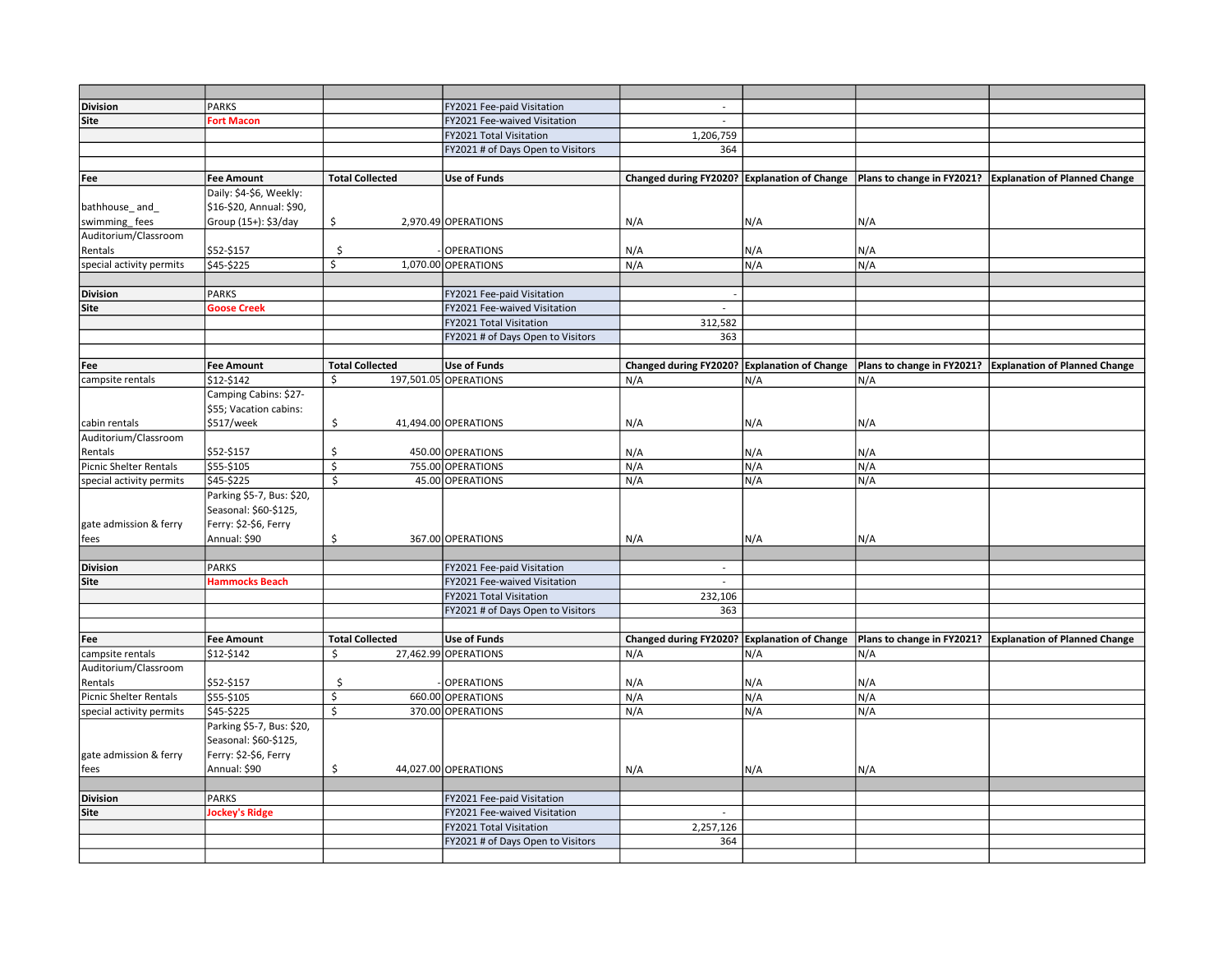| Fee                           | <b>Fee Amount</b>         | <b>Total Collected</b> | <b>Use of Funds</b>               |                                              |                              |                            | Changed during FY2020? Explanation of Change   Plans to change in FY2021?   Explanation of Planned Change |
|-------------------------------|---------------------------|------------------------|-----------------------------------|----------------------------------------------|------------------------------|----------------------------|-----------------------------------------------------------------------------------------------------------|
| <b>Picnic Shelter Rentals</b> | \$55-\$105                | \$                     | 275.00 OPERATIONS                 | N/A                                          | N/A                          | N/A                        |                                                                                                           |
| special activity permits      | \$45-\$225                | Ś.                     | 1,730.00 OPERATIONS               | N/A                                          | N/A                          | N/A                        |                                                                                                           |
|                               |                           |                        |                                   |                                              |                              |                            |                                                                                                           |
| <b>Division</b>               | <b>PARKS</b>              |                        | FY2021 Fee-paid Visitation        | $\sim$                                       |                              |                            |                                                                                                           |
| Site                          | <b>Merchants Millpond</b> |                        | FY2021 Fee-waived Visitation      | $\sim$                                       |                              |                            |                                                                                                           |
|                               |                           |                        | FY2021 Total Visitation           | 237,119                                      |                              |                            |                                                                                                           |
|                               |                           |                        | FY2021 # of Days Open to Visitors | 364                                          |                              |                            |                                                                                                           |
|                               |                           |                        |                                   |                                              |                              |                            |                                                                                                           |
| Fee                           | <b>Fee Amount</b>         | <b>Total Collected</b> | <b>Use of Funds</b>               | Changed during FY2020?                       | <b>Explanation of Change</b> |                            | Plans to change in FY2021?   Explanation of Planned Change                                                |
| campsite rentals              | \$12-\$142                | \$                     | 53,505.45 OPERATIONS              | N/A                                          | N/A                          | N/A                        |                                                                                                           |
| Auditorium/Classroom          |                           |                        |                                   |                                              |                              |                            |                                                                                                           |
| Rentals                       | \$52-\$157                | Ś                      | 325.00 OPERATIONS                 | N/A                                          | N/A                          | N/A                        |                                                                                                           |
| Picnic Shelter Rentals        | \$55-\$105                | \$                     | 480.00 OPERATIONS                 | N/A                                          | N/A                          | N/A                        |                                                                                                           |
| equipment rentals             | \$7-\$30                  | \$                     | 16,528.43 OPERATIONS              | N/A                                          | N/A                          | N/A                        |                                                                                                           |
| special activity permits      | \$45-\$225                | \$                     | 45.00 OPERATIONS                  | N/A                                          | N/A                          | N/A                        |                                                                                                           |
|                               |                           |                        |                                   |                                              |                              |                            |                                                                                                           |
| <b>Division</b>               | <b>PARKS</b>              |                        | FY2021 Fee-paid Visitation        | $\sim$                                       |                              |                            |                                                                                                           |
|                               |                           |                        | FY2021 Fee-waived Visitation      |                                              |                              |                            |                                                                                                           |
| Site                          | Pettigrew                 |                        |                                   | $\overline{\phantom{a}}$                     |                              |                            |                                                                                                           |
|                               |                           |                        | FY2021 Total Visitation           | 72,990                                       |                              |                            |                                                                                                           |
|                               |                           |                        | FY2021 # of Days Open to Visitors | 359                                          |                              |                            |                                                                                                           |
|                               |                           |                        |                                   |                                              |                              |                            |                                                                                                           |
| Fee                           | <b>Fee Amount</b>         | <b>Total Collected</b> | <b>Use of Funds</b>               | Changed during FY2020? Explanation of Change |                              |                            | Plans to change in FY2021? Explanation of Planned Change                                                  |
| campsite rentals              | \$12-\$142                | \$                     | 38,771.02 OPERATIONS              | N/A                                          | N/A                          | N/A                        |                                                                                                           |
| pier permits                  | \$15-\$150                | \$                     | 3,830.00 OPERATIONS               | N/A                                          | N/A                          | N/A                        |                                                                                                           |
| <b>Picnic Shelter Rentals</b> | \$55-\$105                | \$                     | 55.00 OPERATIONS                  | N/A                                          | N/A                          | N/A                        |                                                                                                           |
| <b>Picnic Shelter Rentals</b> | \$55-\$105                | \$                     | 48.00 OPERATIONS                  | N/A                                          | N/A                          | N/A                        |                                                                                                           |
|                               |                           |                        |                                   |                                              |                              |                            |                                                                                                           |
| <b>Division</b>               | <b>PARKS</b>              |                        | FY2021 Fee-paid Visitation        | $\overline{\phantom{a}}$                     |                              |                            |                                                                                                           |
| Site                          | <b>Haw River</b>          |                        | FY2021 Fee-waived Visitation      | $\sim$                                       |                              |                            |                                                                                                           |
|                               |                           |                        | FY2021 Total Visitation           | 64,132                                       |                              |                            |                                                                                                           |
|                               |                           |                        | FY2021 # of Days Open to Visitors | 364                                          |                              |                            |                                                                                                           |
|                               |                           |                        |                                   |                                              |                              |                            |                                                                                                           |
| Fee                           | <b>Fee Amount</b>         | <b>Total Collected</b> | <b>Use of Funds</b>               | Changed during FY2020? Explanation of Change |                              |                            | Plans to change in FY2021? Explanation of Planned Change                                                  |
| shelters/other group          |                           |                        |                                   |                                              |                              |                            |                                                                                                           |
| facilities                    | \$52-\$157                | \$                     | 42,683.20 OPERATIONS              | N/A                                          | N/A                          | N/A                        |                                                                                                           |
| special activity permits      | \$45-\$225                | \$                     | 35.00 OPERATIONS                  | N/A                                          | N/A                          | N/A                        |                                                                                                           |
|                               |                           |                        |                                   |                                              |                              |                            |                                                                                                           |
| <b>Division</b>               | <b>PARKS</b>              |                        | FY2021 Fee-paid Visitation        | $\sim$                                       |                              |                            |                                                                                                           |
| Site                          | <b>Mayo River</b>         |                        | FY2021 Fee-waived Visitation      | $\mathcal{L}^{\mathcal{A}}$                  |                              |                            |                                                                                                           |
|                               |                           |                        | FY2021 Total Visitation           | 169,099                                      |                              |                            |                                                                                                           |
|                               |                           |                        | FY2021 # of Days Open to Visitors | 350                                          |                              |                            |                                                                                                           |
|                               |                           |                        |                                   |                                              |                              |                            |                                                                                                           |
| Fee                           | <b>Fee Amount</b>         | <b>Total Collected</b> | <b>Use of Funds</b>               | Changed during FY2020? Explanation of Change |                              | Plans to change in FY2021? | <b>Explanation of Planned Change</b>                                                                      |
| campsite rentals              | \$12-\$142                | \$                     | 636.00 OPERATIONS                 | N/A                                          | N/A                          | N/A                        |                                                                                                           |
| <b>Picnic Shelter Rentals</b> | \$55-\$105                | \$                     | 1,320.00 OPERATIONS               | N/A                                          | N/A                          | N/A                        |                                                                                                           |
| special activity permits      | \$45-\$225                | \$                     | 270.00 OPERATIONS                 | N/A                                          | N/A                          | N/A                        |                                                                                                           |
|                               |                           |                        |                                   |                                              |                              |                            |                                                                                                           |
| <b>Division</b>               | PARKS                     |                        | FY2021 Fee-paid Visitation        | $\sim$                                       |                              |                            |                                                                                                           |
| Site                          | <b>Chimney Rock</b>       |                        | FY2021 Fee-waived Visitation      | $\sim$                                       |                              |                            |                                                                                                           |
|                               |                           |                        | FY2021 Total Visitation           | 400,667                                      |                              |                            |                                                                                                           |
|                               |                           |                        | FY2021 # of Days Open to Visitors | 364                                          |                              |                            |                                                                                                           |
|                               |                           |                        |                                   |                                              |                              |                            |                                                                                                           |
| Fee                           | <b>Fee Amount</b>         | <b>Total Collected</b> | <b>Use of Funds</b>               |                                              |                              |                            | Changed during FY2020? Explanation of Change   Plans to change in FY2021? Explanation of Planned Change   |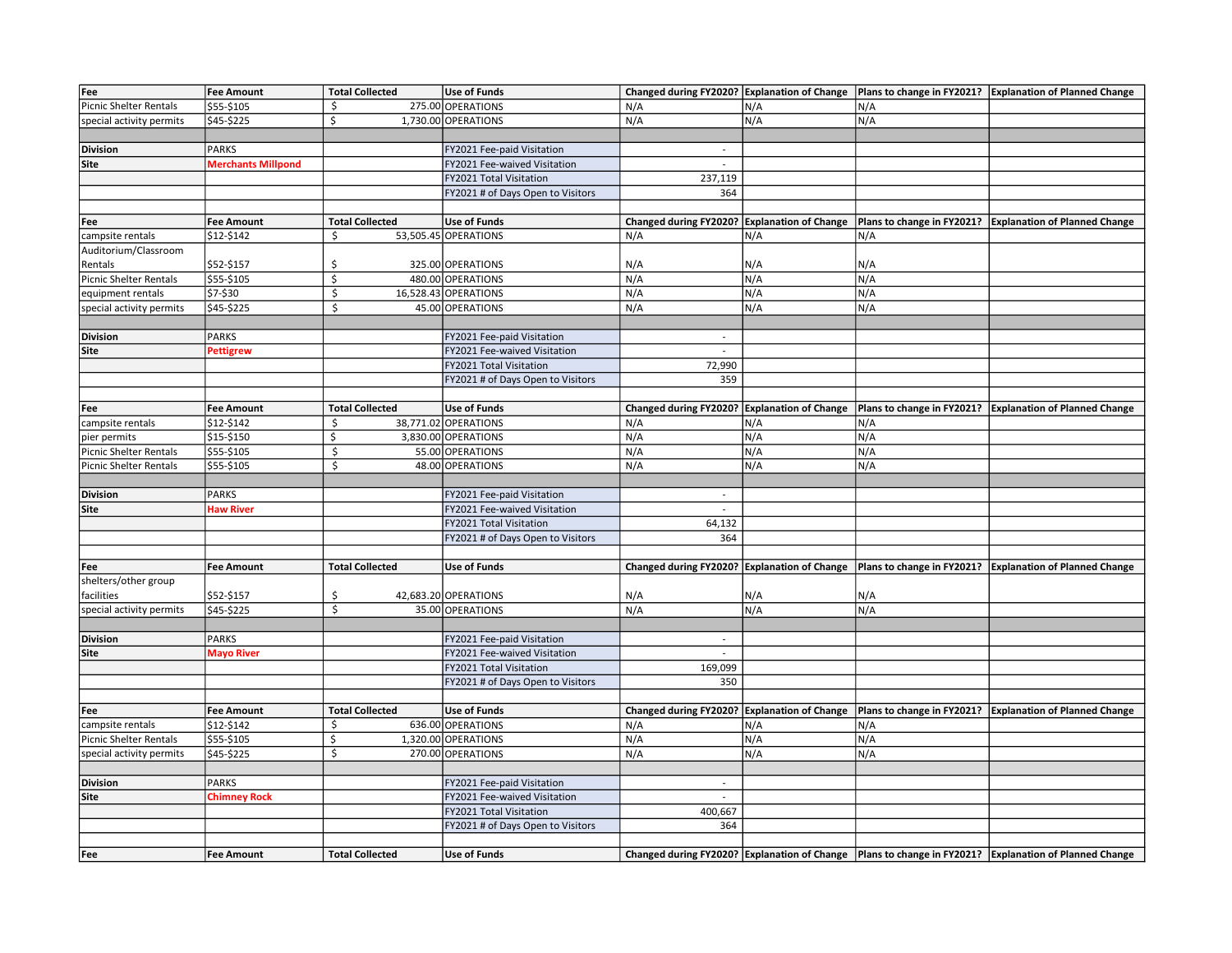| special activity permits      | \$45-\$225                | \$                      | 5,500.00 OPERATIONS               | N/A                                          | N/A | N/A |                                                                                                         |
|-------------------------------|---------------------------|-------------------------|-----------------------------------|----------------------------------------------|-----|-----|---------------------------------------------------------------------------------------------------------|
|                               |                           |                         |                                   |                                              |     |     |                                                                                                         |
| <b>Division</b>               | <b>PARKS</b>              |                         | FY2021 Fee-paid Visitation        | $\sim$                                       |     |     |                                                                                                         |
| <b>Site</b>                   | Carvers Creek             |                         | FY2021 Fee-waived Visitation      | $\overline{a}$                               |     |     |                                                                                                         |
|                               |                           |                         | FY2021 Total Visitation           | 122,360                                      |     |     |                                                                                                         |
|                               |                           |                         | FY2021 # of Days Open to Visitors | 363                                          |     |     |                                                                                                         |
|                               |                           |                         |                                   |                                              |     |     |                                                                                                         |
| Fee                           | <b>Fee Amount</b>         | <b>Total Collected</b>  | <b>Use of Funds</b>               | Changed during FY2020? Explanation of Change |     |     | Plans to change in FY2021? Explanation of Planned Change                                                |
| special activity permits      | \$45-\$225                | Ŝ.                      | 625.00 OPERATIONS                 | N/A                                          | N/A | N/A |                                                                                                         |
|                               |                           |                         |                                   |                                              |     |     |                                                                                                         |
| <b>Division</b>               | PARKS                     |                         | FY2021 Fee-paid Visitation        | $\sim$                                       |     |     |                                                                                                         |
| Site                          | <b>Grandfather Mtn</b>    |                         | FY2021 Fee-waived Visitation      |                                              |     |     |                                                                                                         |
|                               |                           |                         | FY2021 Total Visitation           | 101,096                                      |     |     |                                                                                                         |
|                               |                           |                         | FY2021 # of Days Open to Visitors | 358                                          |     |     |                                                                                                         |
|                               |                           |                         |                                   |                                              |     |     |                                                                                                         |
| Fee                           | <b>Fee Amount</b>         | <b>Total Collected</b>  | <b>Use of Funds</b>               | Changed during FY2020? Explanation of Change |     |     | Plans to change in FY2021?   Explanation of Planned Change                                              |
| campsite rentals              | \$12-\$142                | \$                      | 24,581.95 OPERATIONS              | N/A                                          | N/A | N/A |                                                                                                         |
| special activity permits      | \$45-\$225                | \$                      | 275.00 OPERATIONS                 | N/A                                          | N/A | N/A |                                                                                                         |
|                               | Parking \$5-7, Bus: \$20, |                         |                                   |                                              |     |     |                                                                                                         |
|                               | Seasonal: \$60-\$125,     |                         |                                   |                                              |     |     |                                                                                                         |
| gate admission & ferry        | Ferry: \$2-\$6, Ferry     |                         |                                   |                                              |     |     |                                                                                                         |
| fees                          | Annual: \$90              | 48.08<br>Ŝ.             |                                   |                                              |     |     |                                                                                                         |
|                               |                           |                         |                                   |                                              |     |     |                                                                                                         |
| <b>Division</b>               | <b>PARKS</b>              |                         | FY2021 Fee-paid Visitation        | $\sim$                                       |     |     |                                                                                                         |
| Site                          | <b>Eno River</b>          |                         | FY2021 Fee-waived Visitation      | $\sim$                                       |     |     |                                                                                                         |
|                               |                           |                         | FY2021 Total Visitation           | 850,104                                      |     |     |                                                                                                         |
|                               |                           |                         | FY2021 # of Days Open to Visitors | 364                                          |     |     |                                                                                                         |
|                               |                           |                         |                                   |                                              |     |     |                                                                                                         |
|                               |                           |                         |                                   |                                              |     |     |                                                                                                         |
| Fee                           | <b>Fee Amount</b>         | <b>Total Collected</b>  | <b>Use of Funds</b>               | Changed during FY2020? Explanation of Change |     |     | Plans to change in FY2021?   Explanation of Planned Change                                              |
| campsite rentals              | \$12-\$142                | \$                      | 25,022.18 OPERATIONS              | N/A                                          | N/A | N/A |                                                                                                         |
| <b>Picnic Shelter Rentals</b> | \$55-\$105                | \$                      | 3,540.00 OPERATIONS               | N/A                                          | N/A | N/A |                                                                                                         |
| special activity permits      | \$45-\$225                | $\overline{\mathsf{s}}$ | 390.00 OPERATIONS                 | N/A                                          | N/A | N/A |                                                                                                         |
|                               | Parking \$5-7, Bus: \$20, |                         |                                   |                                              |     |     |                                                                                                         |
|                               | Seasonal: \$60-\$125,     |                         |                                   |                                              |     |     |                                                                                                         |
| gate admission & ferry        | Ferry: \$2-\$6, Ferry     |                         |                                   |                                              |     |     |                                                                                                         |
| fees                          | Annual: \$90              | 39.00<br>\$             |                                   |                                              |     |     |                                                                                                         |
|                               |                           |                         |                                   |                                              |     |     |                                                                                                         |
| <b>Division</b>               | <b>PARKS</b>              |                         | FY2021 Fee-paid Visitation        | $\sim$                                       |     |     |                                                                                                         |
| <b>Site</b>                   | <b>Jones Lake</b>         |                         | FY2021 Fee-waived Visitation      | $\blacksquare$                               |     |     |                                                                                                         |
|                               |                           |                         | FY2021 Total Visitation           | 145,054                                      |     |     |                                                                                                         |
|                               |                           |                         | FY2021 # of Days Open to Visitors | 364                                          |     |     |                                                                                                         |
|                               |                           |                         |                                   |                                              |     |     |                                                                                                         |
| Fee                           | Fee Amount                | <b>Total Collected</b>  | <b>Use of Funds</b>               |                                              |     |     | Changed during FY2020? Explanation of Change   Plans to change in FY2021? Explanation of Planned Change |
| campsite rentals              | \$12-\$142                | Ŝ.                      | 74,499.87 OPERATIONS              | N/A                                          | N/A | N/A |                                                                                                         |
| Auditorium/Classroom          |                           |                         |                                   |                                              |     |     |                                                                                                         |
| Rentals                       | \$52-\$157                | S.                      | 375.00 OPERATIONS                 | N/A                                          | N/A | N/A |                                                                                                         |
| <b>Picnic Shelter Rentals</b> | \$55-\$105                | \$                      | 2,262.00 OPERATIONS               | N/A                                          | N/A | N/A |                                                                                                         |
| equipment rentals             | \$7-\$30                  | $\mathsf{\mathsf{S}}$   | 758.77 OPERATIONS                 | N/A                                          | N/A | N/A |                                                                                                         |
| special activity permits      | \$45-\$225                | \$                      | 135.00 OPERATIONS                 | N/A                                          | N/A | N/A |                                                                                                         |
|                               | Parking \$5-7, Bus: \$20, |                         |                                   |                                              |     |     |                                                                                                         |
|                               | Seasonal: \$60-\$125,     |                         |                                   |                                              |     |     |                                                                                                         |
| gate admission & ferry        | Ferry: \$2-\$6, Ferry     |                         |                                   |                                              |     |     |                                                                                                         |
| fees                          | Annual: \$90              | \$<br>430.00            |                                   |                                              |     |     |                                                                                                         |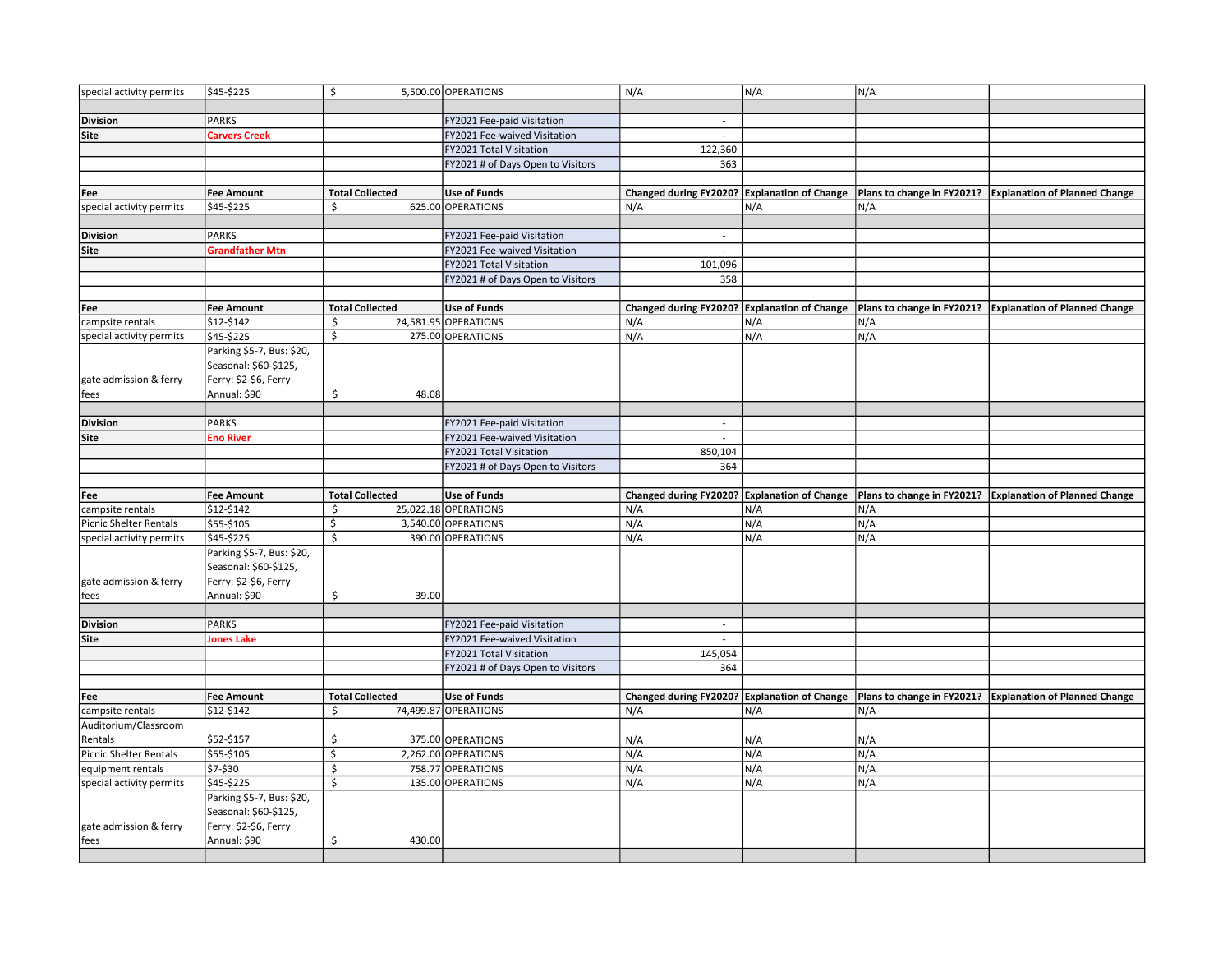| <b>Division</b>          | <b>PARKS</b>            |                         | FY2021 Fee-paid Visitation        | $\sim$                                       |                              |                            |                                                                                                           |
|--------------------------|-------------------------|-------------------------|-----------------------------------|----------------------------------------------|------------------------------|----------------------------|-----------------------------------------------------------------------------------------------------------|
| Site                     | Lake Waccamaw           |                         | FY2021 Fee-waived Visitation      | $\sim$                                       |                              |                            |                                                                                                           |
|                          |                         |                         | FY2021 Total Visitation           | 193,250                                      |                              |                            |                                                                                                           |
|                          |                         |                         | FY2021 # of Days Open to Visitors | 361                                          |                              |                            |                                                                                                           |
|                          |                         |                         |                                   |                                              |                              |                            |                                                                                                           |
| Fee                      | <b>Fee Amount</b>       | <b>Total Collected</b>  | <b>Use of Funds</b>               | Changed during FY2020? Explanation of Change |                              |                            | Plans to change in FY2021?   Explanation of Planned Change                                                |
| campsite rentals         | \$12-\$142              | \$                      | 8,296.84 OPERATIONS               | N/A                                          | N/A                          | N/A                        |                                                                                                           |
| pier permits             | $\overline{$}15 - $150$ | \$                      | 34,885.01 OPERATIONS              | N/A                                          | N/A                          | N/A                        |                                                                                                           |
| special activity permits | \$45-\$225              | \$                      | 225.00 OPERATIONS                 | N/A                                          | N/A                          | N/A                        |                                                                                                           |
|                          |                         |                         |                                   |                                              |                              |                            |                                                                                                           |
| <b>Division</b>          | <b>PARKS</b>            |                         | FY2021 Fee-paid Visitation        | $\blacksquare$                               |                              |                            |                                                                                                           |
| Site                     | Medoc Mtn               |                         | FY2021 Fee-waived Visitation      |                                              |                              |                            |                                                                                                           |
|                          |                         |                         | FY2021 Total Visitation           | 194,478                                      |                              |                            |                                                                                                           |
|                          |                         |                         | FY2021 # of Days Open to Visitors | 364                                          |                              |                            |                                                                                                           |
|                          |                         |                         |                                   |                                              |                              |                            |                                                                                                           |
| Fee                      | <b>Fee Amount</b>       | <b>Total Collected</b>  | <b>Use of Funds</b>               | Changed during FY2020? Explanation of Change |                              |                            | Plans to change in FY2021? Explanation of Planned Change                                                  |
| campsite rentals         | \$12-\$142              | \$                      | 111,580.27 OPERATIONS             | N/A                                          | N/A                          | N/A                        |                                                                                                           |
| Picnic Shelter Rentals   | \$55-\$105              | \$                      | 2,650.00 OPERATIONS               | N/A                                          | N/A                          | N/A                        |                                                                                                           |
| special activity permits | \$45-\$225              | \$                      | 245.00 OPERATIONS                 | N/A                                          | N/A                          | N/A                        |                                                                                                           |
|                          |                         |                         |                                   |                                              |                              |                            |                                                                                                           |
| <b>Division</b>          | <b>PARKS</b>            |                         | FY2021 Fee-paid Visitation        | $\overline{\phantom{a}}$                     |                              |                            |                                                                                                           |
| Site                     | <b>Raven Rock</b>       |                         | FY2021 Fee-waived Visitation      | $\mathcal{L}^{\mathcal{A}}$                  |                              |                            |                                                                                                           |
|                          |                         |                         | FY2021 Total Visitation           | 369,596                                      |                              |                            |                                                                                                           |
|                          |                         |                         | FY2021 # of Days Open to Visitors | 364                                          |                              |                            |                                                                                                           |
|                          |                         |                         |                                   |                                              |                              |                            |                                                                                                           |
| Fee                      | <b>Fee Amount</b>       | <b>Total Collected</b>  | <b>Use of Funds</b>               | Changed during FY2020?                       | <b>Explanation of Change</b> | Plans to change in FY2021? | <b>Explanation of Planned Change</b>                                                                      |
| campsite rentals         | \$12-\$142              | \$                      | 117,784.99 OPERATIONS             | N/A                                          | N/A                          | N/A                        |                                                                                                           |
|                          | Camping Cabins: \$27-   |                         |                                   |                                              |                              |                            |                                                                                                           |
|                          | \$55; Vacation cabins:  |                         |                                   |                                              |                              |                            |                                                                                                           |
| cabin rentals            | \$517/week              | \$<br>53,781.00         |                                   |                                              |                              |                            |                                                                                                           |
| Auditorium/Classroom     |                         |                         |                                   |                                              |                              |                            |                                                                                                           |
| Rentals                  | \$52-\$157              | \$                      | <b>OPERATIONS</b>                 | N/A                                          | N/A                          | N/A                        |                                                                                                           |
| Picnic Shelter Rentals   | \$55-\$105              | \$                      | 1,760.00 OPERATIONS               | N/A                                          | N/A                          | N/A                        |                                                                                                           |
| special activity permits | \$45-\$225              | Ś.                      | 90.00 OPERATIONS                  | N/A                                          | N/A                          | N/A                        |                                                                                                           |
|                          |                         |                         |                                   |                                              |                              |                            |                                                                                                           |
| <b>Division</b>          | <b>PARKS</b>            |                         | FY2021 Fee-paid Visitation        | $\sim$<br>$\omega$                           |                              |                            |                                                                                                           |
| Site                     | Singletary Lake         |                         | FY2021 Fee-waived Visitation      |                                              |                              |                            |                                                                                                           |
|                          |                         |                         | FY2021 Total Visitation           | 25,289<br>363                                |                              |                            |                                                                                                           |
|                          |                         |                         | FY2021 # of Days Open to Visitors |                                              |                              |                            |                                                                                                           |
| Fee                      | <b>Fee Amount</b>       | <b>Total Collected</b>  | <b>Use of Funds</b>               |                                              |                              |                            | Changed during FY2020? Explanation of Change   Plans to change in FY2021?   Explanation of Planned Change |
|                          | Cabins: \$55/day, Mess  |                         |                                   |                                              |                              |                            |                                                                                                           |
|                          | Hall: \$95/day, Camp    |                         |                                   |                                              |                              |                            |                                                                                                           |
| cabin rentals            | \$120-\$450             | \$                      | <b>OPERATIONS</b>                 | N/A                                          | N/A                          | N/A                        |                                                                                                           |
| Auditorium/Classroom     |                         |                         |                                   |                                              |                              |                            |                                                                                                           |
| Rentals                  | \$52-\$157              | \$                      | <b>OPERATIONS</b>                 | N/A                                          | N/A                          | N/A                        |                                                                                                           |
| pier permits             | \$15-\$150              | \$                      | 35,885.00 OPERATIONS              | N/A                                          | N/A                          | N/A                        |                                                                                                           |
| special activity permits | \$45-\$225              | $\overline{\mathsf{s}}$ | 140.00 OPERATIONS                 | N/A                                          | N/A                          | N/A                        |                                                                                                           |
|                          |                         |                         |                                   |                                              |                              |                            |                                                                                                           |
| <b>Division</b>          | <b>PARKS</b>            |                         | FY2021 Fee-paid Visitation        | $\sim$                                       |                              |                            |                                                                                                           |
| Site                     | <b>Weymouth Woods</b>   |                         | FY2021 Fee-waived Visitation      | $\overline{a}$                               |                              |                            |                                                                                                           |
|                          |                         |                         | FY2021 Total Visitation           | 170,641                                      |                              |                            |                                                                                                           |
|                          |                         |                         | FY2021 # of Days Open to Visitors | 363                                          |                              |                            |                                                                                                           |
|                          |                         |                         |                                   |                                              |                              |                            |                                                                                                           |
|                          |                         |                         |                                   |                                              |                              |                            |                                                                                                           |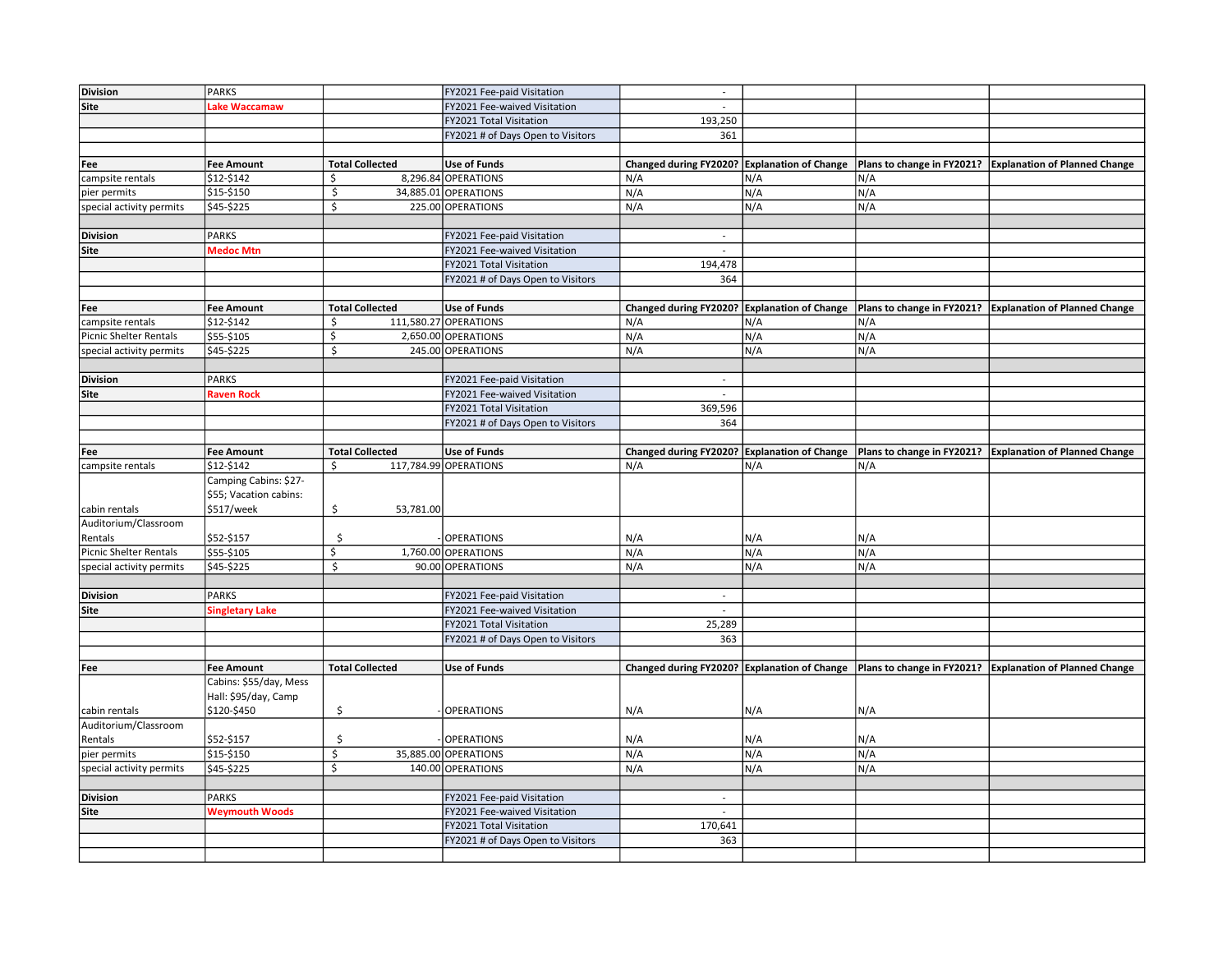| Fee                           | Fee Amount                | <b>Total Collected</b>  | <b>Use of Funds</b>               |                                              |     |     | Changed during FY2020? Explanation of Change   Plans to change in FY2021? Explanation of Planned Change |
|-------------------------------|---------------------------|-------------------------|-----------------------------------|----------------------------------------------|-----|-----|---------------------------------------------------------------------------------------------------------|
| Auditorium/Classroom          |                           |                         |                                   |                                              |     |     |                                                                                                         |
| Rentals                       | \$52-\$157                | \$                      | 175.00 OPERATIONS                 | N/A                                          | N/A | N/A |                                                                                                         |
| special activity permits      | \$45-\$225                | $\overline{\mathsf{S}}$ | 241.58 OPERATIONS                 | N/A                                          | N/A | N/A |                                                                                                         |
|                               | Parking \$5-7, Bus: \$20, |                         |                                   |                                              |     |     |                                                                                                         |
|                               | Seasonal: \$60-\$125,     |                         |                                   |                                              |     |     |                                                                                                         |
|                               |                           |                         |                                   |                                              |     |     |                                                                                                         |
| gate admission & ferry        | Ferry: \$2-\$6, Ferry     |                         |                                   |                                              |     |     |                                                                                                         |
| fees                          | Annual: \$90              | \$                      |                                   |                                              |     |     |                                                                                                         |
|                               |                           |                         |                                   |                                              |     |     |                                                                                                         |
| <b>Division</b>               | <b>PARKS</b>              |                         | FY2021 Fee-paid Visitation        | $\sim$                                       |     |     |                                                                                                         |
| <b>Site</b>                   | <b>William B Umstead</b>  |                         | FY2021 Fee-waived Visitation      | $\sim$                                       |     |     |                                                                                                         |
|                               |                           |                         | FY2021 Total Visitation           | 1,246,436                                    |     |     |                                                                                                         |
|                               |                           |                         | FY2021 # of Days Open to Visitors | 363                                          |     |     |                                                                                                         |
|                               |                           |                         |                                   |                                              |     |     |                                                                                                         |
| Fee                           | <b>Fee Amount</b>         | <b>Total Collected</b>  | <b>Use of Funds</b>               | Changed during FY2020? Explanation of Change |     |     | Plans to change in FY2021? Explanation of Planned Change                                                |
| campsite rentals              | \$12-\$142                | \$                      | 41,335.91 OPERATIONS              | N/A                                          | N/A | N/A |                                                                                                         |
|                               | Cabins: \$55/day, Mess    |                         |                                   |                                              |     |     |                                                                                                         |
|                               | Hall: \$95/day, Camp      |                         |                                   |                                              |     |     |                                                                                                         |
| cabin rentals                 | \$120-\$450               | \$                      | 8,504.00 OPERATIONS               | N/A                                          | N/A | N/A |                                                                                                         |
| Auditorium/Classroom          |                           |                         |                                   |                                              |     |     |                                                                                                         |
| Rentals                       | \$52-\$157                | \$                      | <b>OPERATIONS</b>                 | N/A                                          | N/A | N/A |                                                                                                         |
| <b>Picnic Shelter Rentals</b> | \$55-\$105                | \$                      | 11,385.00 OPERATIONS              | N/A                                          | N/A | N/A |                                                                                                         |
| equipment rentals             | \$7-\$30                  | $\ddot{\mathsf{S}}$     | <b>OPERATIONS</b>                 | N/A                                          | N/A | N/A |                                                                                                         |
| special activity permits      | \$45-\$225                | \$                      | 2,840.00 OPERATIONS               | N/A                                          | N/A | N/A |                                                                                                         |
|                               | Parking \$5-7, Bus: \$20, |                         |                                   |                                              |     |     |                                                                                                         |
|                               | Seasonal: \$60-\$125,     |                         |                                   |                                              |     |     |                                                                                                         |
|                               |                           |                         |                                   |                                              |     |     |                                                                                                         |
| gate admission & ferry        | Ferry: \$2-\$6, Ferry     |                         |                                   |                                              |     |     |                                                                                                         |
| fees                          | Annual: \$90              | \$                      | <b>OPERATIONS</b>                 | N/A                                          | N/A | N/A |                                                                                                         |
|                               |                           |                         |                                   |                                              |     |     |                                                                                                         |
| <b>Division</b>               | <b>PARKS</b>              |                         | FY2021 Fee-paid Visitation        | $\sim$                                       |     |     |                                                                                                         |
| <b>Site</b>                   | <b>Lumber River</b>       |                         | FY2021 Fee-waived Visitation      | $\mathbf{r}$                                 |     |     |                                                                                                         |
|                               |                           |                         | FY2021 Total Visitation           | 136,144                                      |     |     |                                                                                                         |
|                               |                           |                         | FY2021 # of Days Open to Visitors | 363                                          |     |     |                                                                                                         |
|                               |                           |                         |                                   |                                              |     |     |                                                                                                         |
| Fee                           | <b>Fee Amount</b>         | <b>Total Collected</b>  | <b>Use of Funds</b>               | Changed during FY2020? Explanation of Change |     |     | Plans to change in FY2021?   Explanation of Planned Change                                              |
| campsite rentals              | \$12-\$142                | \$                      | 16,228.00 OPERATIONS              | N/A                                          | N/A | N/A |                                                                                                         |
| <b>Picnic Shelter Rentals</b> | \$55-\$105                | \$                      | 1,505.00 OPERATIONS               | N/A                                          | N/A | N/A |                                                                                                         |
| special activity permits      | \$45-\$225                | Ś.                      | 1,800.00 OPERATIONS               | N/A                                          | N/A | N/A |                                                                                                         |
|                               |                           |                         |                                   |                                              |     |     |                                                                                                         |
| <b>Division</b>               | <b>PARKS</b>              |                         | FY2021 Fee-paid Visitation        | $\overline{\phantom{a}}$                     |     |     |                                                                                                         |
| <b>Site</b>                   | <b>Crowders Mtn</b>       |                         | FY2021 Fee-waived Visitation      | $\mathcal{L}_{\mathcal{A}}$                  |     |     |                                                                                                         |
|                               |                           |                         | FY2021 Total Visitation           | 914,013                                      |     |     |                                                                                                         |
|                               |                           |                         | FY2021 # of Days Open to Visitors | 364                                          |     |     |                                                                                                         |
|                               |                           |                         |                                   |                                              |     |     |                                                                                                         |
| Fee                           | <b>Fee Amount</b>         | <b>Total Collected</b>  | <b>Use of Funds</b>               | Changed during FY2020? Explanation of Change |     |     | Plans to change in FY2021? Explanation of Planned Change                                                |
| campsite rentals              | \$12-\$142                | \$                      | 22,337.54 OPERATIONS              | N/A                                          | N/A | N/A |                                                                                                         |
| Auditorium/Classroom          |                           |                         |                                   |                                              |     |     |                                                                                                         |
| Rentals                       | \$52-\$157                | \$                      | <b>OPERATIONS</b>                 | N/A                                          | N/A | N/A |                                                                                                         |
| Picnic Shelter Rentals        | \$55-\$105                | \$                      | 105.00 OPERATIONS                 | N/A                                          | N/A | N/A |                                                                                                         |
| equipment rentals             | \$7-\$30                  | $\sf S$                 | <b>OPERATIONS</b>                 | N/A                                          | N/A | N/A |                                                                                                         |
| special activity permits      | \$45-\$225                | \$                      | 2,820.00 OPERATIONS               | N/A                                          | N/A | N/A |                                                                                                         |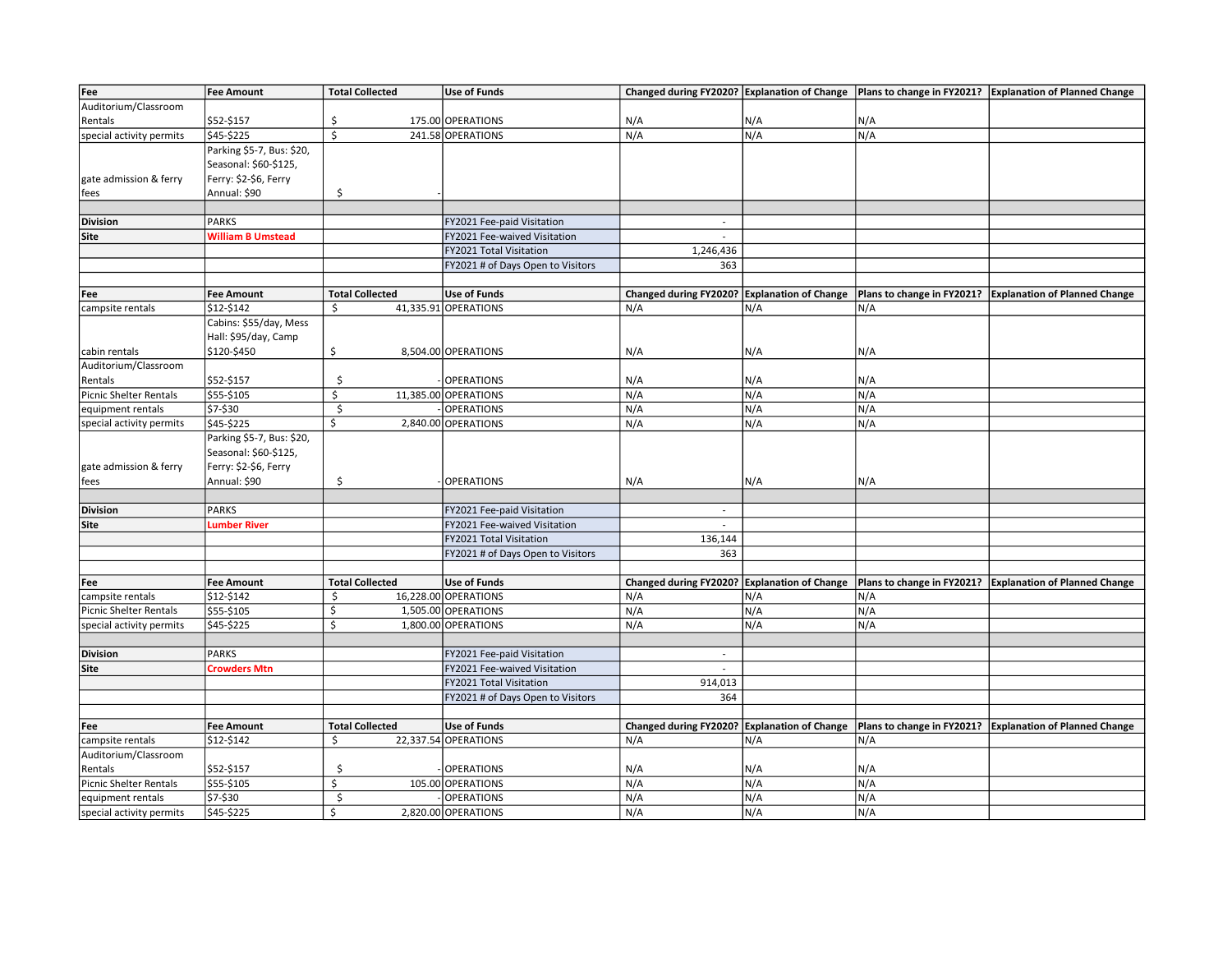|                               | Parking \$5-7, Bus: \$20, |                         |                                   |                                              |     |     |                                                                                                           |
|-------------------------------|---------------------------|-------------------------|-----------------------------------|----------------------------------------------|-----|-----|-----------------------------------------------------------------------------------------------------------|
|                               | Seasonal: \$60-\$125,     |                         |                                   |                                              |     |     |                                                                                                           |
| gate admission & ferry        | Ferry: \$2-\$6, Ferry     |                         |                                   |                                              |     |     |                                                                                                           |
| fees                          | Annual: \$90              | \$<br>110.00            |                                   |                                              |     |     |                                                                                                           |
|                               |                           |                         |                                   |                                              |     |     |                                                                                                           |
| <b>Division</b>               | <b>PARKS</b>              |                         | FY2021 Fee-paid Visitation        | $\sim$                                       |     |     |                                                                                                           |
| Site                          | ake Norman                |                         | FY2021 Fee-waived Visitation      | $\overline{\phantom{a}}$                     |     |     |                                                                                                           |
|                               |                           |                         | FY2021 Total Visitation           | 781,940                                      |     |     |                                                                                                           |
|                               |                           |                         | FY2021 # of Days Open to Visitors | 364                                          |     |     |                                                                                                           |
|                               |                           |                         |                                   |                                              |     |     |                                                                                                           |
| Fee                           | <b>Fee Amount</b>         | <b>Total Collected</b>  | <b>Use of Funds</b>               |                                              |     |     | Changed during FY2020? Explanation of Change   Plans to change in FY2021?   Explanation of Planned Change |
|                               | Daily: \$4-\$6, Weekly:   |                         |                                   |                                              |     |     |                                                                                                           |
| bathhouse_and_                | \$16-\$20, Annual: \$90,  |                         |                                   |                                              |     |     |                                                                                                           |
| swimming_fees                 | Group (15+): \$3/day      | \$                      | 13,644.22 OPERATIONS              | N/A                                          | N/A | N/A |                                                                                                           |
| campsite rentals              | \$12-\$142                | \$                      | 188,047.98 OPERATIONS             | N/A                                          | N/A | N/A |                                                                                                           |
|                               | Camping Cabins: \$27-     |                         |                                   |                                              |     |     |                                                                                                           |
|                               | \$55; Vacation cabins:    |                         |                                   |                                              |     |     |                                                                                                           |
| cabin rentals                 | \$517/week                | \$                      | 43,744.00 OPERATIONS              | N/A                                          | N/A | N/A |                                                                                                           |
| Auditorium/Classroom          |                           |                         |                                   |                                              |     |     |                                                                                                           |
| Rentals                       | \$52-\$157                | \$                      | 239.00 OPERATIONS                 | N/A                                          | N/A | N/A |                                                                                                           |
| <b>Community Building</b>     |                           |                         |                                   |                                              |     |     |                                                                                                           |
| Rentals                       | \$195                     | \$                      | 4,875.00 OPERATIONS               | N/A                                          | N/A | N/A |                                                                                                           |
| <b>Picnic Shelter Rentals</b> | \$55-\$105                | \$                      | 9,773.00 OPERATIONS               | N/A                                          | N/A | N/A |                                                                                                           |
| equipment rentals             | \$7-\$30                  | \$                      | 3,126.87 OPERATIONS               | N/A                                          | N/A | N/A |                                                                                                           |
| special activity permits      | \$45-\$225                | $\overline{\mathsf{S}}$ | 2,293.00 OPERATIONS               | N/A                                          | N/A | N/A |                                                                                                           |
|                               | Parking \$5-7, Bus: \$20, |                         |                                   |                                              |     |     |                                                                                                           |
|                               | Seasonal: \$60-\$125,     |                         |                                   |                                              |     |     |                                                                                                           |
| gate admission & ferry        | Ferry: \$2-\$6, Ferry     |                         |                                   |                                              |     |     |                                                                                                           |
| fees                          | Annual: \$90              | 990.00<br>\$            |                                   |                                              |     |     |                                                                                                           |
|                               |                           |                         |                                   |                                              |     |     |                                                                                                           |
| <b>Division</b>               | <b>PARKS</b>              |                         | FY2021 Fee-paid Visitation        | $\sim$                                       |     |     |                                                                                                           |
| Site                          | <b>Hanging Rock</b>       |                         | FY2021 Fee-waived Visitation      | $\overline{\phantom{a}}$                     |     |     |                                                                                                           |
|                               |                           |                         | FY2021 Total Visitation           | 930,183                                      |     |     |                                                                                                           |
|                               |                           |                         | FY2021 # of Days Open to Visitors | 360                                          |     |     |                                                                                                           |
|                               |                           |                         |                                   |                                              |     |     |                                                                                                           |
| Fee                           | <b>Fee Amount</b>         | <b>Total Collected</b>  | <b>Use of Funds</b>               | Changed during FY2020? Explanation of Change |     |     | Plans to change in FY2021? Explanation of Planned Change                                                  |
|                               | Daily: \$4-\$6, Weekly:   |                         |                                   |                                              |     |     |                                                                                                           |
| bathhouse and                 | \$16-\$20, Annual: \$90,  |                         |                                   |                                              |     |     |                                                                                                           |
| swimming_fees                 | Group (15+): \$3/day      | \$                      | 32,842.21 OPERATIONS              | N/A                                          | N/A | N/A |                                                                                                           |
| campsite rentals              | \$12-\$142                | \$                      | 233,500.80 OPERATIONS             | N/A                                          | N/A | N/A |                                                                                                           |
|                               | Camping Cabins: \$27-     |                         |                                   |                                              |     |     |                                                                                                           |
|                               | \$55; Vacation cabins:    |                         |                                   |                                              |     |     |                                                                                                           |
| cabin rentals                 | \$517 week                | \$                      | 258,481.72 OPERATIONS             | N/A                                          | N/A | N/A |                                                                                                           |
| Auditorium/Classroom          |                           |                         |                                   |                                              |     |     |                                                                                                           |
| Rentals                       | \$52-\$157                | \$                      | <b>OPERATIONS</b>                 | N/A                                          | N/A | N/A |                                                                                                           |
| <b>Picnic Shelter Rentals</b> | \$55-\$105                | \$                      | 4,990.00 OPERATIONS               | N/A                                          | N/A | N/A |                                                                                                           |
| equipment rentals             | \$7-\$30                  | $\zeta$                 | <b>OPERATIONS</b>                 | N/A                                          | N/A | N/A |                                                                                                           |
| special activity permits      | \$45-\$225                | \$                      | 945.00 OPERATIONS                 | N/A                                          | N/A | N/A |                                                                                                           |
|                               |                           |                         |                                   |                                              |     |     |                                                                                                           |
| <b>Division</b>               | <b>PARKS</b>              |                         | FY2021 Fee-paid Visitation        | $\overline{\phantom{a}}$                     |     |     |                                                                                                           |
| Site                          | Lake James                |                         | FY2021 Fee-waived Visitation      | ÷                                            |     |     |                                                                                                           |
|                               |                           |                         | FY2021 Total Visitation           | 557,726                                      |     |     |                                                                                                           |
|                               |                           |                         | FY2021 # of Days Open to Visitors | 364                                          |     |     |                                                                                                           |
|                               |                           |                         |                                   |                                              |     |     |                                                                                                           |
|                               |                           |                         |                                   |                                              |     |     |                                                                                                           |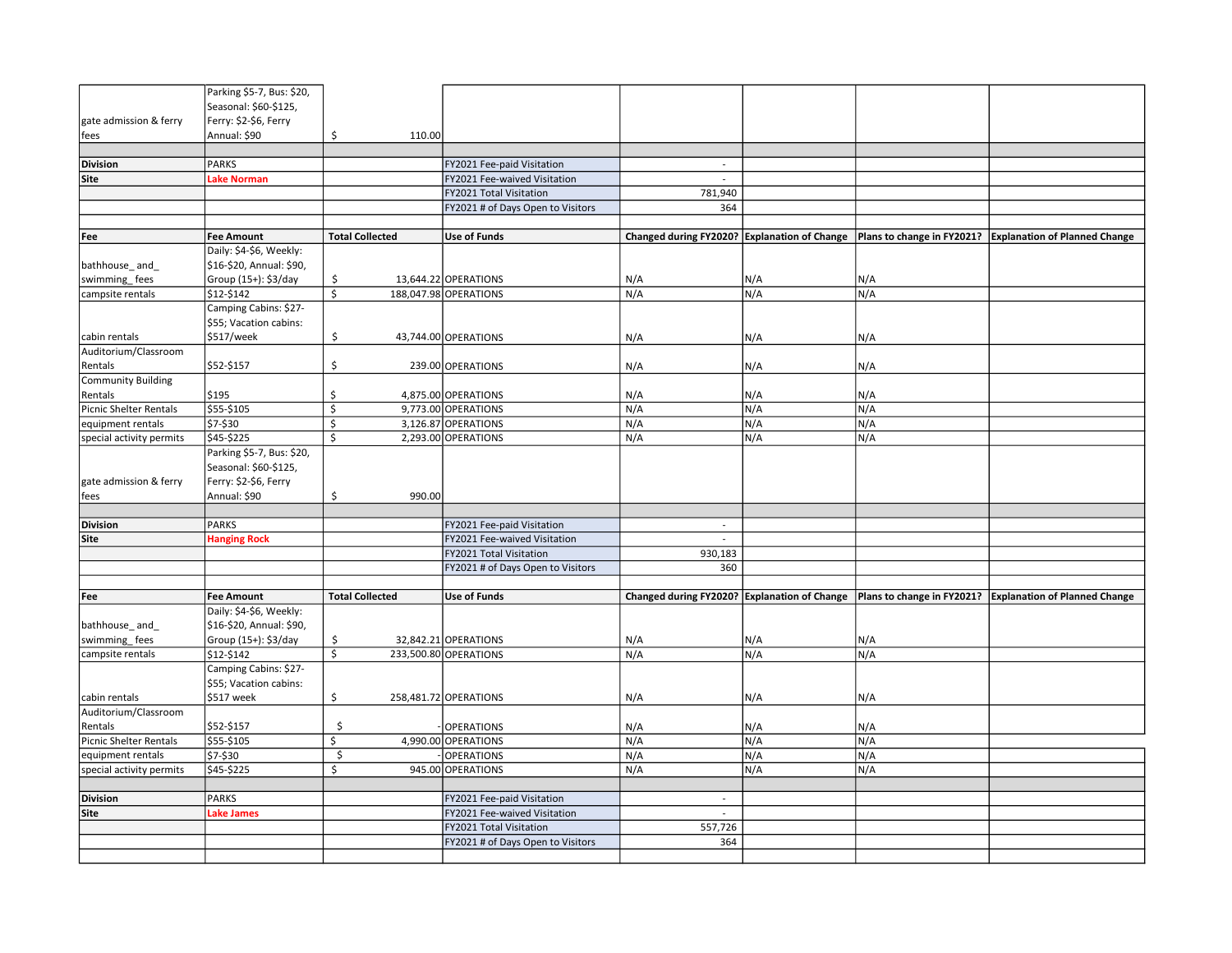| Fee                           | <b>Fee Amount</b>         | <b>Total Collected</b> | <b>Use of Funds</b>               |                                              |     |                            | Changed during FY2020? Explanation of Change   Plans to change in FY2021?   Explanation of Planned Change |
|-------------------------------|---------------------------|------------------------|-----------------------------------|----------------------------------------------|-----|----------------------------|-----------------------------------------------------------------------------------------------------------|
| bathhouse_and                 |                           |                        |                                   |                                              |     |                            |                                                                                                           |
| swimming_fees                 | Daily: \$325              | \$                     | 4,040.00 OPERATIONS               | N/A                                          | N/A | N/A                        |                                                                                                           |
| campsite rentals              | \$12-\$142                | \$                     | 194,794.15 OPERATIONS             | N/A                                          | N/A | N/A                        |                                                                                                           |
| <b>Picnic Shelter Rentals</b> | \$55-\$105                | \$                     | 7,665.00 OPERATIONS               | N/A                                          | N/A | N/A                        |                                                                                                           |
| equipment rentals             | \$7-\$30                  | \$                     | 9,639.89 OPERATIONS               | N/A                                          | N/A | N/A                        |                                                                                                           |
| special activity permits      | \$45-\$225                | \$                     | 7,175.00 OPERATIONS               | N/A                                          | N/A | N/A                        |                                                                                                           |
|                               |                           |                        |                                   |                                              |     |                            |                                                                                                           |
|                               | Parking \$5-7, Bus: \$20, |                        |                                   |                                              |     |                            |                                                                                                           |
|                               | Seasonal: \$60-\$125,     |                        |                                   |                                              |     |                            |                                                                                                           |
| gate admission & ferry        | Ferry: \$2-\$6, Ferry     |                        |                                   |                                              |     |                            |                                                                                                           |
| fees                          | Annual: \$90              | \$                     |                                   |                                              |     |                            |                                                                                                           |
|                               |                           |                        |                                   |                                              |     |                            |                                                                                                           |
| <b>Division</b>               | <b>PARKS</b>              |                        | FY2021 Fee-paid Visitation        | $\overline{\phantom{a}}$                     |     |                            |                                                                                                           |
| Site                          | <b>Morrow Mtn</b>         |                        | FY2021 Fee-waived Visitation      | $\mathcal{L}_{\mathcal{A}}$                  |     |                            |                                                                                                           |
|                               |                           |                        | FY2021 Total Visitation           | 576,427                                      |     |                            |                                                                                                           |
|                               |                           |                        | FY2021 # of Days Open to Visitors | 364                                          |     |                            |                                                                                                           |
|                               |                           |                        |                                   |                                              |     |                            |                                                                                                           |
| Fee                           | <b>Fee Amount</b>         | <b>Total Collected</b> | <b>Use of Funds</b>               | Changed during FY2020? Explanation of Change |     | Plans to change in FY2021? | <b>Explanation of Planned Change</b>                                                                      |
|                               | Daily: \$4-\$6, Weekly:   |                        |                                   |                                              |     |                            |                                                                                                           |
| bathhouse and                 | \$16-\$20, Annual: \$90,  |                        |                                   |                                              |     |                            |                                                                                                           |
| swimming_fees                 | Group (15+): \$3/day      | \$                     | <b>OPERATIONS</b>                 | N/A                                          | N/A | N/A                        |                                                                                                           |
| campsite rentals              | \$12-\$142                | \$                     | 256,449.38 OPERATIONS             | N/A                                          | N/A | N/A                        |                                                                                                           |
|                               | Camping Cabins: \$27-     |                        |                                   |                                              |     |                            |                                                                                                           |
|                               | \$55; Vacation cabins:    |                        |                                   |                                              |     |                            |                                                                                                           |
| cabin rentals                 | \$517/week                | \$                     | 127,521.04 OPERATIONS             | N/A                                          | N/A | N/A                        |                                                                                                           |
| <b>Community Building</b>     |                           |                        |                                   |                                              |     |                            |                                                                                                           |
| Rentals                       | \$195                     | \$                     | 450.00 OPERATIONS                 | N/A                                          | N/A | N/A                        |                                                                                                           |
| Picnic Shelter Rentals        | \$55-\$105                | \$                     | 4,971.00 OPERATIONS               | N/A                                          | N/A | N/A                        |                                                                                                           |
| equipment rentals             | \$7-\$30                  | \$                     | 10,488.60 OPERATIONS              | N/A                                          | N/A | N/A                        |                                                                                                           |
| special activity permits      | \$45-\$225                | \$                     | 1,325.00 OPERATIONS               | N/A                                          | N/A | N/A                        |                                                                                                           |
|                               | Parking \$5-7, Bus: \$20, |                        |                                   |                                              |     |                            |                                                                                                           |
|                               | Seasonal: \$60-\$125,     |                        |                                   |                                              |     |                            |                                                                                                           |
|                               |                           |                        |                                   |                                              |     |                            |                                                                                                           |
| gate admission & ferry        | Ferry: \$2-\$6, Ferry     |                        |                                   |                                              |     |                            |                                                                                                           |
| fees                          | Annual: \$90              | \$<br>519.00           |                                   |                                              |     |                            |                                                                                                           |
|                               |                           |                        |                                   |                                              |     |                            |                                                                                                           |
| <b>Division</b>               | <b>PARKS</b>              |                        | FY2021 Fee-paid Visitation        | $\overline{\phantom{a}}$                     |     |                            |                                                                                                           |
| Site                          | <b>Mount Jefferson</b>    |                        | FY2021 Fee-waived Visitation      | $\sim$                                       |     |                            |                                                                                                           |
|                               |                           |                        | FY2021 Total Visitation           | 180,642                                      |     |                            |                                                                                                           |
|                               |                           |                        | FY2021 # of Days Open to Visitors | 362                                          |     |                            |                                                                                                           |
|                               |                           |                        |                                   |                                              |     |                            |                                                                                                           |
| Fee                           | <b>Fee Amount</b>         | <b>Total Collected</b> | <b>Use of Funds</b>               | Changed during FY2020? Explanation of Change |     |                            | Plans to change in FY2021?   Explanation of Planned Change                                                |
| Picnic Shelter Rentals        | \$55-\$105                | Ś                      | 810.69 OPERATIONS                 | N/A                                          | N/A | N/A                        |                                                                                                           |
| special activity permits      | \$45-\$225                | \$                     | 135.00 OPERATIONS                 | N/A                                          | N/A | N/A                        |                                                                                                           |
|                               |                           |                        |                                   |                                              |     |                            |                                                                                                           |
| <b>Division</b>               | <b>PARKS</b>              |                        | FY2021 Fee-paid Visitation        | $\sim$                                       |     |                            |                                                                                                           |
| Site                          | <b>Mount Mitchell</b>     |                        | FY2021 Fee-waived Visitation      | $\sim$                                       |     |                            |                                                                                                           |
|                               |                           |                        | FY2021 Total Visitation           | 443,726                                      |     |                            |                                                                                                           |
|                               |                           |                        | FY2021 # of Days Open to Visitors | 270                                          |     |                            |                                                                                                           |
|                               |                           |                        |                                   |                                              |     |                            |                                                                                                           |
| Fee                           | <b>Fee Amount</b>         | <b>Total Collected</b> | <b>Use of Funds</b>               | Changed during FY2020? Explanation of Change |     |                            | Plans to change in FY2021? Explanation of Planned Change                                                  |
| campsite rentals              | \$12-\$142                | \$                     | 30,644.00 OPERATIONS              | N/A                                          | N/A | N/A                        |                                                                                                           |
| Picnic Shelter Rentals        | \$55-\$105                | \$                     | 2,475.00 OPERATIONS               | N/A                                          | N/A | N/A                        |                                                                                                           |
| special activity permits      | \$45-\$225                | $\mathsf{\hat{S}}$     | 875.00 OPERATIONS                 | N/A                                          | N/A | N/A                        |                                                                                                           |
|                               |                           |                        |                                   |                                              |     |                            |                                                                                                           |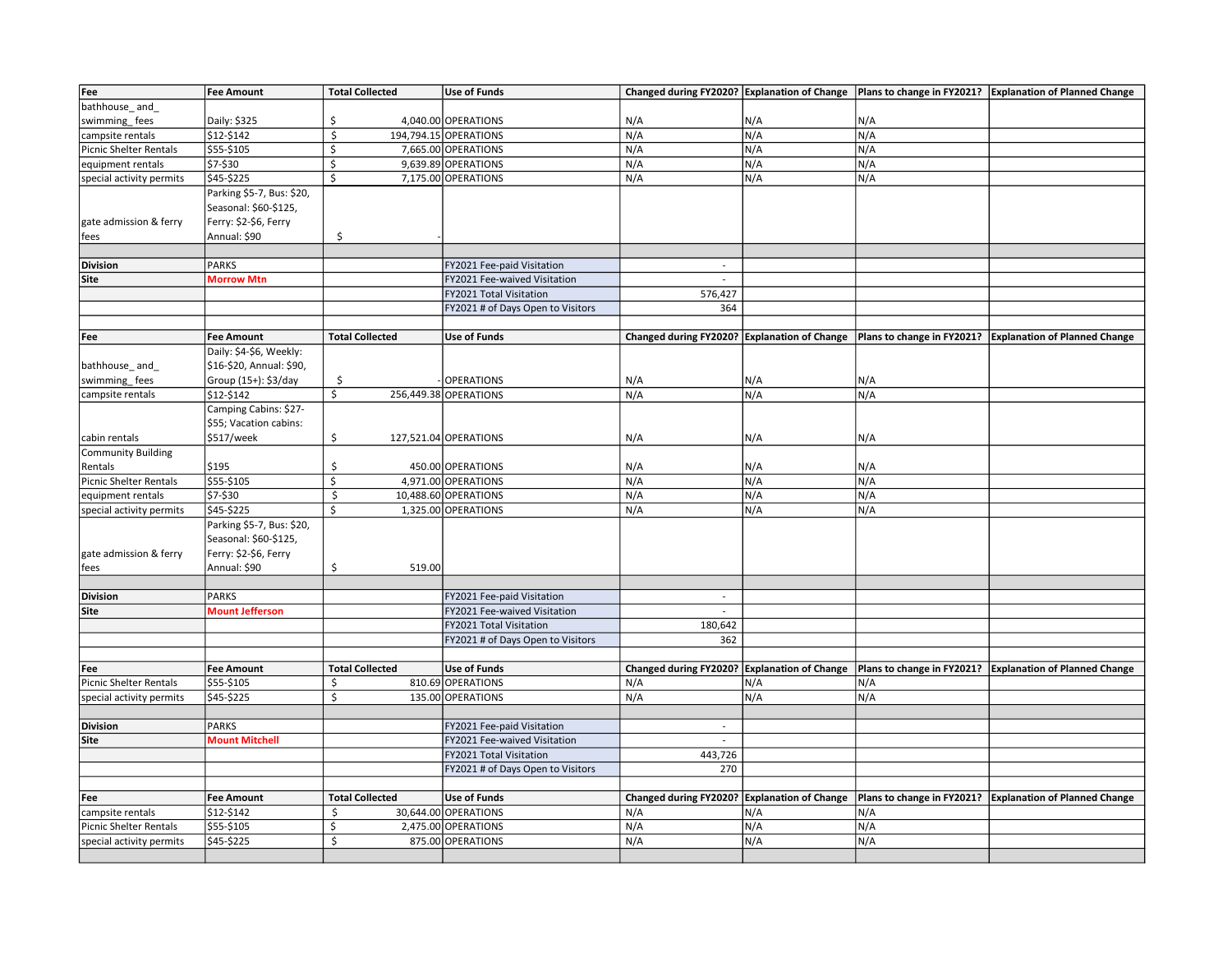| <b>Division</b>                | PARKS                                 |                         | FY2021 Fee-paid Visitation                                 | $\sim$                      |                              |                            |                                                                                                           |
|--------------------------------|---------------------------------------|-------------------------|------------------------------------------------------------|-----------------------------|------------------------------|----------------------------|-----------------------------------------------------------------------------------------------------------|
| <b>Site</b>                    | <b>New River</b>                      |                         | FY2021 Fee-waived Visitation                               | $\sim$                      |                              |                            |                                                                                                           |
|                                |                                       |                         | FY2021 Total Visitation                                    | 282,348                     |                              |                            |                                                                                                           |
|                                |                                       |                         | FY2021 # of Days Open to Visitors                          | 361                         |                              |                            |                                                                                                           |
|                                |                                       |                         |                                                            |                             |                              |                            |                                                                                                           |
| Fee                            | <b>Fee Amount</b>                     | <b>Total Collected</b>  | <b>Use of Funds</b>                                        | Changed during FY2020?      | <b>Explanation of Change</b> |                            | Plans to change in FY2021?   Explanation of Planned Change                                                |
| campsite rentals               | \$12-\$142                            | Ś.                      | 193,221.84 OPERATIONS                                      | N/A                         | N/A                          | N/A                        |                                                                                                           |
| Auditorium/Classroom           |                                       |                         |                                                            |                             |                              |                            |                                                                                                           |
| Rentals                        | \$52-\$157                            |                         | <b>OPERATIONS</b>                                          | N/A                         | N/A                          | N/A                        |                                                                                                           |
| <b>Community Building</b>      |                                       |                         |                                                            |                             |                              |                            |                                                                                                           |
| Rentals                        | \$195                                 | \$                      | 2,046.00 OPERATIONS                                        | N/A                         | N/A                          | N/A                        |                                                                                                           |
| Picnic Shelter Rentals         | \$55-\$105                            | \$                      | 669.00 OPERATIONS                                          | N/A                         | N/A                          | N/A                        |                                                                                                           |
| special activity permits       | \$45-\$225                            | $\overline{\mathsf{s}}$ | <b>OPERATIONS</b>                                          | N/A                         | N/A                          | N/A                        |                                                                                                           |
|                                |                                       |                         |                                                            |                             |                              |                            |                                                                                                           |
| <b>Division</b>                | Parks                                 |                         | FY2021 Fee-paid Visitation                                 | $\mathcal{L}_{\mathcal{A}}$ |                              |                            |                                                                                                           |
| Site                           | <b>Pilot Mtn</b>                      |                         | FY2021 Fee-waived Visitation                               | $\overline{\phantom{a}}$    |                              |                            |                                                                                                           |
|                                |                                       |                         | FY2021 Total Visitation                                    | 1,311,203                   |                              |                            |                                                                                                           |
|                                |                                       |                         | FY2021 # of Days Open to Visitors                          | 364                         |                              |                            |                                                                                                           |
|                                |                                       |                         |                                                            |                             |                              |                            |                                                                                                           |
| Fee                            | <b>Fee Amount</b>                     | <b>Total Collected</b>  | <b>Use of Funds</b>                                        |                             |                              |                            | Changed during FY2020? Explanation of Change   Plans to change in FY2021? Explanation of Planned Change   |
| campsite rentals               | \$12-\$142                            | \$                      | 42,117.00 OPERATIONS                                       | N/A                         | N/A                          | N/A                        |                                                                                                           |
| special activity permits       | \$45-\$225                            | \$                      | 9,115.00 OPERATIONS                                        | N/A                         | N/A                          | N/A                        |                                                                                                           |
|                                |                                       |                         |                                                            |                             |                              |                            |                                                                                                           |
| <b>Division</b>                | <b>PARKS</b>                          |                         | FY2021 Fee-paid Visitation                                 | $\sim$                      |                              |                            |                                                                                                           |
| Site                           | <b>South Mtns</b>                     |                         | FY2021 Fee-waived Visitation                               | $\sim$                      |                              |                            |                                                                                                           |
|                                |                                       |                         | FY2021 Total Visitation                                    | 535,591                     |                              |                            |                                                                                                           |
|                                |                                       |                         | FY2021 # of Days Open to Visitors                          | 364                         |                              |                            |                                                                                                           |
|                                |                                       |                         |                                                            |                             |                              |                            |                                                                                                           |
|                                |                                       |                         |                                                            |                             |                              |                            |                                                                                                           |
| Fee                            | <b>Fee Amount</b>                     | <b>Total Collected</b>  | <b>Use of Funds</b>                                        |                             |                              |                            | Changed during FY2020? Explanation of Change   Plans to change in FY2021?   Explanation of Planned Change |
|                                | \$12-\$142, Horse stalls:             |                         |                                                            |                             |                              |                            |                                                                                                           |
| campsite rentals               | $$12-17/day$                          | \$                      | 195,050.64 OPERATIONS                                      | N/A                         | N/A                          | N/A                        |                                                                                                           |
| <b>Picnic Shelter Rentals</b>  | \$55-\$105                            | $\overline{\mathsf{S}}$ | 3,201.00 OPERATIONS                                        | N/A                         | N/A                          | N/A                        |                                                                                                           |
| special activity permits       | \$45-\$225                            | \$                      | 675.00 OPERATIONS                                          | N/A                         | N/A                          | N/A                        |                                                                                                           |
|                                | Parking \$5-7, Bus: \$20,             |                         |                                                            |                             |                              |                            |                                                                                                           |
|                                | Seasonal: \$60-\$125,                 |                         |                                                            |                             |                              |                            |                                                                                                           |
| gate admission & ferry<br>fees | Ferry: \$2-\$6, Ferry<br>Annual: \$90 | 130.00<br>\$            |                                                            |                             |                              |                            |                                                                                                           |
|                                |                                       |                         |                                                            |                             |                              |                            |                                                                                                           |
| <b>Division</b>                | <b>PARKS</b>                          |                         | FY2021 Fee-paid Visitation                                 | $\overline{\phantom{a}}$    |                              |                            |                                                                                                           |
| Site                           | <b>Stone Mtn</b>                      |                         | FY2021 Fee-waived Visitation                               | $\overline{a}$              |                              |                            |                                                                                                           |
|                                |                                       |                         | FY2021 Total Visitation                                    | 480,725                     |                              |                            |                                                                                                           |
|                                |                                       |                         | FY2021 # of Days Open to Visitors                          | 359                         |                              |                            |                                                                                                           |
|                                |                                       |                         |                                                            |                             |                              |                            |                                                                                                           |
| Fee                            | <b>Fee Amount</b>                     | <b>Total Collected</b>  | <b>Use of Funds</b>                                        | Changed during FY2020?      | <b>Explanation of Change</b> | Plans to change in FY2021? | <b>Explanation of Planned Change</b>                                                                      |
| campsite rentals               | \$12-\$142                            | \$                      | 459,028.25 OPERATIONS                                      | N/A                         | N/A                          | N/A                        |                                                                                                           |
| <b>Picnic Shelter Rentals</b>  | \$55-\$105                            | \$                      | 3,580.00 OPERATIONS                                        | N/A                         | N/A                          | N/A                        |                                                                                                           |
| special activity permits       | \$45-\$225                            | $\overline{\mathsf{S}}$ | 1,175.00 OPERATIONS                                        | N/A                         | N/A                          | N/A                        |                                                                                                           |
|                                | Parking \$5-7, Bus: \$20,             |                         |                                                            |                             |                              |                            |                                                                                                           |
|                                | Seasonal: \$60-\$125,                 |                         |                                                            |                             |                              |                            |                                                                                                           |
| gate admission & ferry         | Ferry: \$2-\$6, Ferry                 |                         |                                                            |                             |                              |                            |                                                                                                           |
| fees                           | Annual: \$90                          | \$                      | 5.00 OPERATIONS                                            | N/A                         | N/A                          | N/A                        |                                                                                                           |
|                                |                                       |                         |                                                            |                             |                              |                            |                                                                                                           |
| <b>Division</b><br><b>Site</b> | <b>PARKS</b><br><b>Gorges</b>         |                         | FY2021 Fee-paid Visitation<br>FY2021 Fee-waived Visitation | $\sim$<br>$\sim$            |                              |                            |                                                                                                           |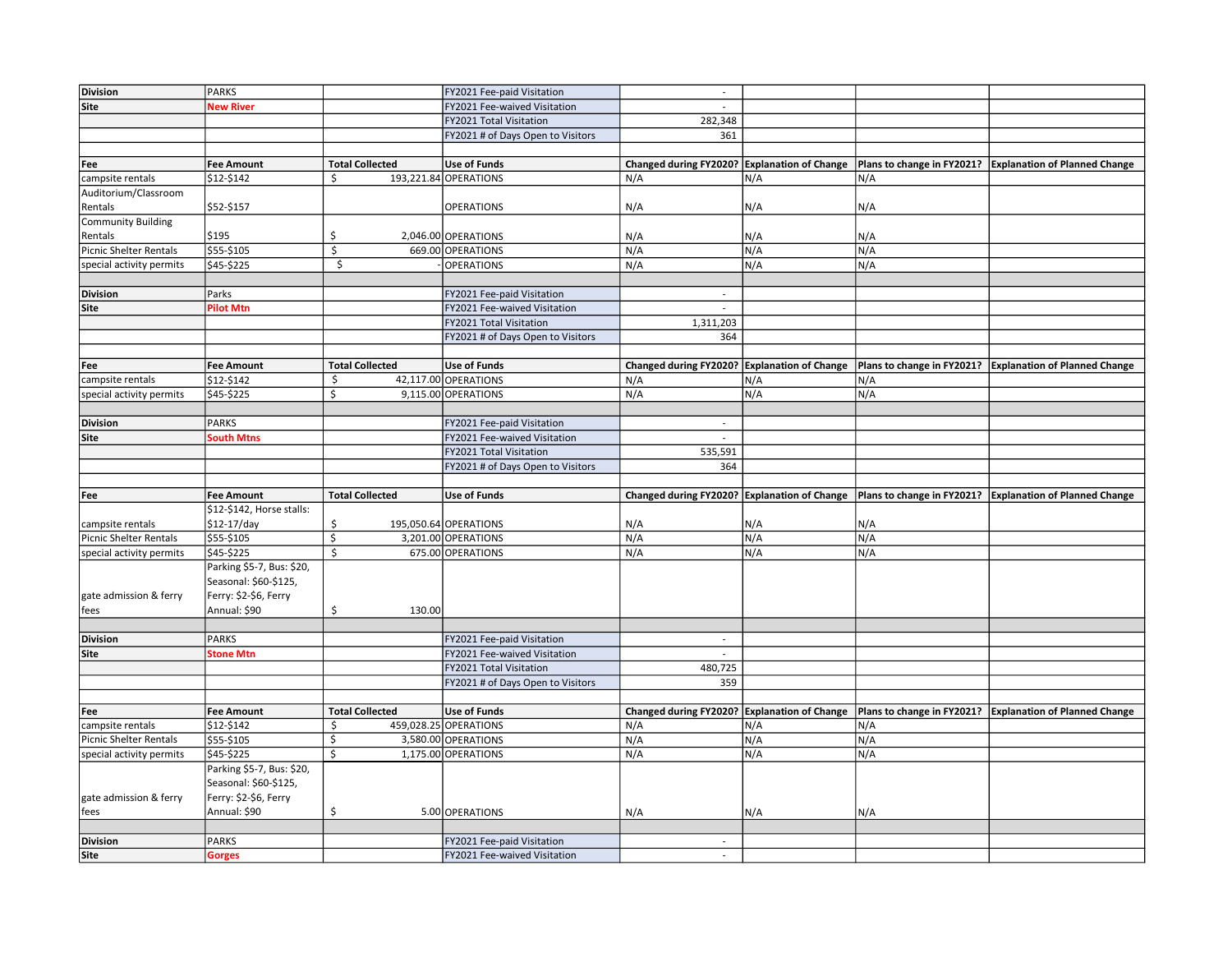|                           |                           |                         | FY2021 Total Visitation           | 228,292                                      |     |     |                                                          |
|---------------------------|---------------------------|-------------------------|-----------------------------------|----------------------------------------------|-----|-----|----------------------------------------------------------|
|                           |                           |                         | FY2021 # of Days Open to Visitors | 364                                          |     |     |                                                          |
|                           |                           |                         |                                   |                                              |     |     |                                                          |
| Fee                       | <b>Fee Amount</b>         | <b>Total Collected</b>  | Use of Funds                      | Changed during FY2020? Explanation of Change |     |     | Plans to change in FY2021? Explanation of Planned Change |
| campsite rentals          |                           | \$                      | 8,424.31 OPERATIONS               | N/A                                          |     | N/A |                                                          |
|                           | \$12-\$142                |                         |                                   | N/A                                          | N/A |     |                                                          |
| Picnic Shelter Rentals    | \$55-\$105                | \$                      | 315.00 OPERATIONS                 |                                              | N/A | N/A |                                                          |
| special activity permits  | \$45-\$225                | $\mathsf S$             | 343.00 OPERATIONS                 | N/A                                          | N/A | N/A |                                                          |
|                           |                           |                         |                                   |                                              |     |     |                                                          |
| <b>Division</b>           | <b>PARKS</b>              |                         | FY2021 Fee-paid Visitation        | $\sim$                                       |     |     |                                                          |
| Site                      | <b>Elk Knob</b>           |                         | FY2021 Fee-waived Visitation      | $\sim$                                       |     |     |                                                          |
|                           |                           |                         | FY2021 Total Visitation           | 59,568                                       |     |     |                                                          |
|                           |                           |                         | FY2021 # of Days Open to Visitors | 363                                          |     |     |                                                          |
|                           |                           |                         |                                   |                                              |     |     |                                                          |
| Fee                       | <b>Fee Amount</b>         | <b>Total Collected</b>  | <b>Use of Funds</b>               | Changed during FY2020? Explanation of Change |     |     | Plans to change in FY2021? Explanation of Planned Change |
| campsite rentals          | \$12-\$142                | \$                      | 1,782.35 OPERATIONS               | N/A                                          | N/A | N/A |                                                          |
| special activity permits  | \$45-\$225                | \$                      | 90.00 OPERATIONS                  | N/A                                          | N/A | N/A |                                                          |
|                           |                           |                         |                                   |                                              |     |     |                                                          |
| <b>Division</b>           | <b>PARKS</b>              |                         | FY2021 Fee-paid Visitation        |                                              |     |     |                                                          |
| Site                      | <b>Dismal Swamp</b>       |                         | FY2021 Fee-waived Visitation      | $\mathbf{r}$                                 |     |     |                                                          |
|                           |                           |                         | FY2021 Total Visitation           | 190,163                                      |     |     |                                                          |
|                           |                           |                         | FY2021 # of Days Open to Visitors | 352                                          |     |     |                                                          |
|                           |                           |                         |                                   |                                              |     |     |                                                          |
| Fee                       | <b>Fee Amount</b>         | <b>Total Collected</b>  | <b>Use of Funds</b>               | Changed during FY2020? Explanation of Change |     |     | Plans to change in FY2021? Explanation of Planned Change |
| equipment rentals         | \$7-\$30                  | \$                      | <b>OPERATIONS</b>                 | N/A                                          | N/A | N/A |                                                          |
| special activity permits  | \$45-\$225                | \$                      | 70.00 OPERATIONS                  | N/A                                          | N/A | N/A |                                                          |
|                           |                           |                         |                                   |                                              |     |     |                                                          |
| <b>Division</b>           | <b>PARKS</b>              |                         | FY2021 Fee-paid Visitation        | $\sim$                                       |     |     |                                                          |
| Site                      | <b>Falls Lake</b>         |                         | FY2021 Fee-waived Visitation      | $\sim$                                       |     |     |                                                          |
|                           |                           |                         | FY2021 Total Visitation           | 1,369,250                                    |     |     |                                                          |
|                           |                           |                         | FY2021 # of Days Open to Visitors | 364                                          |     |     |                                                          |
|                           |                           |                         |                                   |                                              |     |     |                                                          |
| Fee                       | <b>Fee Amount</b>         | <b>Total Collected</b>  | Use of Funds                      | Changed during FY2020? Explanation of Change |     |     | Plans to change in FY2021? Explanation of Planned Change |
| campsite rentals          | \$12-\$142                | Ŝ.                      | 1,142,800.68 OPERATIONS           | N/A                                          | N/A | N/A |                                                          |
| <b>Community Building</b> |                           |                         |                                   |                                              |     |     |                                                          |
| Rentals                   | \$195                     | \$                      | 9,260.00 OPERATIONS               | N/A                                          | N/A | N/A |                                                          |
| Picnic Shelter Rentals    | \$55-\$105                | \$                      | 53,160.00 OPERATIONS              | N/A                                          | N/A | N/A |                                                          |
| special activity permits  | \$45-\$225                | $\overline{\mathsf{s}}$ | 2,545.00 OPERATIONS               | N/A                                          | N/A | N/A |                                                          |
|                           |                           |                         |                                   |                                              |     |     |                                                          |
|                           | Parking \$5-7, Bus: \$20, |                         |                                   |                                              |     |     |                                                          |
|                           | Seasonal: \$60-\$125,     |                         |                                   |                                              |     |     |                                                          |
| gate admission & ferry    | Ferry: \$2-\$6, Ferry     |                         |                                   |                                              |     |     |                                                          |
| fees                      | Annual: \$90              | \$                      | 442,471.54 OPERATIONS             | N/A                                          | N/A | N/A |                                                          |
|                           |                           |                         |                                   |                                              |     |     |                                                          |
| <b>Division</b>           | <b>PARKS</b>              |                         | FY2021 Fee-paid Visitation        | $\sim$                                       |     |     |                                                          |
| Site                      | Jordan Lake               |                         | FY2021 Fee-waived Visitation      | $\sim$                                       |     |     |                                                          |
|                           |                           |                         | FY2021 Total Visitation           | 1,355,798                                    |     |     |                                                          |
|                           |                           |                         | FY2021 # of Days Open to Visitors | 364                                          |     |     |                                                          |
|                           |                           |                         |                                   |                                              |     |     |                                                          |
| Fee                       | <b>Fee Amount</b>         | <b>Total Collected</b>  | <b>Use of Funds</b>               | Changed during FY2020? Explanation of Change |     |     | Plans to change in FY2021? Explanation of Planned Change |
| campsite rentals          | \$12-\$142                | Ŝ.                      | 2,148,755.91 OPERATIONS           | N/A                                          | N/A | N/A |                                                          |
| Picnic Shelter Rentals    | \$55-\$105                | \$                      | 16,562.00 OPERATIONS              | N/A                                          | N/A | N/A |                                                          |
| special activity permits  | \$45-\$225                | $\overline{\mathsf{S}}$ | 1,490.00 OPERATIONS               | N/A                                          | N/A | N/A |                                                          |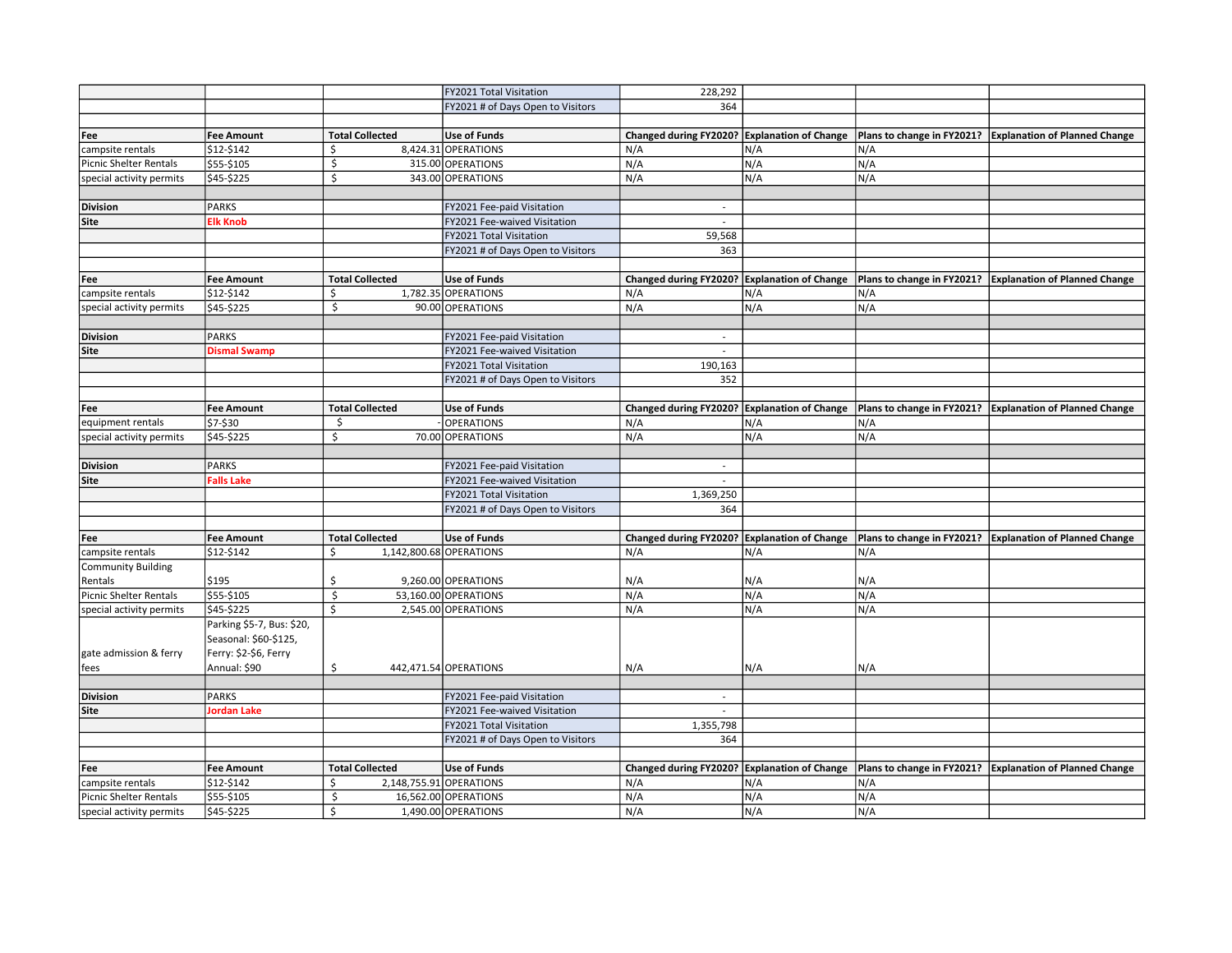|                          | Parking \$5-7, Bus: \$20, |                        |                                   |                                              |     |                            |                                      |
|--------------------------|---------------------------|------------------------|-----------------------------------|----------------------------------------------|-----|----------------------------|--------------------------------------|
|                          | Seasonal: \$60-\$125,     |                        |                                   |                                              |     |                            |                                      |
| gate admission & ferry   | Ferry: \$2-\$6, Ferry     |                        |                                   |                                              |     |                            |                                      |
| fees                     | Annual: \$90              | S                      | 454,739.36 OPERATIONS             | N/A                                          | N/A | N/A                        |                                      |
|                          |                           |                        |                                   |                                              |     |                            |                                      |
| <b>Division</b>          | PARKS                     |                        | FY2021 Fee-paid Visitation        | $\overline{\phantom{a}}$                     |     |                            |                                      |
| <b>Site</b>              | <b>Kerr Lake</b>          |                        | FY2021 Fee-waived Visitation      |                                              |     |                            |                                      |
|                          |                           |                        | FY2021 Total Visitation           | 1,158,581                                    |     |                            |                                      |
|                          |                           |                        | FY2021 # of Days Open to Visitors | 364                                          |     |                            |                                      |
|                          |                           |                        |                                   |                                              |     |                            |                                      |
| Fee                      | <b>Fee Amount</b>         | <b>Total Collected</b> | Use of Funds                      | Changed during FY2020? Explanation of Change |     | Plans to change in FY2021? | <b>Explanation of Planned Change</b> |
| campsite rentals         | \$12-\$142                |                        | 1,552,769.93 OPERATIONS           | N/A                                          | N/A | N/A                        |                                      |
| Community Building       |                           |                        |                                   |                                              |     |                            |                                      |
| Rentals                  | \$195                     |                        | 11,286.25 OPERATIONS              | N/A                                          | N/A | N/A                        |                                      |
| Picnic Shelter Rentals   | \$55-\$105                |                        | 8,889.00 OPERATIONS               | N/A                                          | N/A | N/A                        |                                      |
| special activity permits | \$45-\$225                |                        | 4,525.00 OPERATIONS               | N/A                                          | N/A | N/A                        |                                      |
|                          | Parking \$5-7, Bus: \$20, |                        |                                   |                                              |     |                            |                                      |
|                          | Seasonal: \$60-\$125,     |                        |                                   |                                              |     |                            |                                      |
| gate admission & ferry   | Ferry: \$2-\$6, Ferry     |                        |                                   |                                              |     |                            |                                      |
|                          |                           |                        |                                   |                                              |     |                            |                                      |
| fees                     | Annual: \$90              |                        | 70,038.97 OPERATIONS              | N/A                                          | N/A | N/A                        |                                      |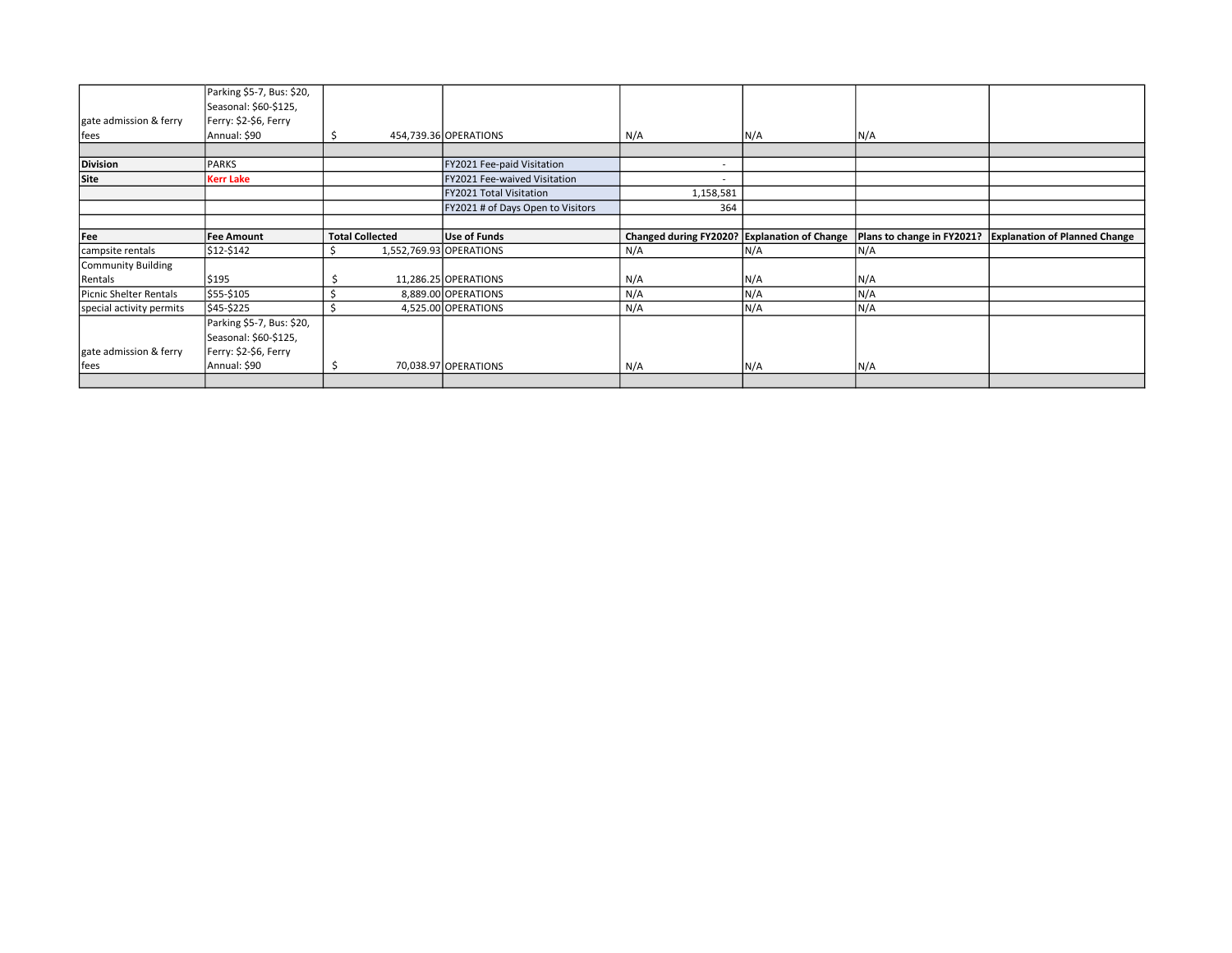| <b>Division</b> | <b>IDNCR-Aquariums</b> | "FY2021 Fee-paid Visitation         | 199.169                 |
|-----------------|------------------------|-------------------------------------|-------------------------|
| Site            | rt Fishei              | <b>EY2021 Fee-waived Visitation</b> | $\sim$ $\sim$<br>63.316 |
|                 |                        |                                     |                         |

| <b>Division</b> | <b>IDNCR-Aquariums</b> | FY2021 Fee-paid Visitation               | 199.169 |
|-----------------|------------------------|------------------------------------------|---------|
| Site            | <b>Fort Fisher</b>     | FY2021 Fee-waived Visitation             | 63.316  |
|                 |                        | <b>FY2021 Total Visitation</b>           | 263.053 |
|                 |                        | <b>FY2021 # of Days Open to Visitors</b> | 287     |

|                                                        |                   | <b>Total Amount Collected</b> |                      | Was Fee Changed during |                     |         | If yes, Explanation of $ $ Are there Plans to change in If yes, Explanation of Planned |
|--------------------------------------------------------|-------------------|-------------------------------|----------------------|------------------------|---------------------|---------|----------------------------------------------------------------------------------------|
| <b>Fee Description</b>                                 | <b>Fee Amount</b> | in FY2021                     | <b>Use of Funds</b>  | FY2021?                | Change              | FY2022? | Change                                                                                 |
|                                                        |                   |                               |                      |                        | Rates were reduced  |         |                                                                                        |
|                                                        |                   |                               |                      |                        | during renovations, |         |                                                                                        |
|                                                        |                   |                               |                      |                        | when completed fee  |         |                                                                                        |
| Admission                                              | 18.95 - 12.95     | 2,478,856.00 Operations       |                      | lyes                   | returned to full    | no      |                                                                                        |
| <b>Special Activities</b>                              | 6.00-35.00        |                               | 42,943.00 Operations | no                     |                     |         |                                                                                        |
| Rental Revenue                                         | 500.00-4000.00    |                               | 20,154.00 Operations |                        |                     |         |                                                                                        |
|                                                        |                   |                               |                      |                        |                     |         |                                                                                        |
|                                                        |                   |                               |                      |                        |                     |         |                                                                                        |
|                                                        |                   |                               |                      |                        |                     |         |                                                                                        |
|                                                        |                   |                               |                      |                        |                     |         |                                                                                        |
| *Special Activities is fee based education Programming |                   |                               |                      |                        |                     |         |                                                                                        |

| <b>Division</b> | DNCR-<br>.R-Aquariums | Y2021 Fee-paid Visitation<br>T122024F <sub>2</sub> | 172.684   |
|-----------------|-----------------------|----------------------------------------------------|-----------|
| <b>Site</b>     | <b>NIIUII SHUTES</b>  | Y2021 Fee-waived Visitation<br>F120011             | ----<br>, |

| FY2021 Fee-paid Visitation        | 172,684 |
|-----------------------------------|---------|
| FY2021 Fee-waived Visitation      | 71,773  |
| <b>FY2021 Total Visitation</b>    | 244,898 |
| FY2021 # of Days Open to Visitors | 287     |

|                                                        |                   | Total Amount Collected  |                      | Was Fee Changed during |        |         | If yes, Explanation of   Are there Plans to change in   If yes, Explanation of Planned |
|--------------------------------------------------------|-------------------|-------------------------|----------------------|------------------------|--------|---------|----------------------------------------------------------------------------------------|
| <b>Fee Description</b>                                 | <b>Fee Amount</b> | in FY2021               | <b>Use of Funds</b>  | FY2021?                | Change | FY2022? | Change                                                                                 |
| Admission                                              | 8.95 - 12.95      | 2,111,724.00 Operations |                      |                        |        | nol     |                                                                                        |
| Special Activities                                     | 6.00-35.00        | 112,042.00 Operations   |                      |                        |        | nol     |                                                                                        |
| Rental Revenue                                         | 500.00-4000.00    |                         | 35,768.00 Operations |                        |        | nol     |                                                                                        |
|                                                        |                   |                         |                      |                        |        |         |                                                                                        |
|                                                        |                   |                         |                      |                        |        |         |                                                                                        |
|                                                        |                   |                         |                      |                        |        |         |                                                                                        |
|                                                        |                   |                         |                      |                        |        |         |                                                                                        |
| *Special Activities is fee based education Programming |                   |                         |                      |                        |        |         |                                                                                        |

#### Please copy and paste table above for each individual site.

| <b>Division</b> | IDNCR<br>Aquariums | <i>Visitation</i><br>۵۵<br>40 Z.H<br>. | 2C E0<br>36<br>130.JJ |
|-----------------|--------------------|----------------------------------------|-----------------------|
| <b>Site</b>     | anu.               | <b>Fee-waived Visitation</b>           | 20.61<br>28.b1t       |
|                 |                    |                                        |                       |

| 136,594 |
|---------|
| 28,616  |
| 194,771 |
| 287     |
|         |

|                        |                   | Total Amount Collected  |                      |         |        |         | Was Fee Changed during   If yes, Explanation of   Are there Plans to change in   If yes, Explanation of Planned |
|------------------------|-------------------|-------------------------|----------------------|---------|--------|---------|-----------------------------------------------------------------------------------------------------------------|
| <b>Fee Description</b> | <b>Fee Amount</b> | in FY2021               | <b>Use of Funds</b>  | FY2021? | Change | FY2022? | Change                                                                                                          |
| Admission              | 8.95 - 12.95      | 2,120,928.00 Operations |                      |         |        | no      |                                                                                                                 |
| Special Activities     | 6.00-35.00        |                         | 26,032.00 Operations |         |        | no      |                                                                                                                 |
| Rental Revenue         | 500.00-4000.00    |                         | 18,600.00 Operations |         |        |         |                                                                                                                 |
|                        |                   |                         |                      |         |        |         |                                                                                                                 |
|                        |                   |                         |                      |         |        |         |                                                                                                                 |
|                        |                   |                         |                      |         |        |         |                                                                                                                 |
|                        |                   |                         |                      |         |        |         |                                                                                                                 |
|                        |                   |                         |                      |         |        |         |                                                                                                                 |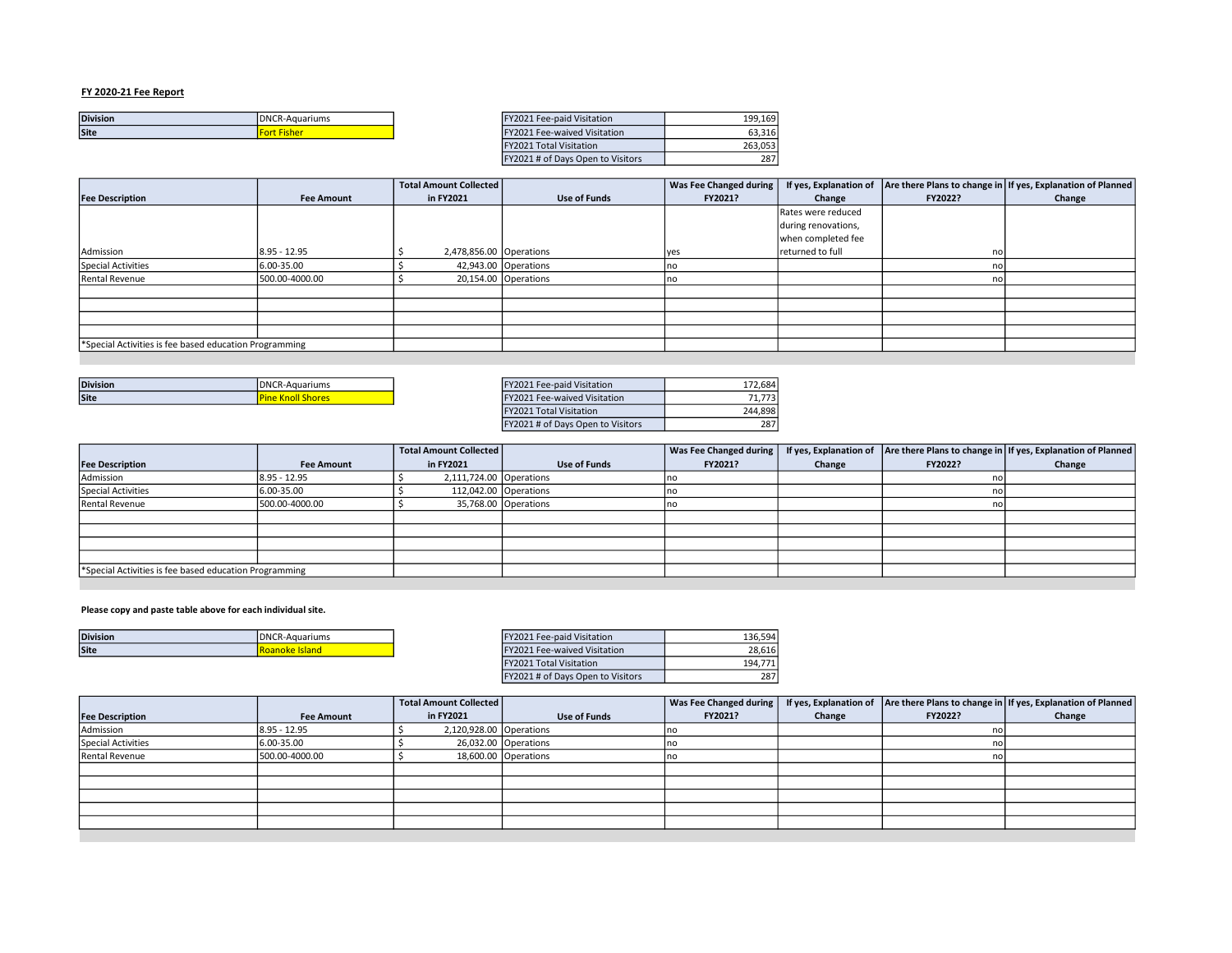| <b>Division</b> | <b>IDNCR-Aquariums</b>             | Y2021 Fee-paid Visitation<br>F1/2024 | $1 - 7 - 1$<br>147.7 |
|-----------------|------------------------------------|--------------------------------------|----------------------|
| <b>Site</b>     | <b>DO</b><br>------<br>nnettes Pie | Fee-waived Visitation<br>$-V/04$     | 10.969               |

| FY2021 Fee-paid Visitation        | 147.772 |
|-----------------------------------|---------|
| FY2021 Fee-waived Visitation      | 10.969  |
| <b>FY2021 Total Visitation</b>    | 159.696 |
| FY2021 # of Days Open to Visitors | 362     |
|                                   |         |

|                        |                   | <b>Total Amount Collected</b> |                      | Was Fee Changed during |        |         | If yes, Explanation of   Are there Plans to change in   If yes, Explanation of Planned |
|------------------------|-------------------|-------------------------------|----------------------|------------------------|--------|---------|----------------------------------------------------------------------------------------|
| <b>Fee Description</b> | <b>Fee Amount</b> | in FY2021                     | <b>Use of Funds</b>  | FY2021?                | Change | FY2022? | Change                                                                                 |
| Admission              | $8.95 - 12.95$    | 563,597.00 Operations         |                      | no                     |        | no      |                                                                                        |
| Special Activities     | 6.00-35.00        |                               | 44,455.00 Operations | ΠO                     |        | nol     |                                                                                        |
| <b>Rental Revenue</b>  | 500.00-4000.00    |                               | 61,214.00 Operations | סו                     |        | no      |                                                                                        |
|                        |                   |                               |                      |                        |        |         |                                                                                        |
|                        |                   |                               |                      |                        |        |         |                                                                                        |
|                        |                   |                               |                      |                        |        |         |                                                                                        |
|                        |                   |                               |                      |                        |        |         |                                                                                        |
|                        |                   |                               |                      |                        |        |         |                                                                                        |
|                        |                   |                               |                      |                        |        |         |                                                                                        |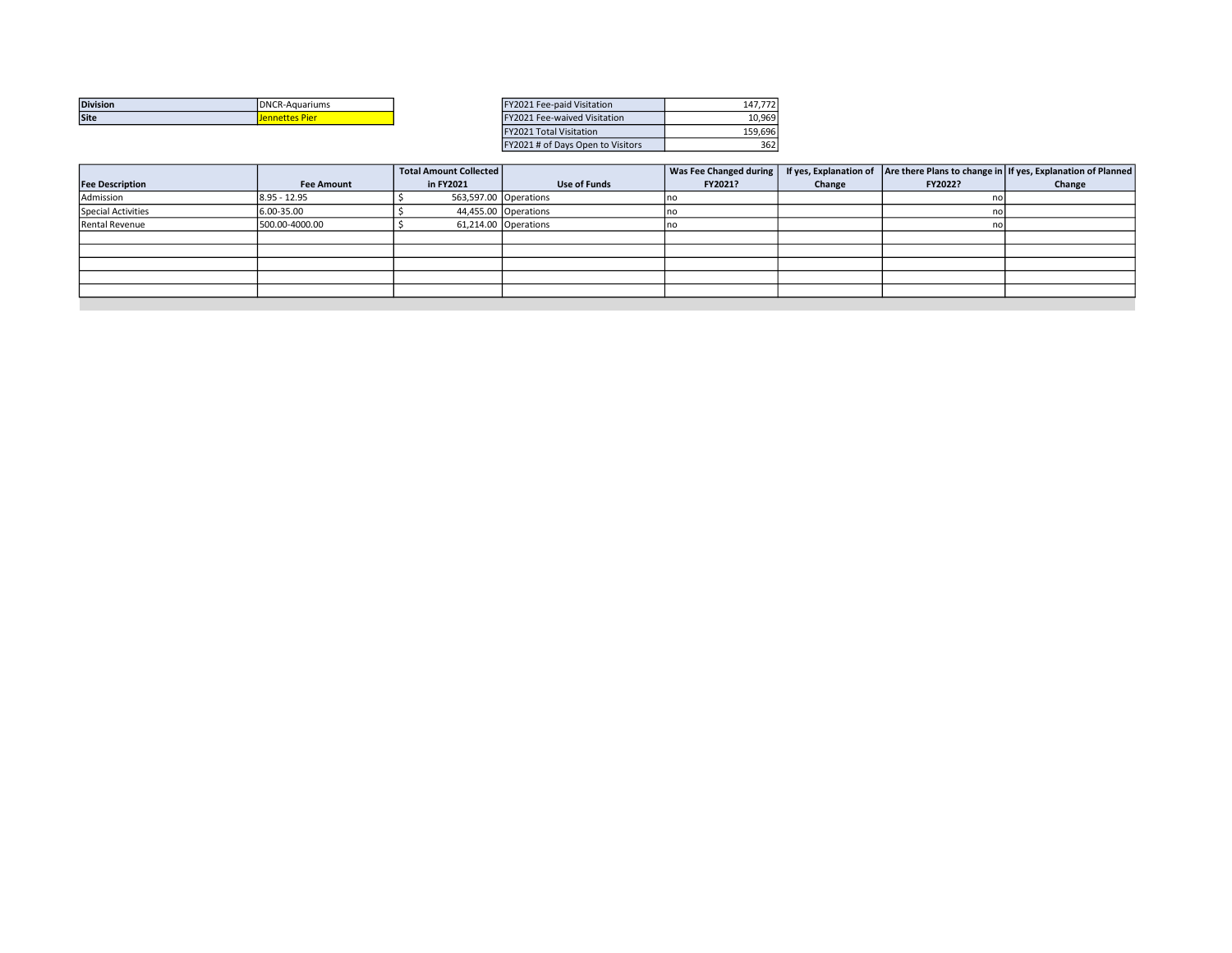| <b>Division</b> | <b>IDNCR</b>   | <b>Fee-paid Visitation</b>     | .490<br>лл |
|-----------------|----------------|--------------------------------|------------|
| <b>Site</b>     | <b>INC Zoo</b> | Fee-waived Visitation<br>Y2021 | .958       |
|                 |                |                                |            |

| FY2021 Fee-paid Visitation          | 442.490 |
|-------------------------------------|---------|
| <b>FY2021 Fee-waived Visitation</b> | 193.958 |
| FY2021 Total Visitation             | 636.448 |
| FY2021 # of Days Open to Visitors   | 358     |

|                                  |                   | <b>Total Amount Collected</b> |                             | Was Fee Changed during |        |         | If yes, Explanation of $ $ Are there Plans to change in If yes, Explanation of Planned |
|----------------------------------|-------------------|-------------------------------|-----------------------------|------------------------|--------|---------|----------------------------------------------------------------------------------------|
| <b>Fee Description</b>           | <b>Fee Amount</b> | in FY2021                     | Use of Funds                | FY2021?                | Change | FY2022? | Change                                                                                 |
| 435700-Gate Admission Fees       | \$3-\$25          |                               | 5,916,493.03 zoo operations |                        |        |         |                                                                                        |
| 435700005-Midway Receipts        | \$3.00            |                               | 113,658.39 zoo operations   |                        |        |         | II/d                                                                                   |
| 435700007-Adm Special Event      | \$3.00            |                               | $93,635.24$ zoo operations  |                        |        |         |                                                                                        |
| 434420001-Equip Rental-Strollers | \$9-\$28          |                               | $70,192.66$ zoo operations  | סו                     | 7      |         | n/a                                                                                    |
| 434410-Rental of Real Property   | \$100-\$500       |                               | $2,897.21$ zoo operations   | סו                     |        |         |                                                                                        |
|                                  |                   |                               |                             |                        |        |         |                                                                                        |
|                                  |                   |                               |                             |                        |        |         |                                                                                        |
|                                  |                   |                               |                             |                        |        |         |                                                                                        |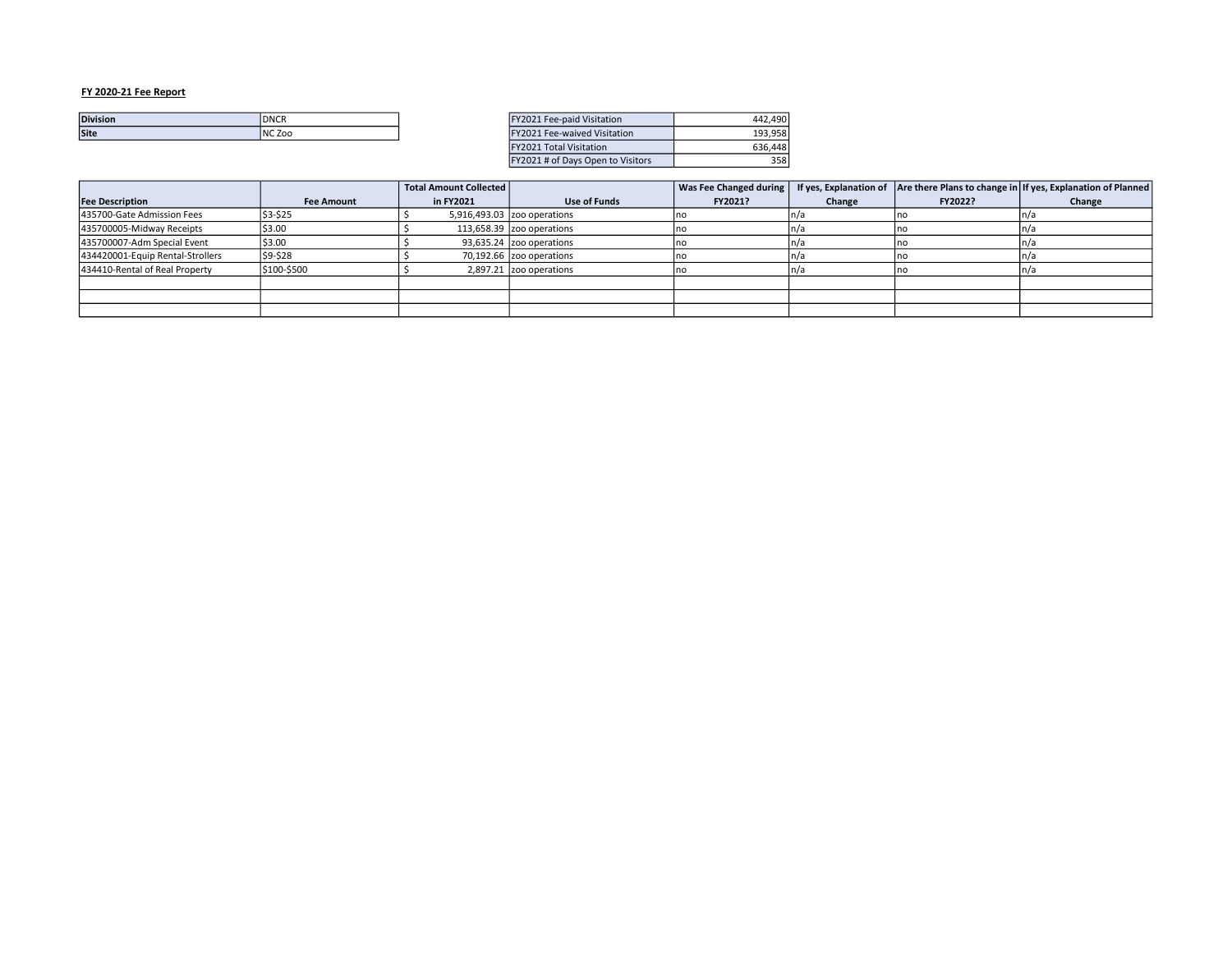# HISTORIC SITES - Annual Legislative Fee Report FY 2020-21

| <b>Division</b> | <b>Historic Sites</b> | <b>EY2021 Fee-paid Visitation</b>   | 280 |
|-----------------|-----------------------|-------------------------------------|-----|
| Site            | татапсе               | <b>FY2021 Fee-waived Visitation</b> |     |

| FY2021 Fee-paid Visitation        |      |
|-----------------------------------|------|
| FY2021 Fee-waived Visitation      |      |
| <b>FY2021 Total Visitation</b>    | 9.49 |
| FY2021 # of Days Open to Visitors |      |

|                            |            | Total Amount Collected |                                | Was Fee Changed during | If yes, Explanation of |         | Are there Plans to change in If yes, Explanation of Planned |
|----------------------------|------------|------------------------|--------------------------------|------------------------|------------------------|---------|-------------------------------------------------------------|
| <b>Fee Description</b>     | Fee Amount | n FY2021               | Use of Funds                   | FY2021?                | Change                 | FY2022? | Change                                                      |
| <b>Guided Tour - Adult</b> |            |                        | 402.00 Deposit in Revenue Fund | 1No                    | N/I                    |         | N/4                                                         |
| Guided Tour - Child        |            |                        | 79.00 Deposit in Revenue Fund  | 1N                     | IN/A                   |         | N/4                                                         |

| <b>Division</b> | $-$            | Fee-paid Visitation           | $\sim$ $\sim$ $\sim$ |
|-----------------|----------------|-------------------------------|----------------------|
|                 | Historic Sites | ZUZ.                          | --                   |
| <b>Site</b>     |                | Fee-waived Visitation<br>202. | 2,463                |

| FY2021 Fee-paid Visitation        |       |
|-----------------------------------|-------|
| FY2021 Fee-waived Visitation      | 2.463 |
| <b>FY2021 Total Visitation</b>    |       |
| FY2021 # of Days Open to Visitors |       |

|                          |                   | Total Amount Collected |                                           | Was Fee Changed during | If yes, Explanation of  |         | Are there Plans to change in   If yes, Explanation of Planned |
|--------------------------|-------------------|------------------------|-------------------------------------------|------------------------|-------------------------|---------|---------------------------------------------------------------|
| <b>Fee Description</b>   | <b>Fee Amount</b> | in FY2021              | Use of Funds                              | FY2021?                | Change                  | FY2022? | Change                                                        |
| Rental of Real Property  | \$15 to \$350 \$  |                        | 195.00 Education, Maintenance, Operations | l No                   |                         |         |                                                               |
| <b>Registration Fees</b> | $$2$ to $$40$ $$$ |                        | 60.00 Education, Maintenance, Operations  | <b>INo</b>             |                         |         |                                                               |
| Activity/Tour Fees       | $$1 to $2]$ \$    |                        | 192.76 Education, Maintenance, Operations | <b>IYes</b>            | Charge for guided tours |         |                                                               |
|                          |                   |                        |                                           |                        |                         |         |                                                               |

| <b>Division</b> | $\sim$         | Fee-paid Visitation         | $\sim$ |
|-----------------|----------------|-----------------------------|--------|
|                 | Historic Sites | V2021                       | . ے ب  |
| Site            | n.<br>bath     | Y2021 Fee-waived Visitation | 9.296  |

the contract of the contract of the

| FY2021 Fee-paid Visitation        |       |
|-----------------------------------|-------|
| FY2021 Fee-waived Visitation      | 9.296 |
| <b>FY2021 Total Visitation</b>    | 9.61  |
| FY2021 # of Days Open to Visitors |       |

|                         |                   | Total Amount Collected |                                             | Was Fee Changed during | If ves. Explanation of |             | Are there Plans to change in   If yes, Explanation of Planned |
|-------------------------|-------------------|------------------------|---------------------------------------------|------------------------|------------------------|-------------|---------------------------------------------------------------|
| <b>Fee Description</b>  | <b>Fee Amount</b> | in FY2021              | Use of Funds                                | FY2021?                | Change                 | FY2022?     | Change                                                        |
| Rental of Real Property | \$75 to \$500 S   |                        | 6,685.00 Education, Maintenance, Operations | 1No                    |                        | <b>TYes</b> | Wedding fee increase                                          |
| Gate/Admission Fees     | \$1, \$2, \$4  \$ |                        | 1,135.00 Education, Maintenance, Operations | 1No                    |                        |             |                                                               |
|                         |                   |                        |                                             |                        |                        |             |                                                               |

|      | <b>Division</b> | Historic Sites | Y2021 Fee-paid Visitation             | フロ<br>۔ ب            |
|------|-----------------|----------------|---------------------------------------|----------------------|
| Site |                 |                | V2021 E<br>2021 Fee-waived Visitation | 12.150               |
|      |                 |                |                                       | $\sim$ $\sim$ $\sim$ |

| TFYZUZI Fee-baid Visitation       | ו בכ"  |
|-----------------------------------|--------|
| FY2021 Fee-waived Visitation      | 12.150 |
| FY2021 Total Visitation           | 12.903 |
| FY2021 # of Days Open to Visitors | 255    |

|                            |                   | Total Amount Collected |                                             | Was Fee Changed during | If yes, Explanation of  |         | Are there Plans to change in If yes, Explanation of Planned |
|----------------------------|-------------------|------------------------|---------------------------------------------|------------------------|-------------------------|---------|-------------------------------------------------------------|
| <b>Fee Description</b>     | <b>Fee Amount</b> | in FY2021              | Use of Funds                                | FY2021?                | Change                  | FY2022? | Change                                                      |
| <b>Gate/Admission Fees</b> |                   |                        | 26.82 Education, Maintenance, Operations    | 1No                    |                         |         |                                                             |
| Activity/Tour Fees         | 51                |                        | 1,172.88 Education, Maintenance, Operations | - I Yes                | Charge for guided tours | Nc      |                                                             |
|                            |                   |                        |                                             |                        |                         |         |                                                             |

| <b>Division</b> | $-1$<br>Historic Sites | FY2021 Fee-paid Visitation  | 576.<br>، ب |
|-----------------|------------------------|-----------------------------|-------------|
| <b>Site</b>     |                        | Y2021 Fee-waived Visitation | $-$<br>101  |

| FY2021 Fee-paid Visitation        | 2.576  |
|-----------------------------------|--------|
| FY2021 Fee-waived Visitation      | 47.491 |
| <b>FY2021 Total Visitation</b>    | 49.081 |
| FY2021 # of Days Open to Visitors |        |

|                        |                   | <b>Total Amount Collected</b> |              | Was Fee Changed during | If yes, Explanation of |         | Are there Plans to change in If yes, Explanation of Planned |
|------------------------|-------------------|-------------------------------|--------------|------------------------|------------------------|---------|-------------------------------------------------------------|
| <b>Fee Description</b> | <b>Fee Amount</b> | in FY2021                     | Use of Funds | FY2021?                | Change                 | FY2022? | Change                                                      |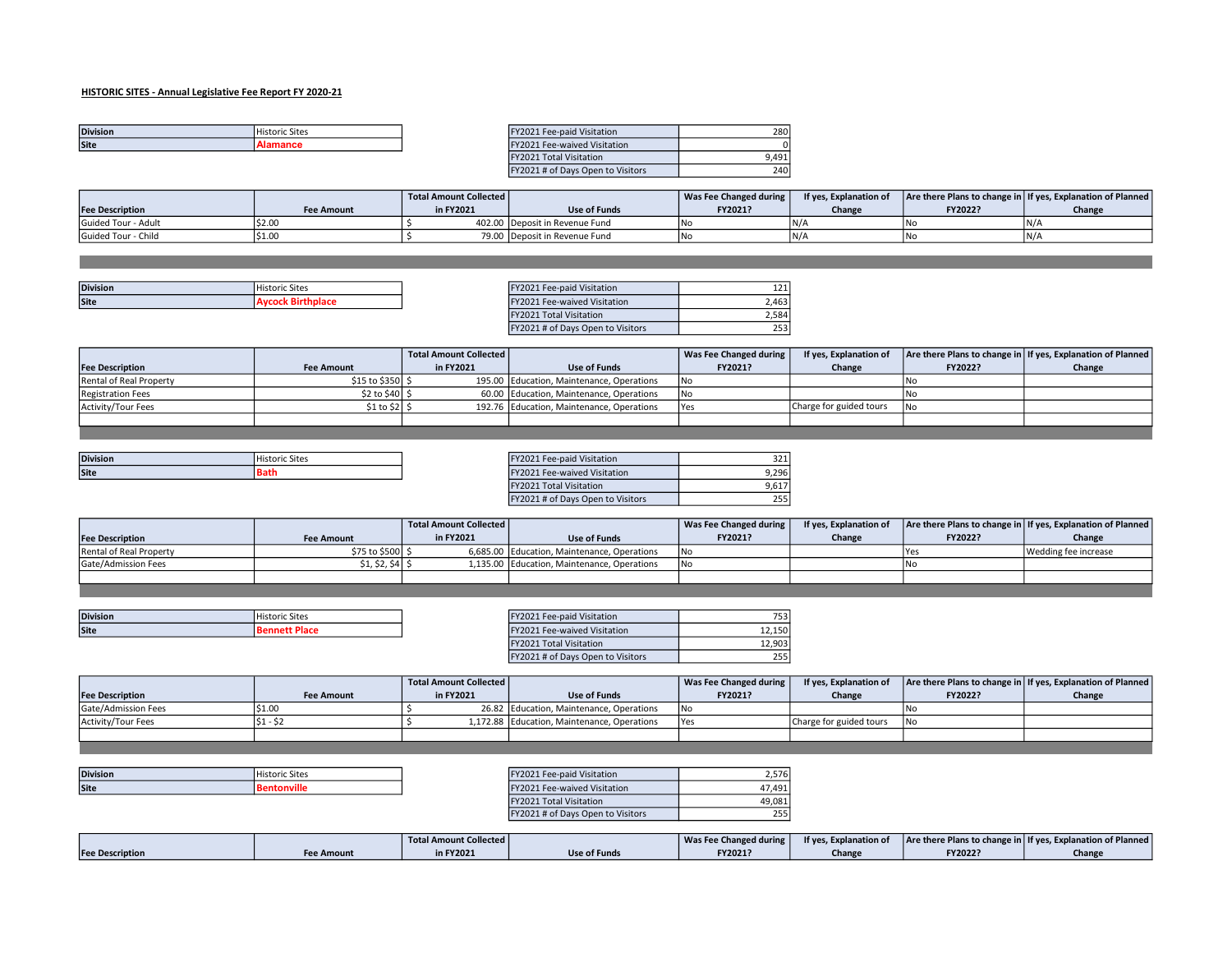| Rental of Real Property | \$50 per acre         | 33,255.00 Education, Maintenance, Operations  | <b>INo</b>  |                         |  |
|-------------------------|-----------------------|-----------------------------------------------|-------------|-------------------------|--|
| Gate/Admission Fees     | .S1.OC                | 15.92 Education, Maintenance, Operations      | 1No         |                         |  |
| Activity/Tour Fees      | $ $1 - $2$ per person | 1,921.28   Education, Maintenance, Operations | <b>TYes</b> | Charge for guided tours |  |
|                         |                       |                                               |             |                         |  |
|                         |                       |                                               |             |                         |  |

| <b>Division</b> | $-$<br>Historic Sites | ノリノ                                                                                                             | <i>Visitation</i><br>-aa-naid<br>-waiu -        | $\sim$ $\sim$ $\sim$<br>. |
|-----------------|-----------------------|-----------------------------------------------------------------------------------------------------------------|-------------------------------------------------|---------------------------|
| <b>Site</b>     |                       |                                                                                                                 | e-waived Visitation<br>500                      | 4.646                     |
|                 |                       | the contract of the contract of the contract of the contract of the contract of the contract of the contract of | the contract of the contract of the contract of |                           |

| FY2021 Fee-paid Visitation        |        |
|-----------------------------------|--------|
| FY2021 Fee-waived Visitation      | 34.646 |
| <b>FY2021 Total Visitation</b>    | 34.76  |
| FY2021 # of Days Open to Visitors |        |

|                         |                   | <b>Total Amount Collected  </b> |                                           | Was Fee Changed during | If yes, Explanation of |         | Are there Plans to change in If yes, Explanation of Planned |
|-------------------------|-------------------|---------------------------------|-------------------------------------------|------------------------|------------------------|---------|-------------------------------------------------------------|
| <b>Fee Description</b>  | <b>Fee Amount</b> | in FY2021                       | Use of Funds                              | FY2021?                | Change                 | FY2022? | Change                                                      |
| Rental of Real Property | \$500.00          |                                 | 500.00 Education, Maintenance, Operations | <b>INo</b>             |                        |         |                                                             |
|                         |                   |                                 |                                           |                        |                        |         |                                                             |
|                         |                   |                                 |                                           |                        |                        |         |                                                             |

| <b>Division</b> | .<br>'Historic Sites | Visitation<br>$\sim$<br>-paid.<br><u> 21 Fee</u> |          |
|-----------------|----------------------|--------------------------------------------------|----------|
| Site            |                      | Fee-waived Visitation                            | ا 4,969. |

| FY2021 Fee-paid Visitation          |        |
|-------------------------------------|--------|
| <b>FY2021 Fee-waived Visitation</b> | 14.969 |
| <b>FY2021 Total Visitation</b>      | 14.969 |
| FY2021 # of Days Open to Visitors   |        |

|                        |                   | Total Amount Collected |                       | Was Fee Changed during | If yes, Explanation of |         | Are there Plans to change in If yes, Explanation of Planned |
|------------------------|-------------------|------------------------|-----------------------|------------------------|------------------------|---------|-------------------------------------------------------------|
| <b>Fee Description</b> | <b>Fee Amount</b> | in FY2021              | Use of Funds          | FY2021?                | Change                 | FY2022? | Change                                                      |
| For-profit rentals     | 'S50/hour         |                        | \$2.375.00 Operations |                        | `n/a                   |         | n/                                                          |
|                        |                   |                        |                       |                        |                        |         |                                                             |
|                        |                   |                        |                       |                        |                        |         |                                                             |

| <b>Division</b> | Historic Sites                     | FY2021 Fee-paid Visitation   | $5.14^{-}$ |
|-----------------|------------------------------------|------------------------------|------------|
|                 | <b>CSS Neuse &amp; Gov Caswell</b> |                              |            |
| Site            | <b>Memorial</b>                    | FY2021 Fee-waived Visitation | 350        |

| Historic Sites                     | FY2021 Fee-paid Visitation        | 5.147  |
|------------------------------------|-----------------------------------|--------|
| <b>CSS Neuse &amp; Gov Caswell</b> |                                   |        |
| Memorial                           | FY2021 Fee-waived Visitation      | 350 l  |
|                                    | <b>FY2021 Total Visitation</b>    | 5.4971 |
|                                    | FY2021 # of Days Open to Visitors | 206 l  |

|                         |                                     | Total Amount Collected |                                              | Was Fee Changed during | If yes, Explanation of |         | Are there Plans to change in   If yes, Explanation of Planned |
|-------------------------|-------------------------------------|------------------------|----------------------------------------------|------------------------|------------------------|---------|---------------------------------------------------------------|
| <b>Fee Description</b>  | <b>Fee Amount</b>                   | in FY2021              | Use of Funds                                 | FY2021?                | Change                 | FY2022? | Change                                                        |
|                         | Office Rental: \$873.17 per month;  |                        |                                              |                        |                        |         |                                                               |
|                         | Special Event Rentals: \$50 - \$200 |                        |                                              |                        |                        |         |                                                               |
| Rental of Real Property | for 2 hour blocks                   |                        | 12,951.21 Education, Maintenance, Operations | 1No                    |                        | No      |                                                               |
| Gate/Admission Fees     | \$1 to \$5                          |                        | 9,463.22 Education, Maintenance, Operations  | 1No                    |                        | l Na    |                                                               |
|                         |                                     |                        |                                              |                        |                        |         |                                                               |
|                         |                                     |                        |                                              |                        |                        |         |                                                               |

| <b>Division</b> | <b>Historic Sites</b> | <b>TY2021 Fee-paid Visitation</b> | 886                |
|-----------------|-----------------------|-----------------------------------|--------------------|
| Site            | . Homestead           | FY2021 Fee-waived Visitation      | ፊ.450 <sup>፡</sup> |

| FY2021 Fee-paid Visitation        | 886   |
|-----------------------------------|-------|
| FY2021 Fee-waived Visitation      | 8.450 |
| <b>FY2021 Total Visitation</b>    | 9.336 |
| FY2021 # of Days Open to Visitors |       |

|                                   |                          | Total Amount Collected |                                             | Was Fee Changed during | If yes, Explanation of       |         | Are there Plans to change in If yes, Explanation of Planned |
|-----------------------------------|--------------------------|------------------------|---------------------------------------------|------------------------|------------------------------|---------|-------------------------------------------------------------|
| <b>Fee Description</b>            | <b>Fee Amount</b>        | in FY2021              | Use of Funds                                | FY2021?                | Change                       | FY2022? | Change                                                      |
| Rental of Real Property           | l \$50 to \$150 per hour |                        | 1,415.00 Education, Maintenance, Operations | l No                   |                              |         |                                                             |
| Rental Property - Emp Rent Income | \$495 - \$515 per month  |                        | 2,555.00 Education, Maintenance, Operations | <b>TYes</b>            | Increase for market price No |         |                                                             |
| <b>Gate/Admission Fees</b>        | \$1.00                   |                        | 23.25 Education, Maintenance, Operations    | <b>INo</b>             |                              |         |                                                             |
| Activity/Tour Fees                | \$1 to \$5               |                        | 1,421.26 Education, Maintenance, Operations | <b>Yes</b>             | Charge for guided tours      |         |                                                             |
|                                   |                          |                        |                                             |                        |                              |         |                                                             |
|                                   |                          |                        |                                             |                        |                              |         |                                                             |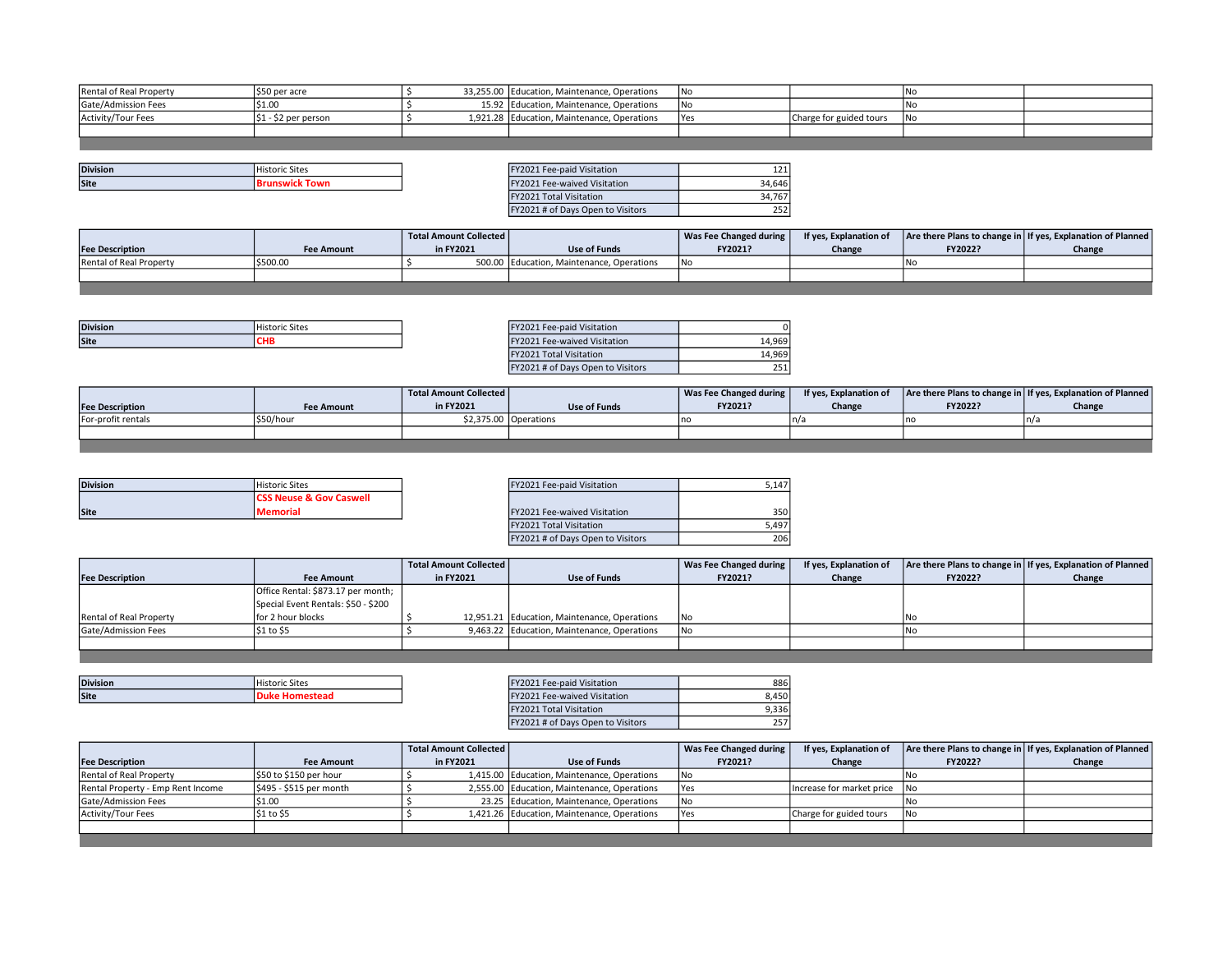| <b>Division</b> | <b>Historic Sites</b> | <b>FY2021 Fee-paid Visitation</b>   | $-22$<br>2,123 |
|-----------------|-----------------------|-------------------------------------|----------------|
| <b>Site</b>     | ™ Dob⊾                | <b>FY2021 Fee-waived Visitation</b> | 9.678          |

| FY2021 Fee-paid Visitation          | 2.723  |
|-------------------------------------|--------|
| <b>FY2021 Fee-waived Visitation</b> | 9.678  |
| <b>FY2021 Total Visitation</b>      | 12.401 |
| FY2021 # of Days Open to Visitors   | 251    |

|                         |                   | Total Amount Collected |                     | Was Fee Changed during | If yes, Explanation of |         | Are there Plans to change in   If yes, Explanation of Planned |
|-------------------------|-------------------|------------------------|---------------------|------------------------|------------------------|---------|---------------------------------------------------------------|
| <b>Fee Description</b>  | <b>Fee Amount</b> | in FY2021              | Use of Funds        | FY2021?                | Change                 | FY2022? | Change                                                        |
| Special Event Admission | \$2.00            |                        | 326.00 Operations   |                        | Lowered from FY20      |         |                                                               |
| Standard Field Trip     | IS4.00            |                        | 820.00 Operations   |                        |                        |         |                                                               |
| Event Field Trip        | \$6.00            |                        | Operations          |                        |                        |         |                                                               |
| Guided Tour Adults      | \$2.00            |                        | 3,560.00 Operations |                        | Fee created            |         |                                                               |
| Guided Tour Children    | \$1.00            |                        | 575.00 Operations   |                        | Fee created            |         |                                                               |
|                         |                   |                        |                     |                        |                        |         |                                                               |

| <b>Division</b> | <b>Historic Sites</b> | "Y2021 Fee-paid Visitation   | . .<br>16/ |
|-----------------|-----------------------|------------------------------|------------|
| Site            |                       | FY2021 Fee-waived Visitation | 826.991    |

| FY2021 Fee-paid Visitation        | 167     |
|-----------------------------------|---------|
| FY2021 Fee-waived Visitation      | 826.991 |
| <b>FY2021 Total Visitation</b>    | 827.158 |
| FY2021 # of Days Open to Visitors | 259     |

|                         |                   | Total Amount Collected |                                              | Was Fee Changed during | If yes, Explanation of |         | Are there Plans to change in If yes, Explanation of Planned |
|-------------------------|-------------------|------------------------|----------------------------------------------|------------------------|------------------------|---------|-------------------------------------------------------------|
| <b>Fee Description</b>  | <b>Fee Amount</b> | in FY2021              | Use of Funds                                 | FY2021?                | Change                 | FY2022? | Change                                                      |
| Rental of Real Property | \$750.00          |                        | 14,037.50 Education, Maintenance, Operations | <b>INc</b>             |                        |         |                                                             |
| Gate/Admission Fees     | \$10.00           |                        | 1,667.17 Education, Maintenance, Operations  | <b>INc</b>             |                        |         |                                                             |
|                         |                   |                        |                                              |                        |                        |         |                                                             |
|                         |                   |                        |                                              |                        |                        |         |                                                             |

| <b>Division</b> | $-1$<br>l Historic Sites | Fee-paid Visitation<br>2021      | 10<br>∵ د س⊥        |
|-----------------|--------------------------|----------------------------------|---------------------|
| <b>Site</b>     | .                        | . Fee-waived Visitation<br>72021 | 10.00 $2$<br>LY.YU. |

| FY2021 Fee-paid Visitation        | 193    |
|-----------------------------------|--------|
| FY2021 Fee-waived Visitation      | 19.902 |
| <b>FY2021 Total Visitation</b>    | 20.095 |
| FY2021 # of Days Open to Visitors | 256    |

|                        |            | <b>Total Amount Collected  </b> |                                           | Was Fee Changed during | If yes, Explanation of  |         | Are there Plans to change in   If yes, Explanation of Planned |
|------------------------|------------|---------------------------------|-------------------------------------------|------------------------|-------------------------|---------|---------------------------------------------------------------|
| <b>Fee Description</b> | Fee Amount | in FY2021                       | Use of Funds                              | FY2021?                | Change                  | FY2022? | Change                                                        |
| Activity/Tour Fees     | \$1 to \$  |                                 | 316.01 Education, Maintenance, Operations | <b>Yes</b>             | Charge for guided tours |         |                                                               |
|                        |            |                                 |                                           |                        |                         |         |                                                               |

| <b>Division</b> | <b>Historic Sites</b> | Y2021 Fee-paid Visitation           | Q7     |
|-----------------|-----------------------|-------------------------------------|--------|
| Site            | Crook                 | Y2021 Fee-waived Visitation         | 10.467 |
|                 |                       | $F1/2024.71 \times 10^{11} F1/1000$ | 20000  |

| ILISOZT LEE-DUID AIPITUITI          | 77     |
|-------------------------------------|--------|
| <b>FY2021 Fee-waived Visitation</b> | 10.467 |
| <b>FY2021 Total Visitation</b>      | 10.564 |
| FY2021 # of Days Open to Visitors   | 251    |

|                        |                   | Total Amount Collected |                                 | Was Fee Changed during | If yes, Explanation of |         | Are there Plans to change in If yes, Explanation of Planned |
|------------------------|-------------------|------------------------|---------------------------------|------------------------|------------------------|---------|-------------------------------------------------------------|
| <b>Fee Description</b> | <b>Fee Amount</b> | in FY2021              | Use of Funds                    | FY2021?                | Change                 | FY2022? | Change                                                      |
| Rentals                |                   |                        | Education and maintenance       | No                     |                        | No      |                                                             |
| <b>Guided Tours</b>    | \$0.93            |                        | 31.62 Education and maintenance | No                     |                        | No      |                                                             |
| <b>Guided Tours</b>    | \$1.86            |                        | 89.28 Education and maintenance | No                     |                        | No      |                                                             |
| Special Tour           | \$5.00            |                        | 75.00 Education and maintenance | No                     |                        |         |                                                             |
| Seminars               |                   |                        | Education and maintenance       | No                     |                        | N٥      |                                                             |
| Events                 |                   |                        | Education and maintenance       | No                     |                        | No      |                                                             |
|                        |                   |                        |                                 |                        |                        |         |                                                             |

| <b>Division</b> | $-1$<br>Historic Sites | epaid Visitation<br>$-000o$<br>$\sim$ | 347 |
|-----------------|------------------------|---------------------------------------|-----|
| <b>Site</b>     |                        | a-waived Visitation<br>.              |     |

| FY2021 Fee-paid Visitation        |       |
|-----------------------------------|-------|
| FY2021 Fee-waived Visitation      |       |
| <b>FY2021 Total Visitation</b>    | 9.019 |
| FY2021 # of Days Open to Visitors | 245   |

的,我们也不会有什么。""我们的人,我们也不会有什么?""我们的人,我们也不会有什么?""我们的人,我们也不会有什么?""我们的人,我们也不会有什么?""我们的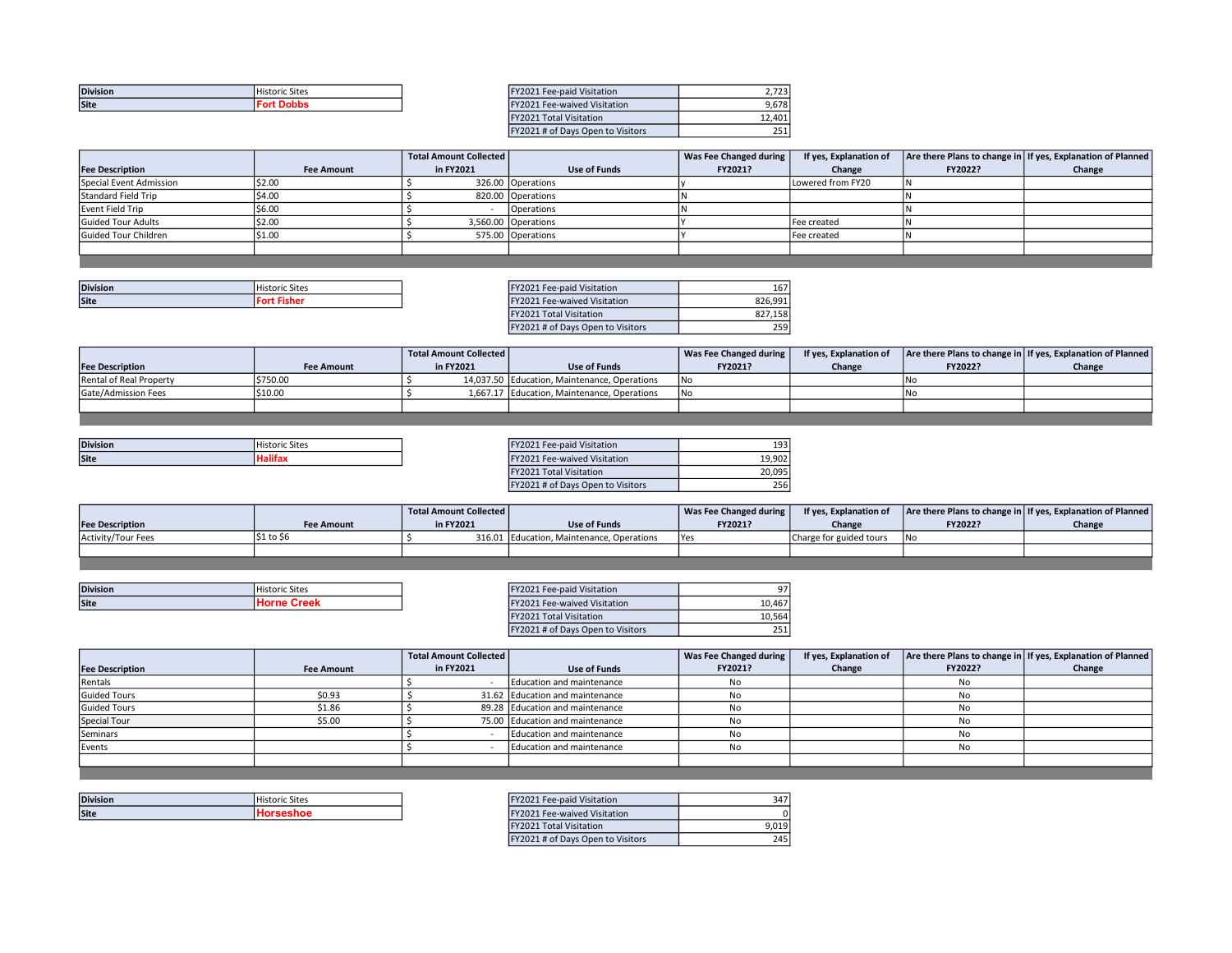|                          |                   | Total Amount Collected |                   | Was Fee Changed during | If yes, Explanation of |         | Are there Plans to change in If yes, Explanation of Planned |
|--------------------------|-------------------|------------------------|-------------------|------------------------|------------------------|---------|-------------------------------------------------------------|
| <b>Fee Description</b>   | <b>Fee Amount</b> | in FY2021              | Use of Funds      | FY2021?                | Change                 | FY2022? | Change                                                      |
| Tour Fees - Adult        | \$2.00            |                        | 254.00 Operations |                        |                        | 1Nc     |                                                             |
| Tour Fees- Child/Seniors | \$1.00            |                        | 93.00 Operations  |                        |                        | 1Nc     |                                                             |
|                          |                   |                        |                   |                        |                        |         |                                                             |

| <b>Division</b> | istoric Sites | <br>Visitation<br>Y2021 Fee-paid                        | $\sim$<br>1,0ZJ |
|-----------------|---------------|---------------------------------------------------------|-----------------|
| Site            |               | <b>Fee-waived Visitation</b><br>$\overline{\mathbf{u}}$ | 14,196          |

| FY2021 Fee-paid Visitation        |        |
|-----------------------------------|--------|
| FY2021 Fee-waived Visitation      | 14.196 |
| <b>FY2021 Total Visitation</b>    | 15.81  |
| FY2021 # of Days Open to Visitors |        |

|                         |                   | Total Amount Collected |                                             | Was Fee Changed during | If yes, Explanation of |         | Are there Plans to change in   If yes, Explanation of Planned |
|-------------------------|-------------------|------------------------|---------------------------------------------|------------------------|------------------------|---------|---------------------------------------------------------------|
| <b>Fee Description</b>  | <b>Fee Amount</b> | in FY2021              | Use of Funds                                | FY2021?                | Change                 | FY2022? | Change                                                        |
| Rental of Real Property | l \$150 per hour  |                        | 3,875.00 Education, Maintenance, Operations | 1No                    |                        |         |                                                               |
| Gate/Admission Fees     | $$1-S$            |                        | 4,501.79 Education, Maintenance, Operations | 1No                    |                        |         |                                                               |
|                         |                   |                        |                                             |                        |                        |         |                                                               |

| <b>Division</b> | Historic Sites | Y2021 Fee-paid Visitation   | 51.190 |
|-----------------|----------------|-----------------------------|--------|
| <b>Site</b>     | ∵eun⊾          | Y2021 Fee-waived Visitation | 10,806 |

| FY2021 Fee-paid Visitation        | 51.190 |
|-----------------------------------|--------|
| FY2021 Fee-waived Visitation      | 10.806 |
| <b>FY2021 Total Visitation</b>    | 61.996 |
| FY2021 # of Days Open to Visitors |        |

|                        |                      | <b>Total Amount Collected</b> |                                           | Was Fee Changed during | If yes, Explanation of |         | Are there Plans to change in   If yes, Explanation of Planned |
|------------------------|----------------------|-------------------------------|-------------------------------------------|------------------------|------------------------|---------|---------------------------------------------------------------|
| <b>Fee Description</b> | <b>Fee Amount</b>    | in FY2021                     | Use of Funds                              | FY2021?                | Change                 | FY2022? | Change                                                        |
| Admission              | \$0 to \$7.00        |                               | 241,575.89 Funds used for Site Operations |                        |                        |         |                                                               |
| Train rides            | l \$0 to \$7.00      |                               | 21,476.00 Funds paid to support group     |                        |                        |         |                                                               |
| Memberships            | \$15.00 to \$300.00  |                               | 2,960.00 Funds paid to support group      |                        |                        |         |                                                               |
|                        |                      |                               |                                           |                        |                        |         |                                                               |
|                        |                      |                               |                                           |                        |                        |         | Pricing for rental options need                               |
|                        |                      |                               |                                           |                        |                        |         | to be revised to insure cost do                               |
| Rental                 | \$25.00 to \$1500.00 |                               | 3,150.00 Funds used for Site Operations   | 'no                    |                        | 'Yes    | Inot exceed rental income.                                    |
| Turntable Ride         | \$1.00               |                               | 4,144.00 Funds used for Site Operations   | l no                   |                        |         |                                                               |

| <b>Site</b><br>Poll<br>Visitation<br>uved.<br>1117 | <b>Division</b> | rtoric Site. | <i>lisitation</i> | 24F<br>د⊥د |
|----------------------------------------------------|-----------------|--------------|-------------------|------------|
|                                                    |                 |              |                   |            |

| FY2021 Fee-paid Visitation        | 15    |
|-----------------------------------|-------|
| FY2021 Fee-waived Visitation      |       |
| <b>FY2021 Total Visitation</b>    | 9.357 |
| FY2021 # of Days Open to Visitors | 209   |

|                          |                                | Total Amount Collected |                                 | Was Fee Changed during | If yes, Explanation of |         | Are there Plans to change in If yes, Explanation of Planned |
|--------------------------|--------------------------------|------------------------|---------------------------------|------------------------|------------------------|---------|-------------------------------------------------------------|
| <b>Fee Description</b>   | <b>Fee Amount</b>              | in FY2021              | <b>Use of Funds</b>             | FY2021?                | Change                 | FY2022? | Change                                                      |
| Saturday Tour Fees       | S2.00 Adult & \$1.00 child/Sr. |                        | 507.00 Pavroll for PT Staff     |                        |                        |         |                                                             |
| Rent for on site housing | \$400.00                       |                        | \$4,800.00 Payroll for PT Staff | l Nr                   |                        |         |                                                             |
|                          |                                |                        |                                 |                        |                        |         |                                                             |

| <b>Division</b> | 'istoric Sites | <i><u><b>Visitation</b></u></i><br>Fee-paid<br>$2021$ rees |                  |
|-----------------|----------------|------------------------------------------------------------|------------------|
| <b>Site</b>     | в<br>m         | e-waived Visitation<br>$\sim$ $\sim$ $\sim$                | 396<br>חר<br>∠∪. |

| FY2021 Fee-paid Visitation        |        |
|-----------------------------------|--------|
| FY2021 Fee-waived Visitation      | 20.396 |
| <b>FY2021 Total Visitation</b>    | 20.396 |
| FY2021 # of Days Open to Visitors |        |

|                             |                   | <b>Total Amount Collected</b> |                           | Was Fee Changed during | If yes, Explanation of |         | Are there Plans to change in   If yes, Explanation of Planned |
|-----------------------------|-------------------|-------------------------------|---------------------------|------------------------|------------------------|---------|---------------------------------------------------------------|
| <b>Fee Description</b>      | <b>Fee Amount</b> | in FY2021                     | Use of Funds              | FY2021?                | Change                 | FY2022? | Change                                                        |
| Regular Panning Ticket      | \$3.00            | 18.177.00                     | Receipted Temporary Staff |                        |                        | No      |                                                               |
| <b>Group Panning Ticket</b> | \$2.00            | 199.00                        | Receipted Temporary Staff |                        |                        | No      |                                                               |
| Adult Guided Tour           | \$1.87            | 1,983.22                      | Operations                |                        |                        | No      |                                                               |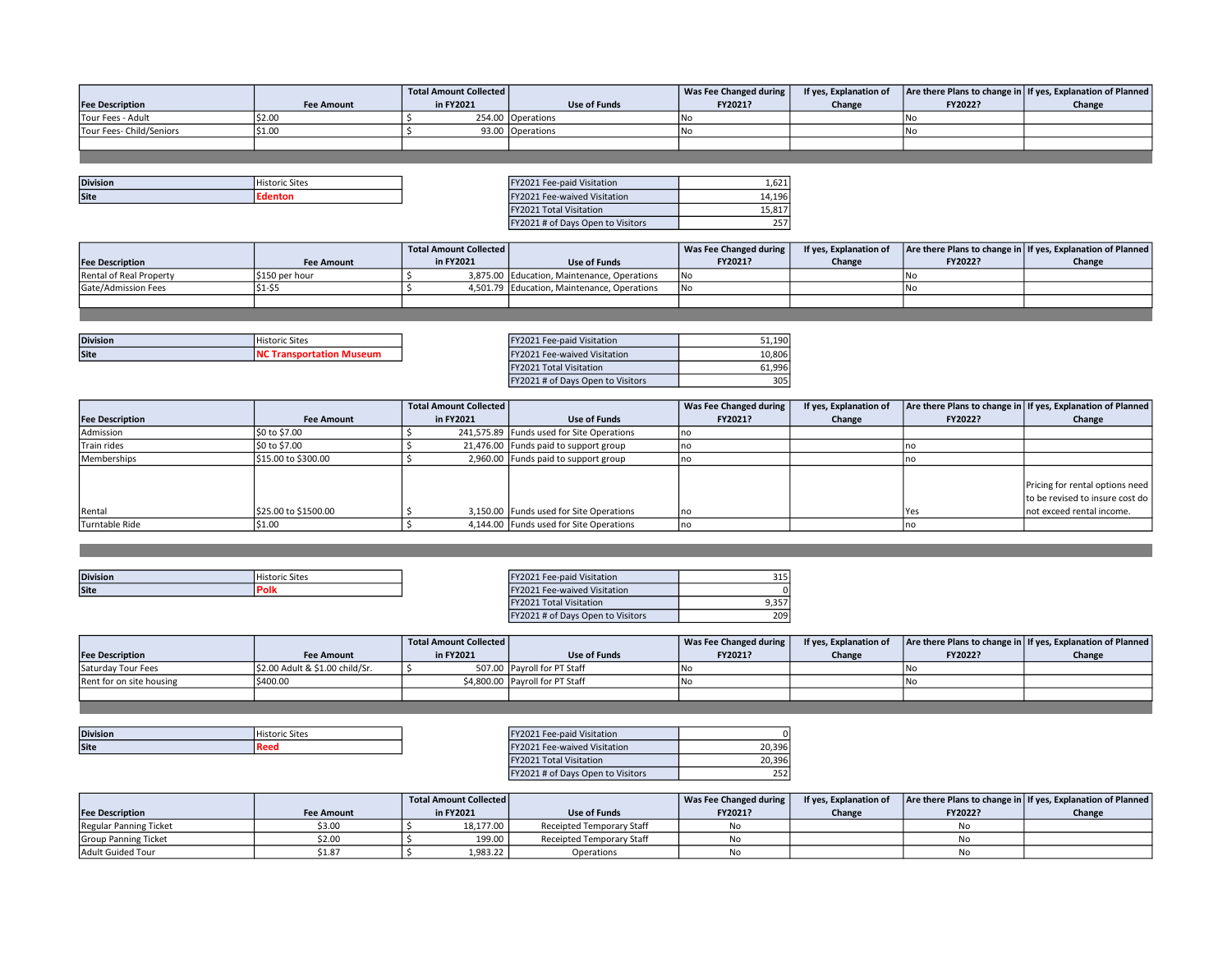| Child / Senior Guided Tour | \$0.93 | 571.51 | Operations | No. |  |  |
|----------------------------|--------|--------|------------|-----|--|--|
|                            |        |        |            |     |  |  |
|                            |        |        |            |     |  |  |

| <b>Division</b> | <b>Historic Sites</b> | .<br>. Fee-paid Visitation | 27052<br>دده, ، |
|-----------------|-----------------------|----------------------------|-----------------|
| <b>Site</b>     | 76 I IV               | Fee-waived Visitation      | 1,106           |

| FY2021 Fee-paid Visitation        | 27.853 |
|-----------------------------------|--------|
| FY2021 Fee-waived Visitation      | 1.106  |
| <b>FY2021 Total Visitation</b>    | 54.076 |
| FY2021 # of Days Open to Visitors |        |

|                        |                                        | <b>Total Amount Collected</b> |                     | Was Fee Changed during | If yes, Explanation of     |                             | Are there Plans to change in   If yes, Explanation of Planned |
|------------------------|----------------------------------------|-------------------------------|---------------------|------------------------|----------------------------|-----------------------------|---------------------------------------------------------------|
| <b>Fee Description</b> | <b>Fee Amount</b>                      | in FY2021                     | <b>Use of Funds</b> | FY2021?                | Change                     | FY2022?                     | Change                                                        |
|                        |                                        |                               |                     |                        |                            |                             |                                                               |
|                        |                                        |                               |                     |                        |                            |                             |                                                               |
|                        |                                        |                               |                     |                        | Site partially opened      |                             |                                                               |
|                        |                                        |                               |                     |                        | outdoor ticketed venues    |                             |                                                               |
|                        |                                        |                               |                     |                        | June 2nd - September 6th,  |                             |                                                               |
|                        |                                        |                               |                     |                        | 2020 in accordance to      |                             |                                                               |
|                        |                                        |                               |                     |                        | Covid-19 restrictions with |                             |                                                               |
|                        | Admissions range from \$8.00 to        |                               |                     |                        | lan admission reduction.   |                             |                                                               |
|                        | \$11.00 with 2 and younger free.       |                               |                     |                        | September 7th, 2020 once   |                             |                                                               |
|                        | Seniors & Military receive \$1.00 off. |                               |                     |                        | everything was opened      |                             |                                                               |
|                        | We offer promotional coupons and       |                               |                     |                        | back up we sent to our     | Evaluating at this time but |                                                               |
| Gate/Admission Fees    | discounts throughout the year.         | $265,131.48$ Operations       |                     | Yes                    | regular rates as noted.    | Ino recommendations         |                                                               |
|                        |                                        |                               |                     |                        |                            |                             |                                                               |
|                        |                                        |                               |                     |                        |                            |                             |                                                               |

| <b>Division</b> | l Historic Sites | 202 | 1.1.11.1.1.1.1<br>Fee-paid Visitation | 93C    |
|-----------------|------------------|-----|---------------------------------------|--------|
| Site            | .                |     | Fee-waived Visitation                 | 11.560 |
|                 |                  |     |                                       |        |

| FY2021 Fee-paid Visitation        | 930    |
|-----------------------------------|--------|
| FY2021 Fee-waived Visitation      | 11.560 |
| <b>FY2021 Total Visitation</b>    | 12.490 |
| FY2021 # of Days Open to Visitors | 253    |

|                          |                   | Total Amount Collected |                                             | Was Fee Changed during | If yes, Explanation of  |         | Are there Plans to change in If yes, Explanation of Planned |
|--------------------------|-------------------|------------------------|---------------------------------------------|------------------------|-------------------------|---------|-------------------------------------------------------------|
| <b>Fee Description</b>   | <b>Fee Amount</b> | in FY2021              | Use of Funds                                | FY2021?                | Change                  | FY2022? | Change                                                      |
| <b>Registration Fees</b> | S2.00             |                        | 3.73 Education, Maintenance, Operations     | <b>INc</b>             |                         |         |                                                             |
| Activity/Tour Fees       |                   |                        | 1,518.09 Education, Maintenance, Operations | <b>IYes</b>            | Charge for guided tours | . INo   |                                                             |
|                          |                   |                        |                                             |                        |                         |         |                                                             |

| <b>Division</b> | Historic Sites | "Y2021 Fee-paid Visitation" | $\sim$ $\sim$ $\sim$<br>ىرى |
|-----------------|----------------|-----------------------------|-----------------------------|
| <b>Site</b>     | <br>           | Y2021 Fee-waived Visitation |                             |

the control of the control of the

| FY2021 Fee-paid Visitation          |        |
|-------------------------------------|--------|
| <b>FY2021 Fee-waived Visitation</b> |        |
| <b>FY2021 Total Visitation</b>      | 11.109 |
| FY2021 # of Days Open to Visitors   | 258    |

|                                    |                   | <b>Total Amount Collected</b> |                   | Was Fee Changed during | If yes, Explanation of |         | Are there Plans to change in   If yes, Explanation of Planned |
|------------------------------------|-------------------|-------------------------------|-------------------|------------------------|------------------------|---------|---------------------------------------------------------------|
| <b>Fee Description</b>             | <b>Fee Amount</b> | in FY2021                     | Use of Funds      | FY2021?                | Change                 | FY2022? | Change                                                        |
| Guided tour fee - Adult            | \$2.00            |                               | 54.00 Operations  | l No                   |                        | INo.    |                                                               |
| Guided tour fee - Child/Senior     | IS1.00            |                               | 22.00 Operations  | l Na                   |                        |         |                                                               |
| Astronomy prgm less Evenbrite fees | \$4.00            |                               | 385.60 Operations | l No                   |                        | l No    |                                                               |
|                                    |                   |                               |                   |                        |                        |         |                                                               |
|                                    |                   |                               |                   |                        |                        |         |                                                               |

| <b>Division</b> | $\sim$<br>Historic Sites | Y2021 Fee-paid Visitation           |  |
|-----------------|--------------------------|-------------------------------------|--|
| <b>Site</b>     | Vance                    | <b>FY2021 Fee-waived Visitation</b> |  |

| FY2021 Fee-paid Visitation        |        |
|-----------------------------------|--------|
| FY2021 Fee-waived Visitation      |        |
| <b>FY2021 Total Visitation</b>    | 17.134 |
| FY2021 # of Days Open to Visitors |        |

|                        |                  | Total Amount Collected |                     | Was Fee Changed during | If yes, Explanation of |         | Are there Plans to change in   If yes, Explanation of Planned |
|------------------------|------------------|------------------------|---------------------|------------------------|------------------------|---------|---------------------------------------------------------------|
| <b>Fee Description</b> | Fee Amount       | in FY2021              | <b>Use of Funds</b> | FY2021?                | Change                 | FY2022? | Change                                                        |
| Tour Fee               | \$1.00 to \$2.00 |                        |                     |                        |                        |         |                                                               |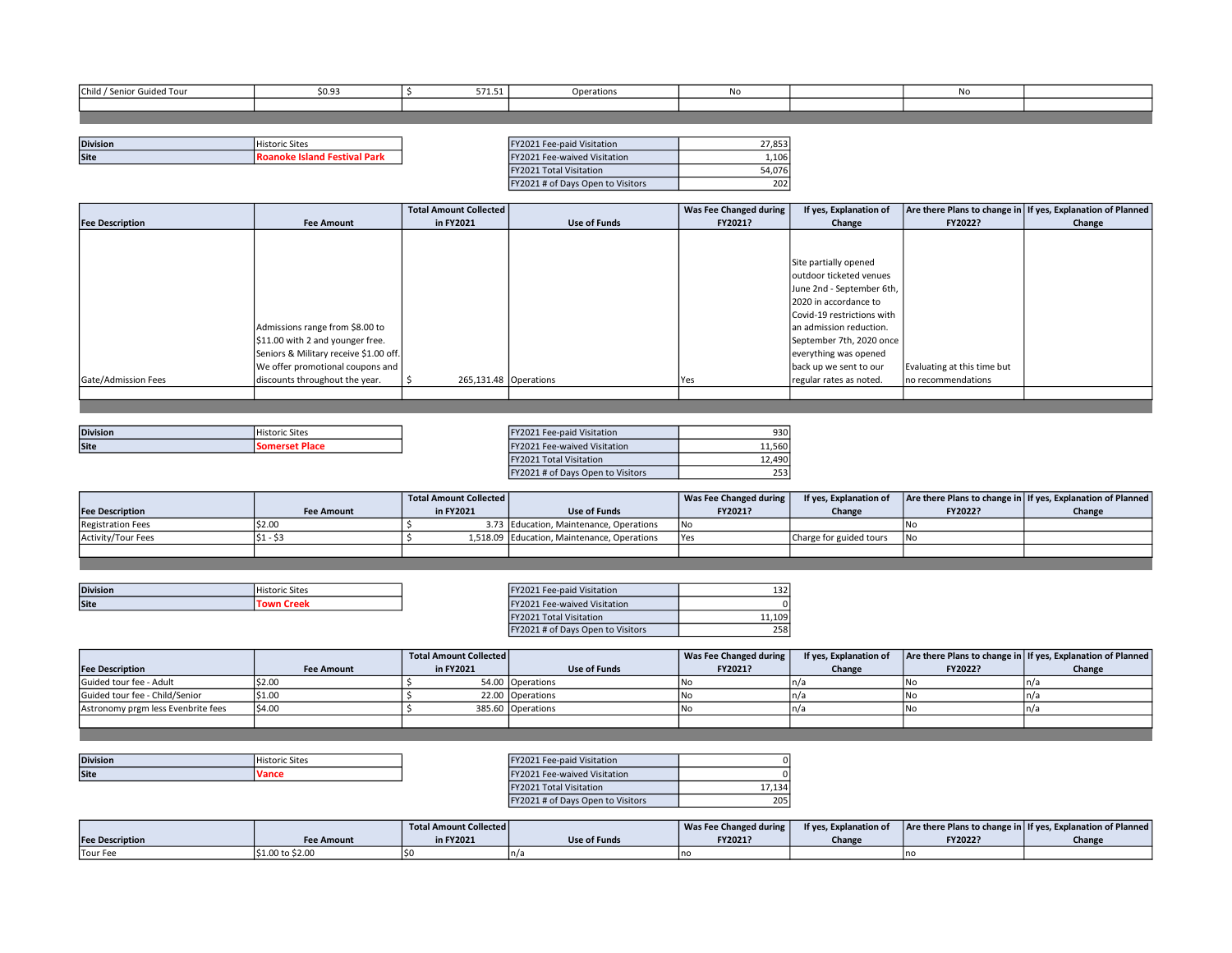| <b>Rental Fee</b> | \$325 to \$1150         |          | 5 Operations | ٬nc |  |  |
|-------------------|-------------------------|----------|--------------|-----|--|--|
| Donations         | $\frac{1}{2}1$ to \$100 | \$115.00 | Operations   | no  |  |  |
|                   |                         |          |              |     |  |  |
|                   |                         |          |              |     |  |  |

| <b>Division</b> | <b>Historic Sites</b> | Fee-paid Visitation<br>V2021     | $\sim$<br>2,651 |
|-----------------|-----------------------|----------------------------------|-----------------|
| <b>Site</b>     | /olte                 | . Fee-waived Visitation<br>Y2021 | ∪.⊥J.           |
|                 |                       |                                  |                 |

| FY2021 Fee-paid Visitation        |       |
|-----------------------------------|-------|
| FY2021 Fee-waived Visitation      | 6,155 |
| <b>FY2021 Total Visitation</b>    | 8.806 |
| FY2021 # of Days Open to Visitors |       |

|                        |                   | <b>Total Amount Collected</b> |                                   | Was Fee Changed during | If yes, Explanation of |         | Are there Plans to change in   If yes, Explanation of Planned |
|------------------------|-------------------|-------------------------------|-----------------------------------|------------------------|------------------------|---------|---------------------------------------------------------------|
| <b>Fee Description</b> | <b>Fee Amount</b> | in FY2021                     | <b>Use of Funds</b>               | FY2021?                | Change                 | FY2022? | Change                                                        |
| Tour Fee               | \$2.00 - \$5.00   |                               | 12,630.00 Maintenance, Temp Wages |                        |                        |         |                                                               |

| <b>Division</b> | $-1$<br>Historic Sites | Visitation<br>Fee-paid<br>ZUZ I      | 1,364   |
|-----------------|------------------------|--------------------------------------|---------|
| <b>Site</b>     |                        | ee-waived Visitation<br>г. -<br>ree- | 7 7 7 6 |

| FY2021 Fee-paid Visitation        |       |
|-----------------------------------|-------|
| FY2021 Fee-waived Visitation      | 7.776 |
| <b>FY2021 Total Visitation</b>    | 9.140 |
| FY2021 # of Days Open to Visitors |       |

|                           |                                 | Total Amount Collected |                                             | Was Fee Changed during | If yes, Explanation of  |         | Are there Plans to change in   If yes, Explanation of Planned |
|---------------------------|---------------------------------|------------------------|---------------------------------------------|------------------------|-------------------------|---------|---------------------------------------------------------------|
| <b>Fee Description</b>    | <b>Fee Amount</b>               | in FY2021              | Use of Funds                                | FY2021?                | Change                  | FY2022? | Change                                                        |
| Gate/Admission Fees       | Error - should be activity fees | 5.58                   |                                             |                        |                         |         |                                                               |
| Admission-Special Event   | 'S4-S5                          |                        | 322.56 Education, Maintenance, Operations   | 'No                    |                         |         |                                                               |
| <b>Activity/Tour Fees</b> | \$1-\$2                         |                        | 1,370.20 Education, Maintenance, Operations | <b>Yes</b>             | Charge for guided tours | INO.    |                                                               |
|                           |                                 |                        |                                             |                        |                         |         |                                                               |
|                           |                                 |                        |                                             |                        |                         |         |                                                               |

| <b>Division</b> | <b>Historic Sites</b> | FY2021 Fee-paid Visitation          |  |
|-----------------|-----------------------|-------------------------------------|--|
| <b>Site</b>     | .cate                 | <b>FY2021 Fee-waived Visitation</b> |  |

| FY2021 Fee-paid Visitation        |        |
|-----------------------------------|--------|
| FY2021 Fee-waived Visitation      |        |
| <b>FY2021 Total Visitation</b>    | 10.845 |
| FY2021 # of Days Open to Visitors |        |

|                        |                   | Total Amount Collected |              | Was Fee Changed during | If yes, Explanation of |         | Are there Plans to change in If yes, Explanation of Planned |
|------------------------|-------------------|------------------------|--------------|------------------------|------------------------|---------|-------------------------------------------------------------|
| <b>Fee Description</b> | <b>Fee Amount</b> | in FY2021              | Use of Funds | FY2021?                | Change                 | FY2022? | Change                                                      |
| Ino fee                | Inon.             |                        |              | l Nr                   |                        |         |                                                             |
|                        |                   |                        |              |                        |                        |         |                                                             |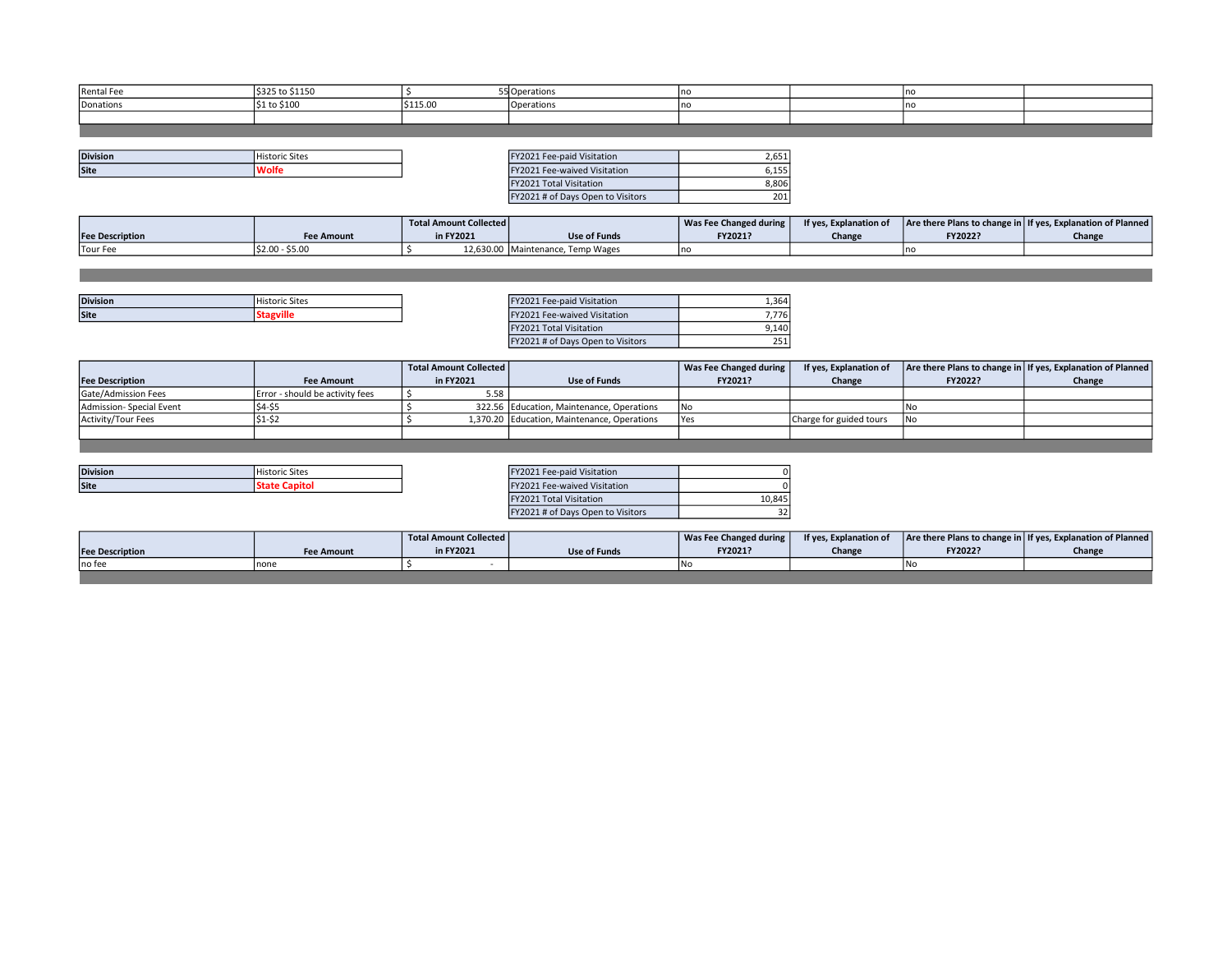| <b>Division</b> | Archives & History                      | FY2021 Fee-paid Visitation        |        | 25.952 Admissions Ticketed  |
|-----------------|-----------------------------------------|-----------------------------------|--------|-----------------------------|
| <b>Site</b>     | Trvon Palace Historic Sites and Gardens | FY2021 Fee-waived Visitation      |        | 1.824 Admissions Comps      |
|                 |                                         | FY2021 Fee-waived Visitation      |        | 67.311 On-Site Non-ticketed |
|                 |                                         | FY2021 Total Visitation           | 95.087 |                             |
|                 |                                         | FY2021 # of Davs Open to Visitors | 360    |                             |

os School group teachers/chaperones, Preschoolers, Veterans, Foundation annual passes, Media, etc. .<br>eted Free public events, fundraising events, private/corporate special events, etc.

| <b>Fee Description</b>    | <b>Fee Amount</b>      | <b>Total Amount</b><br>Collected in FY2021 | Use of Funds                                                                                                                                                                                                                                                                                                                                                                                                                                                                                                            | <b>Was Fee Changed</b><br>during FY2021? | If yes, Explanation of<br>Change                                                                                                                                                                                 | Are there Plans to<br>change in FY2022? | If yes, Explanation of<br><b>Planned Change</b>   |
|---------------------------|------------------------|--------------------------------------------|-------------------------------------------------------------------------------------------------------------------------------------------------------------------------------------------------------------------------------------------------------------------------------------------------------------------------------------------------------------------------------------------------------------------------------------------------------------------------------------------------------------------------|------------------------------------------|------------------------------------------------------------------------------------------------------------------------------------------------------------------------------------------------------------------|-----------------------------------------|---------------------------------------------------|
| <b>Admissions Revenue</b> | \$3 - \$20<br>Various: | 340.050                                    | NC G.S. 121-21.1 Tryon Palace Historic Sites and<br>Gardens Fund is interest-bearing, non-reverting, and<br>"used for repair, renovation, expansion, and<br>maintenance" at Tryon Palace. Fund 2260 supports 12<br>permanent positions salaries/benefits, 1 temporary<br>position salary, buildings repairs, maintenance<br>contractual services/materials, janitorial supplies, pest<br>control services, motor vehicle (visitor shuttles)<br>replacement parts, admission tickets sales credit card<br>merchant fees. | <b>Yes</b>                               | 1) Tryon Palace closed<br>to the public per the<br>Governor's COVID-19<br><b>Executive Orders</b><br>3/17/20, and reopened<br>Gardens only during<br>Phase 2 on 6/8/20. 2)<br>Began Virtual<br>programming fees. | <b>Yes</b>                              | Optional enhanced<br>Virtual programming<br>fees. |
|                           |                        |                                            |                                                                                                                                                                                                                                                                                                                                                                                                                                                                                                                         |                                          |                                                                                                                                                                                                                  |                                         |                                                   |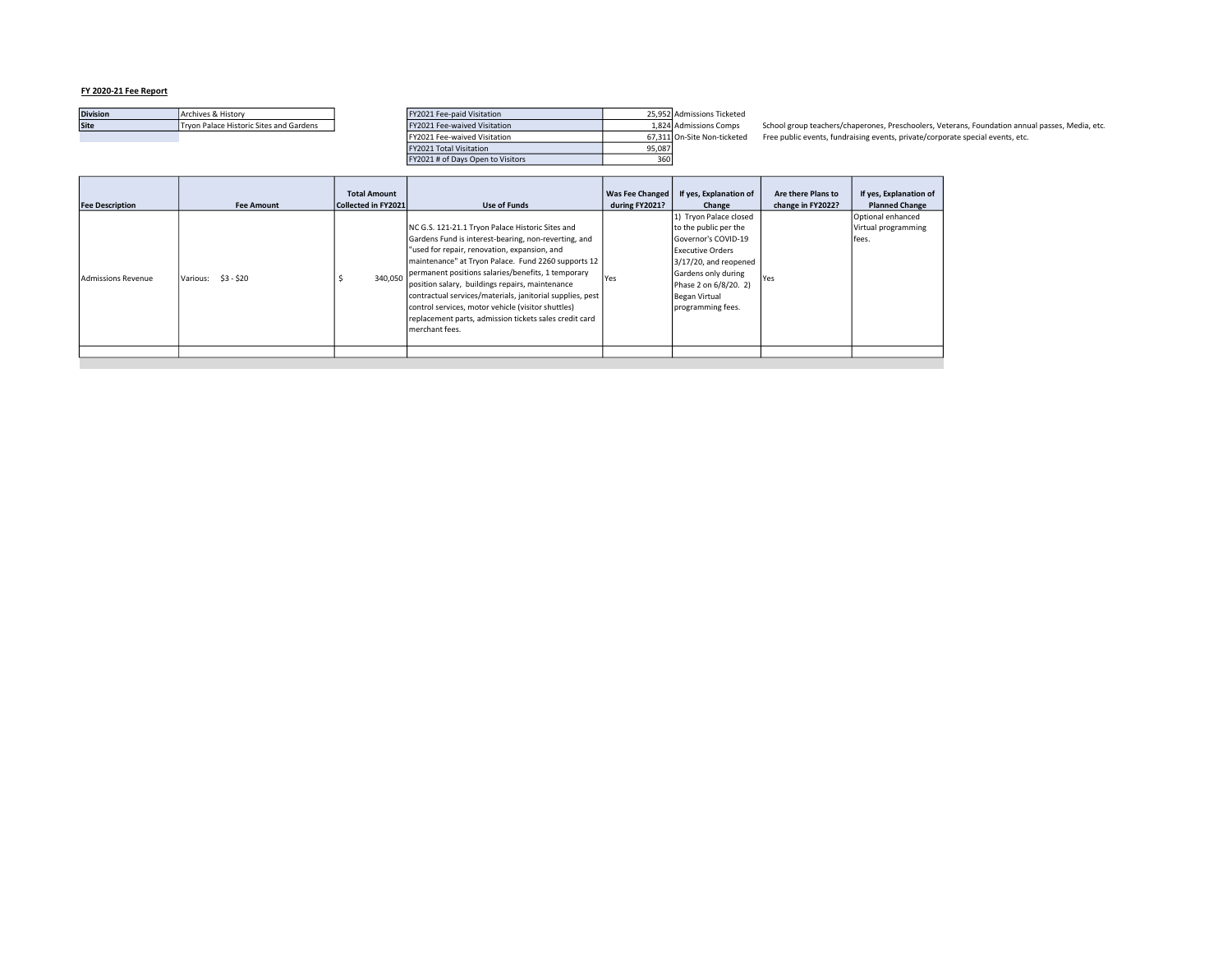|                 |                              |                              | the contract of the contract of the contract of the contract of the contract of |
|-----------------|------------------------------|------------------------------|---------------------------------------------------------------------------------|
| Site            | S NC Battleship Commission ن | Fee-waived Visitation<br>202 | 13.202                                                                          |
| <b>Division</b> | Archives & History           | Y2021 Fee-paid Visitation    | 152.620                                                                         |

| FY2021 Fee-paid Visitation        | 152.620 |
|-----------------------------------|---------|
| FY2021 Fee-waived Visitation      | 13.202  |
| <b>FY2021 Total Visitation</b>    | 152.552 |
| FY2021 # of Days Open to Visitors |         |

|                                |                   |                               |                     | Was Fee Changed during |        | If Yes, Explanation of $ $ Are there Plans to change in $ $ | If Yes, Explanation of Planned |
|--------------------------------|-------------------|-------------------------------|---------------------|------------------------|--------|-------------------------------------------------------------|--------------------------------|
| Fee                            | <b>Fee Amount</b> | <b>Total Collected FY2021</b> | <b>Use of Funds</b> | FY2021?                | Change | FY2022?                                                     | Change                         |
| <b>Admiral Cabin Rental</b>    | \$300.00          | Ś<br>$\blacksquare$           | operating           | no                     | n/a    | no                                                          | n/a                            |
| Adult ADA                      | \$6.00            | \$<br>1,626.00                | operating           | no                     | n/a    | no                                                          | n/a                            |
| <b>Adult Admission</b>         | \$14.00           | Ś<br>1,105,524.00             | operating           | no                     | n/a    | no                                                          | n/a                            |
| <b>Adult Admission</b>         | \$12.00           | <sup>\$</sup><br>144.00       | operating           | no                     | n/a    | no                                                          | n/a                            |
| <b>Adult Rental</b>            | \$6.00            | \$<br>2,814.00                | operating           | no                     | n/a    | no                                                          | n/a                            |
| Adult TinCan/HNSA              | \$6.00            | <sup>\$</sup><br>30.00        | operating           | no                     | n/a    | no                                                          | n/a                            |
| <b>Batty Admission</b>         | \$5.00            | \$<br>$\sim$                  | operating           | no                     | n/a    | no                                                          | n/a                            |
| <b>Batty Halloween Bash</b>    | \$50.00           | Ś<br>$\sim$                   | operating           | no                     | n/a    | no                                                          | n/a                            |
| <b>Birthday Party</b>          | \$200.00          | \$<br>$\sim$                  | operating           | no                     | n/a    | no                                                          | n/a                            |
| Child                          | \$6.00            | <sup>\$</sup><br>82,752.00    | operating           | no                     | n/a    | no                                                          | n/a                            |
| <b>Child Admission</b>         | \$6.00            | Ŝ.<br>48.00                   | operating           | no                     | n/a    | no                                                          | n/a                            |
| Child ADA                      | \$3.00            | \$<br>57.00                   | operating           | no                     | n/a    | no                                                          | n/a                            |
| Child Rental                   | \$3.00            | \$<br>231.00                  | operating           | no                     | n/a    | no                                                          | n/a                            |
| <b>Confined Space Training</b> | \$350.00          | Ŝ.<br>6,300.00                | operating           | no                     | n/a    | no                                                          | n/a                            |
| Dock Rental Fee                | \$440.00          | Ŝ.<br>880.00                  | operating           | no                     | n/a    | no                                                          | n/a                            |
| Fantail (2 hrs) less 200       | \$1,250.00        | Ś<br>$\sim$                   | operating           | no                     | n/a    | no                                                          | n/a                            |
| Fantail (3 hrs)                | \$1,550.00        | Ś<br>$\omega$                 | operating           | no                     | n/a    | no                                                          | n/a                            |
| Fantail (4 hrs)                | \$2,000.00        | Ŝ.<br>$\sim$                  | operating           | no                     | n/a    | no                                                          | n/a                            |
| Fantail Active Duty (4 hrs)    | \$1,000.00        | Ś<br>$\omega$                 | operating           | no                     | n/a    | no                                                          | n/a                            |
| Fantail evening (2 hrs)        | \$1,000.00        | \$<br>$\omega$                | operating           | no                     | n/a    | no                                                          | n/a                            |
| Fantail Evening (3 hrs)        | \$1,250.00        | Ŝ.<br>$\omega$                | operating           | no                     | n/a    | no                                                          | n/a                            |
| Fantail Evening (4 hrs)        | \$1,500.00        | <sup>\$</sup><br>$\sim$       | operating           | no                     | n/a    | no                                                          | n/a                            |
| Fantail Rental (2 hrs)         | \$1,000.00        | Ś<br>$\omega$                 | operating           | no                     | n/a    | no                                                          | n/a                            |
| <b>Fantail Wedding setup</b>   | \$1,500.00        | \$<br>$\sim$                  | operating           | no                     | n/a    | no                                                          | n/a                            |
| Filming                        | \$5,050.00        | <sup>\$</sup><br>15,150.00    | operating           | no                     | n/a    | no                                                          | n/a                            |
| Firepower                      | \$45.00           | Ŝ.<br>$\sim$                  | operating           | no                     | n/a    | no                                                          | n/a                            |
| Golden Corral Setup Fee        | \$35.00           | \$<br>$\omega$                | operating           | no                     | n/a    | no                                                          | n/a                            |
| Group Adult                    | \$10.00           | \$<br>264,290.00 operating    |                     | no                     | n/a    | no                                                          | n/a                            |
| Group Adult Admission          | \$10.00           | Ś<br>2,010.00                 | operating           | no                     | n/a    | no                                                          | n/a                            |
| Group Child                    | \$5.00            | \$<br>25,720.00               | operating           | no                     | n/a    | no                                                          | n/a                            |
| Group Child Admission          | \$5.00            | \$<br>1,130.00                | operating           | no                     | n/a    | no                                                          | n/a                            |
| Hidden Battleship              | \$50.00           | <sup>\$</sup><br>$\sim$       | operating           | no                     | n/a    | no                                                          | n/a                            |
| Hidden Battleship Military     | \$45.00           | <sup>\$</sup><br>$\sim$       | operating           | no                     | n/a    | no                                                          | n/a                            |
| Interactive Mobile Tour        | \$1.50            | <sup>\$</sup><br>2,194.50     | operating           | no                     | n/a    | no                                                          | n/a                            |
| It's Your River                | \$9.00            | \$<br>$\sim$                  | operating           | no                     | n/a    | no                                                          | n/a                            |
| Lunch - Golden Corral          | \$9.00            | -Ś<br>$\sim$                  | operating           | no                     | n/a    | no                                                          | n/a                            |
| Lunch - Subway                 | \$8.00            | \$<br>$\sim$                  | operating           | no                     | n/a    | no                                                          | n/a                            |
| Lunch - Subway #2              | \$8.25            | <sup>\$</sup><br>$\sim$       | operating           | no                     | n/a    | no                                                          | n/a                            |
| Meet the Showboat              | \$7.50            | \$<br>$\sim$                  | operating           | no                     | n/a    | no                                                          | n/a                            |
| Mess Decks Rental              | \$450.00          | <sup>\$</sup><br>$\sim$       | operating           | no                     | n/a    | no                                                          | n/a                            |
| Military                       | \$10.00           | \$<br>165,900.00              | operating           | no                     | n/a    | no                                                          | n/a                            |
| Military Admission W/ID        | \$10.00           | Ś<br>650.00                   | operating           | no                     | n/a    | no                                                          | n/a                            |
| <b>Military Dependents</b>     | \$10.00           | Ŝ.<br>1,610.00                | operating           | no                     | n/a    | no                                                          | n/a                            |
| Military Reception Rental      | \$200.00          | <sup>\$</sup><br>$\sim$       | operating           | no                     | n/a    | no                                                          | n/a                            |
| Military Retirement Rental     | \$200.00          | Ś<br>$\blacksquare$           | operating           | no                     | n/a    | no                                                          | n/a                            |
| Paranormal Group               | \$750.00          | Ś<br>1,500.00                 | operating           | no                     | n/a    | no                                                          | n/a                            |
| Paranormal Group Additional    | \$75.00           | <sup>\$</sup><br>1,725.00     | operating           | no                     | n/a    | no                                                          | n/a                            |
| Paranormal Group Additional    | \$100.00          | \$<br>$\sim$                  | operating           | no                     | n/a    | no                                                          | n/a                            |
| Paranormal Hourly              | \$50.00           | <sup>\$</sup><br>$\omega$     | operating           | no                     | n/a    | no                                                          | n/a                            |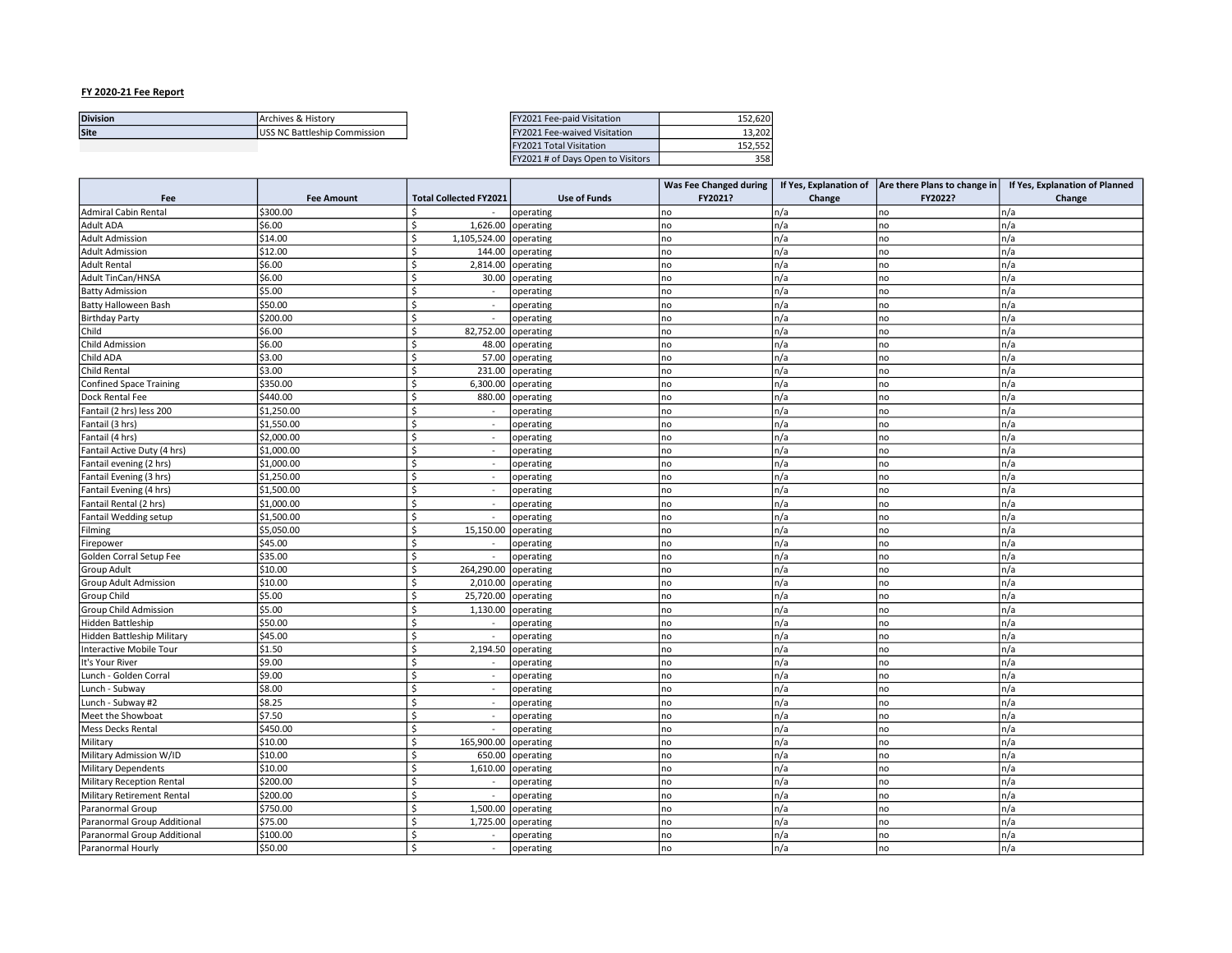| Paranormal Invest - Public            | \$1,000.00 | \$                                  | $2,000.00$ operating | no. | n/a  | no          | n/a  |
|---------------------------------------|------------|-------------------------------------|----------------------|-----|------|-------------|------|
| Paranormal Investigation              | \$550.00   |                                     | operating            | no  | In/a | no          | n/a  |
| Paranormal Special Ticket             | \$1,000.00 | 4,000.00                            | operating            | no  | n/a  | no          | n/a  |
| Paranormal Staff Fee                  | \$50.00    | Ś<br>$\sim$                         | operating            | no  | In/a | no          | n/a  |
| Park (Fireworks)                      | \$500.00   | $\zeta$<br>2,000.00                 | operating            | no  | n/a  | no          | n/a  |
| Park Day Event                        | \$200.00   | $\zeta$<br>200.00                   | operating            | no  | n/a  | no          | n/a  |
| Park Day over 500                     | \$450.00   | \$<br>$\sim$                        | operating            | no  | In/a | l no        | n/a  |
| Park Evening over 300                 | \$650.00   | Ś<br>$\blacksquare$                 | operating            | no  | n/a  | no          | n/a  |
| Park Evening Rental                   | \$350.00   | Ś<br>$\sim$                         | operating            | no  | n/a  | no          | n/a  |
| Park Fence setup fee                  | \$500.00   | Ś                                   | operating            | no  | n/a  | no          | n/a  |
| Park Rental                           | \$200.00   | Ś<br>$\sim$                         | operating            | no  | n/a  | no          | n/a  |
| Park Wedding reception                | \$500.00   | $\zeta$<br>$\sim$                   | operating            | no  | n/a  | no          | n/a  |
| Power Plant                           | \$65.00    | ¢<br>$\sim$                         | operating            | no  | In/a | no          | n/a  |
| Professional Military Education       | \$225.00   | \$<br>$\blacksquare$                | operating            | no  | In/a | no          | n/a  |
| Professional Military Education - Add | \$15.00    | \$<br>$\sim$                        | operating            | no  | In/a | no          | n/a  |
| Raindrop Journey                      | \$7.00     | Ś<br>$\overline{\phantom{a}}$       | operating            | no  | n/a  | no          | n/a  |
| <b>Restoration Fee</b>                | \$25.00    | Ś<br>475.00                         | operating            | no  | n/a  | no          | n/a  |
| Rental Clean Up                       | \$150.00   | \$<br>150.00                        | operating            | no  | n/a  | <b>I</b> no | n/a  |
| <b>Rental Restoration Fee</b>         | \$50.00    | Ś<br>250.00                         | non-operating        | no  | n/a  | no          | n/a  |
| <b>Rental Restoration Fee</b>         | \$55.00    | $\omega$                            | non-operating        | no  | n/a  | no          | n/a  |
| School (7-12)                         | \$6.00     | $\zeta$<br>1,566.00                 | operating            | no  | n/a  | no          | n/a  |
| School (K-6)                          | \$3.00     | $\zeta$<br>996.00                   | operating            | no  | In/a | no          | n/a  |
| School Education Program              | \$100.00   | Ś<br>$\sim$                         | operating            | no  | n/a  | no          | n/a  |
| <b>Security Deposit</b>               | \$301.00   | Ś<br>$\sim$                         | operating            | no  | n/a  | no          | n/a  |
| Senior admission                      | \$10.00    | Ś<br>100,320.00                     | operating            | no  | n/a  | no          | n/a  |
| Special Military Training             | \$750.00   | $\zeta$<br>13,500.00                | operating            | no  | n/a  | no          | In/a |
| <b>Staff Fee Rentals</b>              | \$10.00    | $\zeta$<br>$\sim$                   | operating            | no  | n/a  | no          | n/a  |
| Subway cookie platter                 | \$20.00    | \$<br>$\sim$                        | operating            | no  | n/a  | no          | n/a  |
| Subway Extras                         | \$3.25     | Ś<br>$\overline{\phantom{a}}$       | operating            | no  | In/a | no          | n/a  |
| Subway Extras                         | \$4.25     | Ś                                   | operating            | no  | In/a | no          | n/a  |
| <b>Tour Adult</b>                     | \$9.50     | \$<br>1,187.50                      | operating            | no  | n/a  | no          | n/a  |
| Tour Student (K-12)                   | \$5.00     | Ś                                   | operating            | no  | n/a  | no          | n/a  |
| Tour Student (K-6)                    | \$2.50     | $\omega$                            | operating            | no  | n/a  | no          | n/a  |
| Wardroom evening (2 hrs)              | \$450.00   | $\overline{\phantom{a}}$            | operating            | no  | n/a  | no          | n/a  |
| Wardroom evening (3 hrs)              | \$550.00   | $\zeta$<br>$\overline{\phantom{a}}$ | operating            | no  | In/a | no          | n/a  |
| Wardroom full day rental              | \$300.00   | Ś<br>$\sim$                         | operating            | no  | n/a  | no          | n/a  |
| Wardroom Lunch                        | \$325.00   | Ś<br>$\overline{\phantom{a}}$       | operating            | no  | n/a  | no          | n/a  |
| <b>Wardroom Rental</b>                | \$175.00   | Ś<br>$\blacksquare$                 | operating            | no  | In/a | no          | n/a  |
| Wardroom rental evening               | \$150.00   | Ś                                   | operating            | no  | n/a  | no          | n/a  |
|                                       |            | $\zeta$                             |                      |     |      |             |      |
|                                       |            |                                     |                      |     |      |             |      |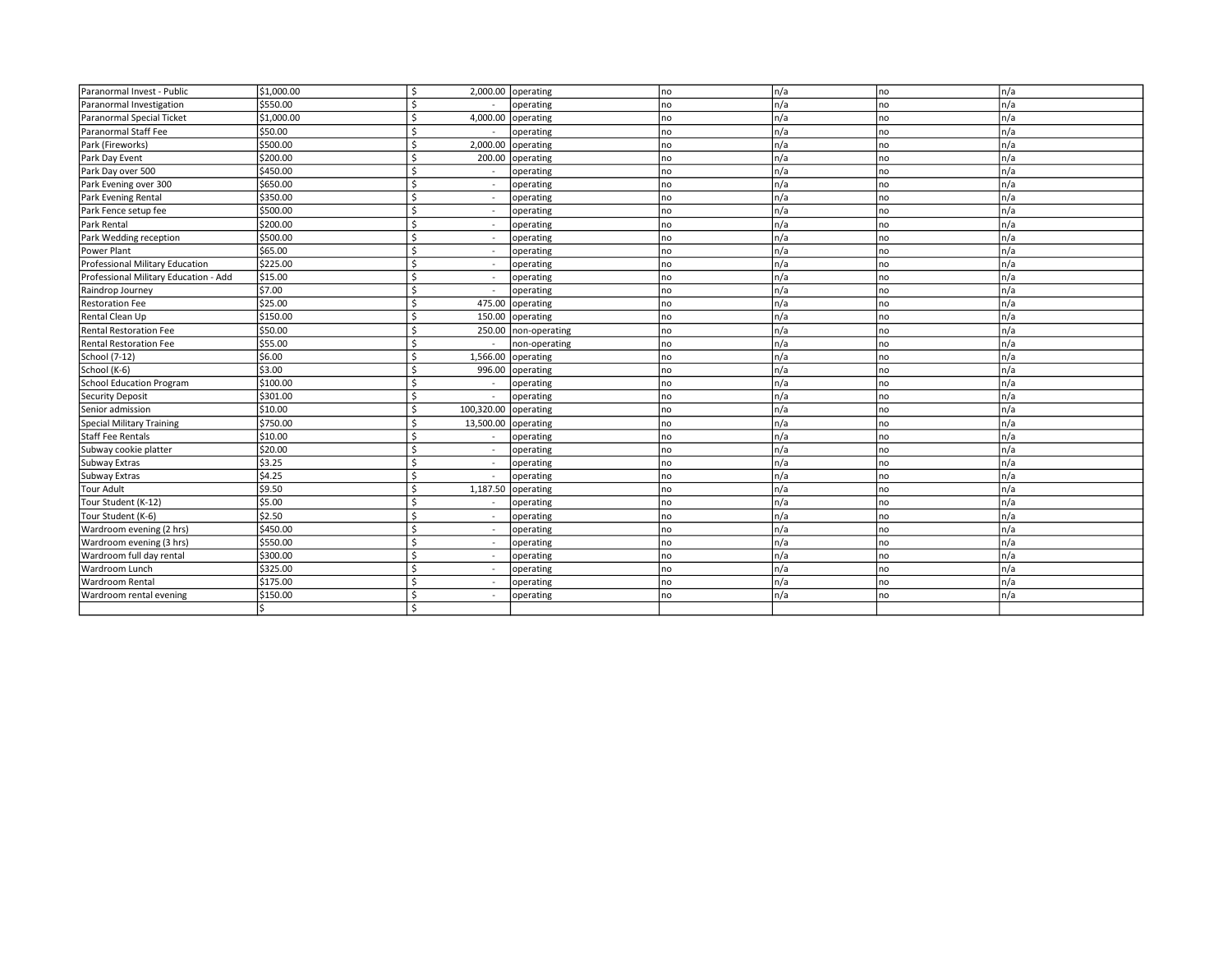| <b>Division</b> | <b>DNCR</b>        | Y2021 Fee-paid Visitation        |  |
|-----------------|--------------------|----------------------------------|--|
| <b>Site</b>     | IMuseum of Historv | L Fee-waived Visitation<br>V2021 |  |
|                 |                    |                                  |  |

| FY2021 Fee-paid Visitation        |         |
|-----------------------------------|---------|
| FY2021 Fee-waived Visitation      |         |
| <b>FY2021 Total Visitation</b>    | 324.488 |
| FY2021 # of Days Open to Visitors | 745.    |

|                        |                   | Total Amount Collected |                     |         |        |         | Was Fee Changed during   If yes, Explanation of   Are there Plans to change in   If yes, Explanation of Planned |
|------------------------|-------------------|------------------------|---------------------|---------|--------|---------|-----------------------------------------------------------------------------------------------------------------|
| <b>Fee Description</b> | <b>Fee Amount</b> | in FY2021              | <b>Use of Funds</b> | FY2021? | Change | FY2022? | Change                                                                                                          |
| N/A                    |                   |                        |                     |         |        |         |                                                                                                                 |
|                        |                   |                        |                     |         |        |         |                                                                                                                 |
|                        |                   |                        |                     |         |        |         |                                                                                                                 |
|                        |                   |                        |                     |         |        |         |                                                                                                                 |
|                        |                   |                        |                     |         |        |         |                                                                                                                 |
|                        |                   |                        |                     |         |        |         |                                                                                                                 |
|                        |                   |                        |                     |         |        |         |                                                                                                                 |
|                        |                   |                        |                     |         |        |         |                                                                                                                 |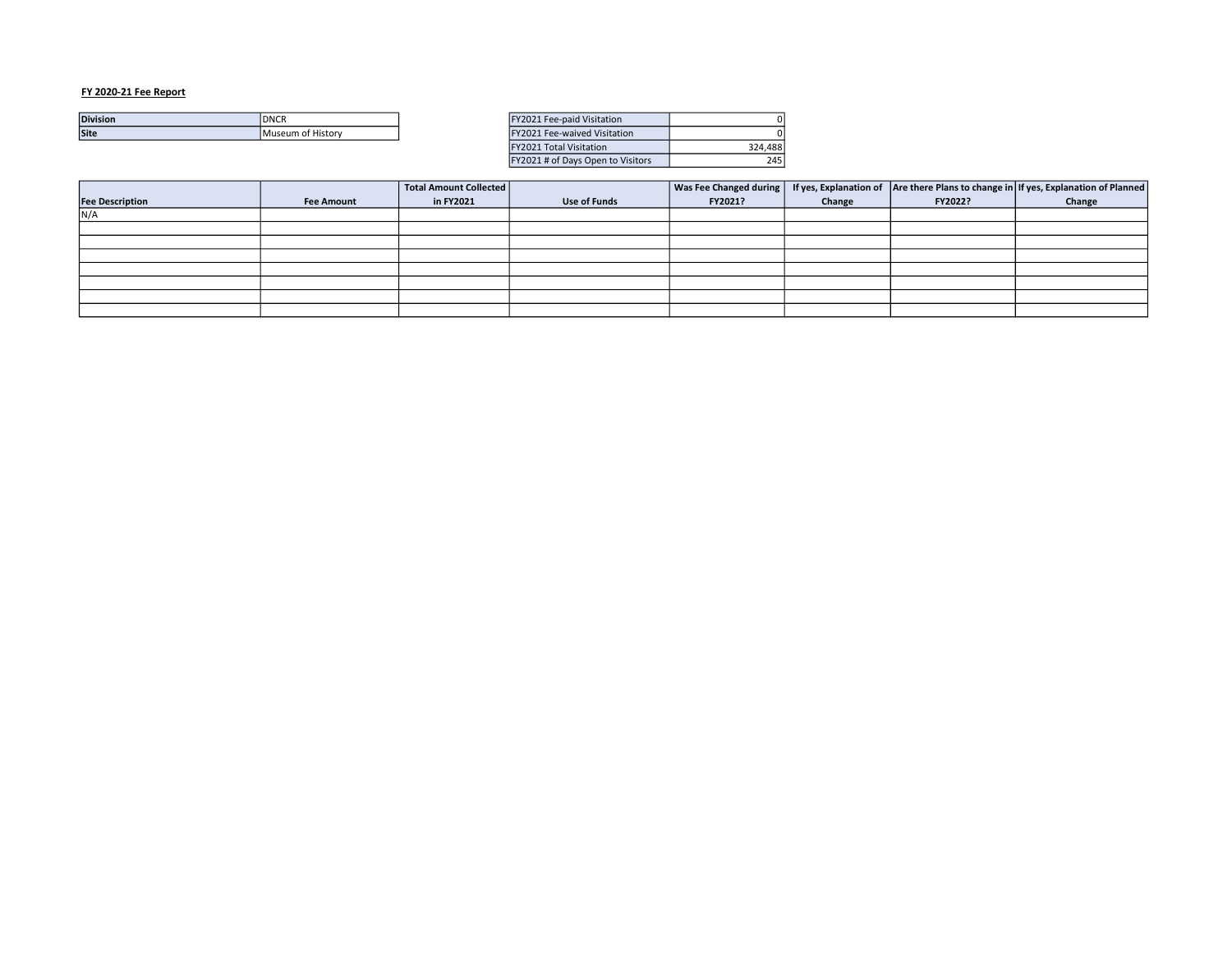| <b>Division</b> | IDNCR                 | Fee-paid Visitation<br>2021.   |  |
|-----------------|-----------------------|--------------------------------|--|
| <b>Site</b>     | <b>IMuseum of Art</b> | Fee-waived Visitation<br>'2021 |  |
|                 |                       |                                |  |

| FY2021 Fee-paid Visitation        |           |
|-----------------------------------|-----------|
| FY2021 Fee-waived Visitation      |           |
| <b>FY2021 Total Visitation</b>    | 1.141.345 |
| FY2021 # of Days Open to Visitors | 220 I     |

|                        |                   | Total Amount Collected |                     |         |        |         | Was Fee Changed during   If yes, Explanation of   Are there Plans to change in   If yes, Explanation of Planned |
|------------------------|-------------------|------------------------|---------------------|---------|--------|---------|-----------------------------------------------------------------------------------------------------------------|
| <b>Fee Description</b> | <b>Fee Amount</b> | in FY2021              | <b>Use of Funds</b> | FY2021? | Change | FY2022? | Change                                                                                                          |
| N/A                    |                   |                        |                     |         |        |         |                                                                                                                 |
|                        |                   |                        |                     |         |        |         |                                                                                                                 |
|                        |                   |                        |                     |         |        |         |                                                                                                                 |
|                        |                   |                        |                     |         |        |         |                                                                                                                 |
|                        |                   |                        |                     |         |        |         |                                                                                                                 |
|                        |                   |                        |                     |         |        |         |                                                                                                                 |
|                        |                   |                        |                     |         |        |         |                                                                                                                 |
|                        |                   |                        |                     |         |        |         |                                                                                                                 |